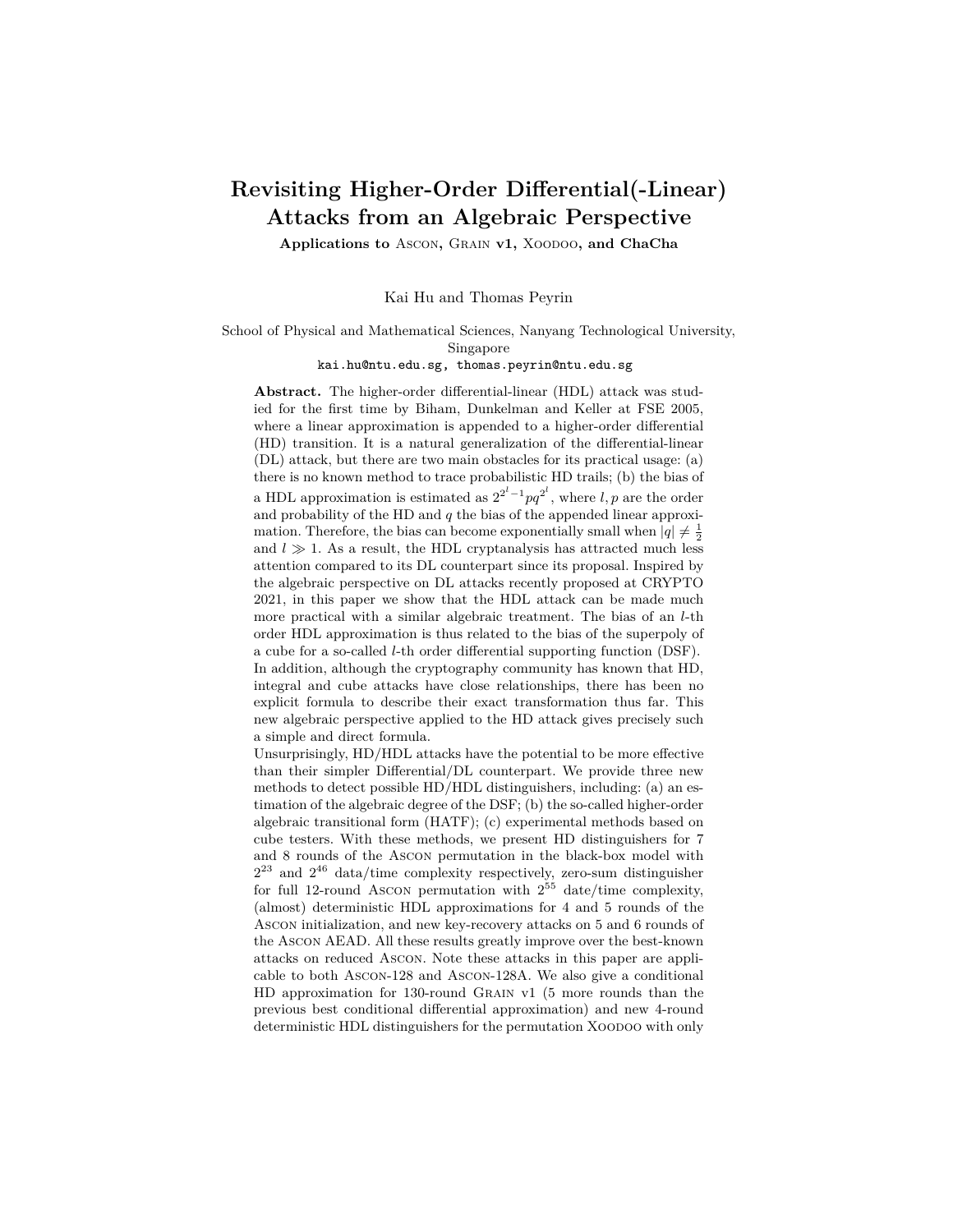4 chosen-plaintexts. Finally, we further applied our strategy to the ARXbased cipher ChaCha, obtaining 3.5-, 4- and 4.5-round distinguishers and again improving over the state-of-the-art.

**Keywords:** Higher-Order Differential, Higher-Order Differential-Linear, Ascon, Xoodoo, Grain v1, ChaCha

# <span id="page-1-0"></span>**1 Introduction**

#### **1.1 Differential and Linear Cryptanalysis**

Differential cryptanalysis was proposed in [\[BS90\]](#page-31-0) as an approach to analyze the security of DES-like cryptosystems. In a differential attack, the attacker seeks a fixed input difference  $\Delta_I$  that propagates through the target cipher to a fixed output difference *∆<sup>O</sup>* with a high probability. The so-called differential is denoted by  $\Delta_I \stackrel{p}{\to} \Delta_O$ , where *p* is the probability  $\Pr[C \oplus C' = \Delta_O | P \oplus P' = \Delta_I]$  and  $C/C'$  being the ciphertexts corresponding to the plaintexts  $P/P'$  respectively. If *p* is significantly larger than  $2^{n-1}$ , where *n* is the block size of the cipher, the differential can be used for distinguishing it from a random permutation.

Linear cryptanalysis [[Mat93](#page-32-0)] was also originally proposed to attack the DES cipher. In a linear cryptanalysis, the attacker studies the bias of the approximation between the parity of some plaintext and ciphertext bits. The bias *q* with the input and output masks  $(\lambda_I, \lambda_O)$  can be computed with  $Pr[P \cdot \lambda_I = C \cdot \lambda_O]$  $\frac{1}{2} + q$ , where  $a \cdot b = \bigoplus_{i=0}^{n-1} a[i]b[i]$  for  $a, b \in \mathbb{F}_2^n$ . Such a linear approximation is denoted by  $\lambda_I \stackrel{q}{\to} \lambda_O$ . If  $|q|$  is significantly larger than 0, it is possible to distinguish the cipher from a random permutation.

## **1.2 Differential-Linear Cryptanalysis**

Differential or linear cryptanalysis have been the fundamental methods for evaluating the security of a cipher. Nowadays, all new schemes are requested to claim resistance against these two attacks,  $e.g.,$  [[DR02,](#page-31-1)[BJK](#page-31-2)<sup>+</sup>16]. However, resistance against the plain differential and linear cryptanalysis does not necessarily lead to a resistance against variants of these two attacks. For example, despite its security proof against differential attacks, the cipher COCONUT98 [\[Vau98\]](#page-33-0) has been shown to be vulnerable to boomerang and differential-linear DL cryptanalysis [\[Wag99](#page-33-1)[,BDK02\]](#page-30-0) which are two variants of the differential and linear attacks, leveraging a combined strategy.

Differential-Linear cryptanalysis was first proposed by Langford and Hellman in 1994[[LH94\]](#page-32-1) and it remains the best-known attack on many ciphers, *e.g.*, AES competition finalist SERPENT [[BAK98](#page-30-1)]. For a difference-mask pair  $(\Delta_I, \lambda_O)$ , the bias *q ′* of a DL approximation can be derived from the following equation

$$
Pr[\lambda_O \cdot (C \oplus C') = 0 | P \oplus P' = \Delta_I] = \frac{1}{2} + q'.
$$

Similar to the case of linear cryptanalysis, if  $|q'|$  is significantly larger than 0, we can distinguish the cipher from a random permutation.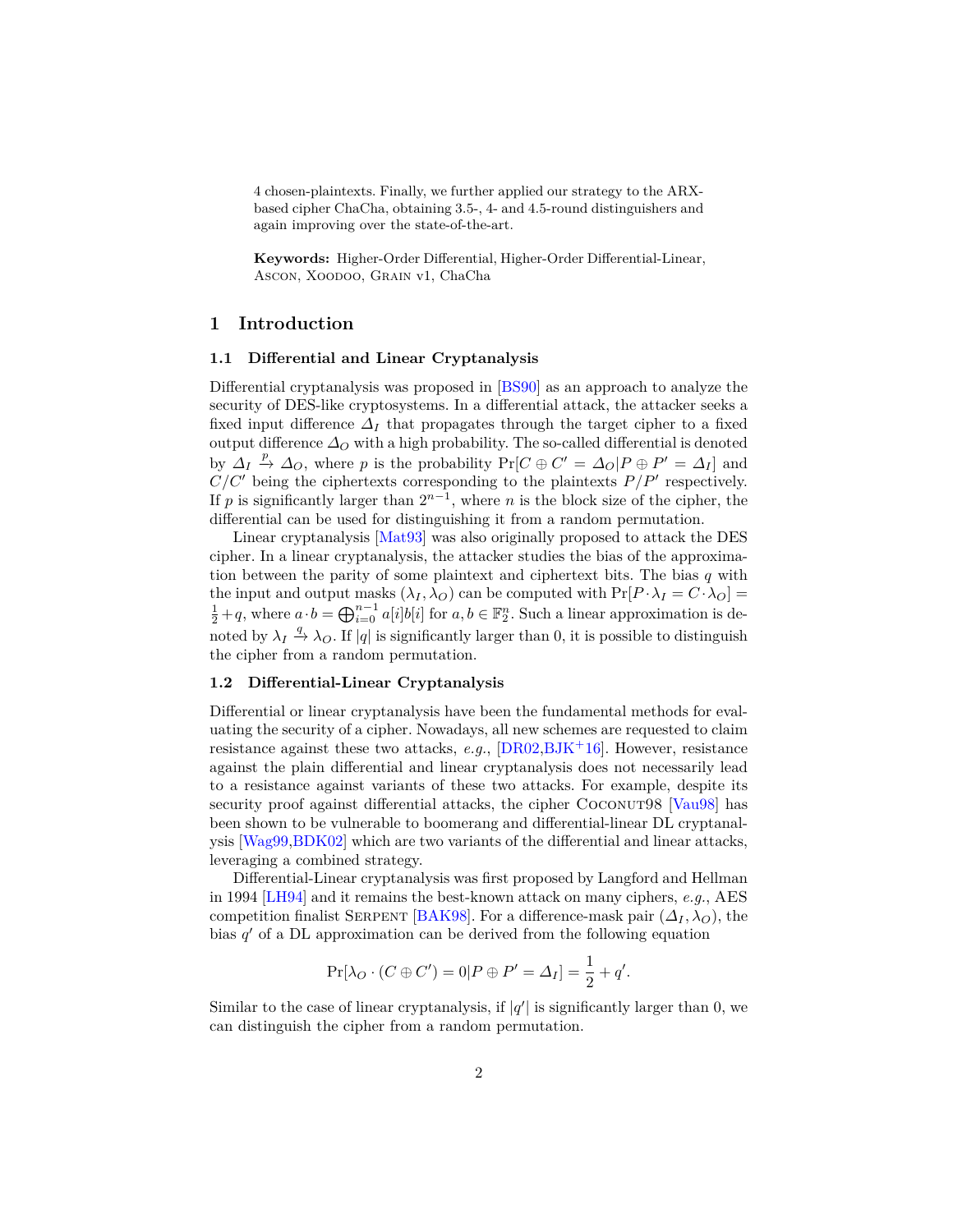There are mainly two types of methods to estimate *q ′* in the literature. In the classical DL cryptanalysis [[LH94](#page-32-1),[BDK02](#page-30-0)], a cipher *E* is decomposed into two sub-ciphers as  $E = E_1 \circ E_0$ , where there is a differential  $\Delta_I \stackrel{p}{\to} \Delta_O$  for  $E_0$  and a linear approximation  $\lambda_I \stackrel{q}{\to} \lambda_O$  for  $E_1$ . The DL bias *q'* can be analyzed as follows. Let  $(P, P')$  be the chosen plaintext pair with difference  $\Delta_I$ ,  $(X, X')$  and  $(C, C')$ be the corresponding intermediate state pair (between  $E_0$  and  $E_1$ ) and ciphertext pair. The DL approximation for *E* then combines three approximations: the values of  $\lambda_O \cdot C$  and  $\lambda_O \cdot C'$  are correlated to  $\lambda_I \cdot X$  and  $\lambda_I \cdot X'$ , respectively, by  $\lambda_I \stackrel{q}{\to} \lambda_O$  for *E*<sub>1</sub>; the values  $\lambda_I \cdot X$  and  $\lambda_I \cdot X'$  are correlated, as consequences of  $\Delta_I \stackrel{p}{\to} \Delta_O$  for  $E_0$ . Under two assumptions: (a)  $E_0$  and  $E_1$  are independent; (b) When  $X \oplus X' \neq \Delta_O$ ,  $\lambda_O \cdot C$  and  $\lambda_O \cdot C'$  are correlated to  $\lambda_I \cdot X$  and  $\lambda_I \cdot X'$  with probability  $\frac{1}{2}$  respectively, the overall bias *q'* can be computed with  $q' = (-1)^{\Delta_O \cdot \lambda_I} 2pq^2$  with the well-known pilling-up lemma [\[Mat93](#page-32-0)].

As pointed in [\[BDK02\]](#page-30-0), these two assumptions may fail sometimes, so experiments are required to verify the estimated bias when possible. There are two main refined methods to avoid the assumptions issue. One is from Blondeau *et al.* [[BLN17\]](#page-31-3), where an accurate formula for  $q'$  is given under only the first assumption. The other, proposed by Bar-On *et al.* [\[BDKW19\]](#page-30-2) at EUROCRYPT 2019, is called the differential-linear connectivity table (DLCT) technique which overcomes the independence problem between  $E_0$  and  $E_1$ . The drawback of the first method is that it is computationally impossible to apply the formula for practical use-cases, while the second method only works when a large-enough DLCT can be built efficiently.

A new method to estimate *q ′* from an algebraic perspective has been proposed by Liu *et al.* [[LLL21](#page-32-2)] at CRYPTO 2021. If we define a Boolean function according to  $\lambda_O$  as  $f_{\lambda_O}: \mathbb{F}_2^n \to \mathbb{F}_2$ ,  $f(u) = \lambda_O \cdot u$  and let  $f = f_{\lambda_O} \circ E$ , the bias of  $\lambda_O \cdot (C \oplus C')$ is equivalent to the bias of the following Boolean function

<span id="page-2-0"></span>
$$
\mathcal{D}_{\Delta_I} f(P) = f(P) \oplus f(P \oplus \Delta_I). \tag{1}
$$

Then, they introduced another function with an auxiliary variable  $x \in \mathbb{F}_2$  as

<span id="page-2-1"></span>
$$
f_{\Delta_I}(P, x) = f(P \oplus x \Delta_I), \tag{2}
$$

where  $x\Delta_I \in \mathbb{F}_2^n$  means that *x* is multiplied with each coordinate of  $\Delta_I$ , *i.e.*,  $x\Delta_I = (\Delta_I[0]\times x, \ldots, \Delta_I[n-1]\times x)$ . Given a Boolean function  $g(a_0, a_1, \ldots, a_{n-1})$ with *n* variables and for a certain variable  $a_i$ , we can write *g* as  $g = g''a_i \oplus g'$ with  $g'$  and  $g''$  being independent of  $a_i$ , where the partial derivative of  $g$  with respect to  $a_i$  is the polynomial  $g''$ , denoted by  $D_{a_i}g$ . Liu *et al.* gave the following intuitive observation linking Equation  $(1)$  $(1)$  and  $(2)$  $(2)$ ,

<span id="page-2-2"></span>
$$
f'' = D_x f_{\Delta_I} = \mathcal{D}_{\Delta_I} f. \tag{3}
$$

That is to say, considering Equations  $(1,2,3)$  $(1,2,3)$  $(1,2,3)$  $(1,2,3)$ , in order to evaluate the bias of  $\lambda$ *O*  $\cdot$  (*C*  $\oplus$  *C*'), we only need to evaluate the bias of the Boolean function  $D_x f_{\Delta_I}$ . This estimation from the algebraic perspective does not require any assumption in theory. However, it is extremely difficult to derive  $D_x f_{\Delta_I}$  or evaluate its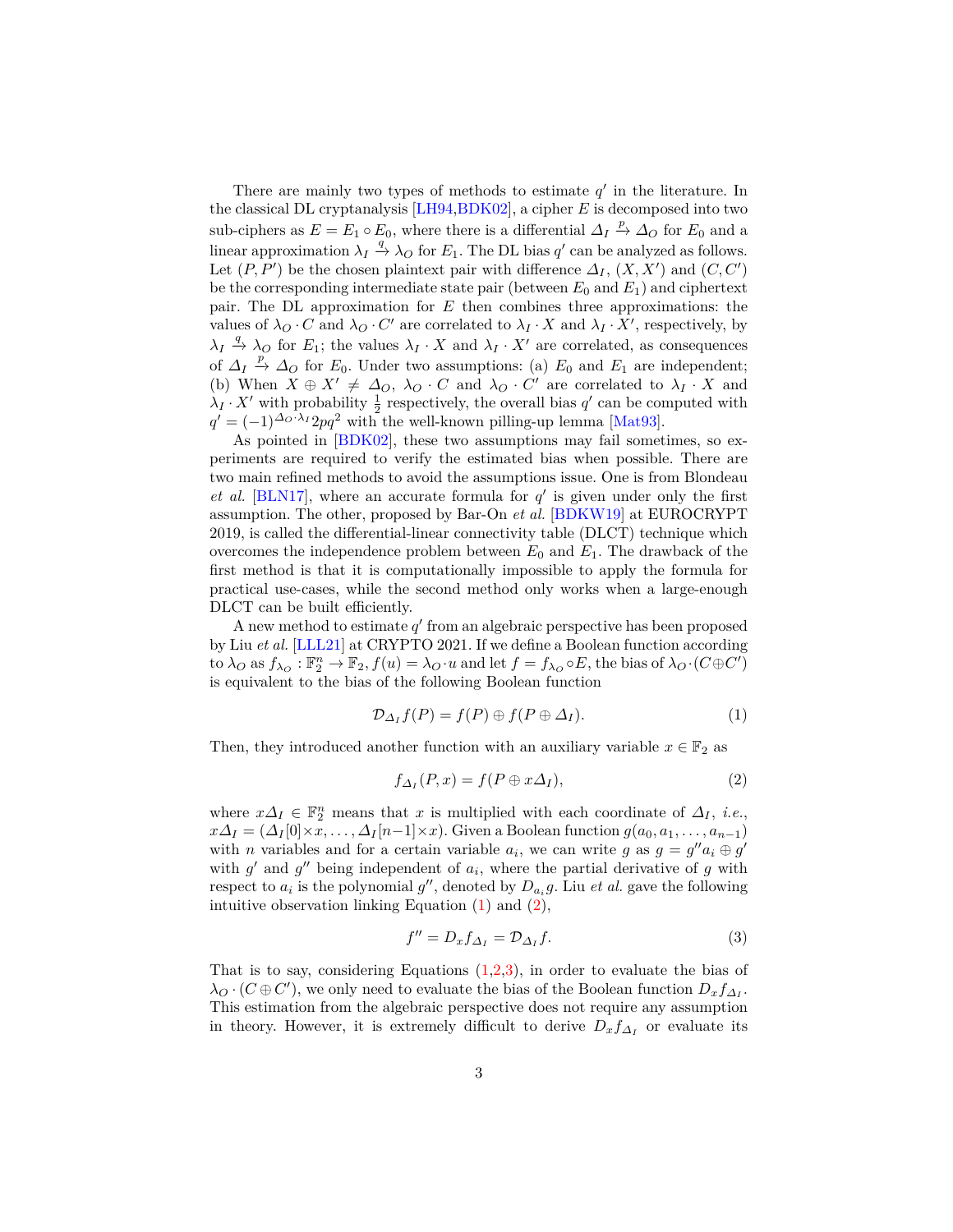bias. To overcome this obstacle, Liu *et al.* introduced the so-called algebraic transitional forms  $(ATF)^1$  $(ATF)^1$  technique to construct a transitional expression of  $D_x f_{\Delta_I}$ . Then, the bias is estimated from this transitional expression. We will give a formal description of the ATF technique in Section [2](#page-7-0).

#### **1.3 Higher-Order Differential(-Linear) Cryptanalysis**

Inspired by the boomerang and DL cryptanalysis, other combined attacks were studied by Biham *et al.* [\[BDK05\]](#page-30-3). These combined attacks include the differentialbilinear, higher-order differential-linear (HDL), boomerang-linear attack, *etc.*

The higher-order differential (HD) was for the first time introduced by Lai in 1994 [\[Lai94](#page-32-3)] and later studied by Knudsen [[Knu94](#page-32-4)]. It is a natural generalization of the differential attack that takes advantage of having access to more plaintexts. Given an *l*-th order difference  $\Delta_I = (\Delta_0, \Delta_1, \ldots, \Delta_{l-1})$  where  $\Delta_0, \Delta_1, \ldots, \Delta_{l-1}$ are linearly independent, the *l*-th order differential of a (partial) cipher *E* studies the probability

$$
p = \Pr\left[\bigoplus_{x \in X \oplus \mathcal{L}(\Delta_I)} E(x) = \Delta_O\right],
$$

where  $\mathcal{L}(\Delta_I)$  is the linear span of  $(\Delta_0, \Delta_1, \ldots, \Delta_{l-1})$ , the affine space  $X \oplus \mathcal{L}(\Delta)$ is called the input set with respect to  $\Delta$ , and  $\Delta$ <sub>*O*</sub> is called the output difference. In [[Tie17](#page-33-2)], Tiessen pointed that a HD is a cluster of so-called *d*-differences from polytopic cryptanalysis [[Tie16](#page-33-3)]. However, since the number of *d*-differences is exponential and every single *d*-difference has an extremely low probability, it is computationally impossible to calculate the probability of a HD or even some useful lower bounds in a differential-like way. Therefore, in practice usually only the deterministic property from the algebraic degree of a cipher [\[BCC11](#page-30-4)], or the integral attack [\[KW02](#page-32-5)] are considered in previous HD cryptanalysis.

As the name higher-order differential-linear suggests, HDL cryptanalysis [[BDK05](#page-30-3)] studies the bias with respect to an *l*-th order input difference  $\Delta_I$  and an output mask  $\lambda_O$ . The bias  $\varepsilon$  of a HDL approximation is derived from the following formulation:

$$
\Pr\left[\lambda_O \cdot \left(\bigoplus_{x \in X \oplus \mathcal{L}(\Delta_I)} E(x)\right) = 0\right] = \frac{1}{2} + \varepsilon.
$$

Akin to the first kind of method to evaluate the bias in DL cryptanalysis, Biham *et al.* [\[BDK05](#page-30-3)] gave an analysis based on viewing E as two sub-ciphers  $E =$  $E_1 \circ E_0$ . Suppose that we know an *l*-th order differential with probability *p* for  $E_0$  and that  $E_1$  has a linear approximation with bias *q*, then the overall bias  $\varepsilon$ is estimated as  $\varepsilon = 2^{2^l-1}pq^{2^l}$ . However, as we mentioned, there is no effective method to trace the propagation of a HD or calculate its probability yet. Thus,

<span id="page-3-0"></span><sup>&</sup>lt;sup>1</sup> In [\[LLL21\]](#page-32-2), there is another terminology DATF when ATF is used to construct transitional expressions for *f∆*. In this paper, we directly use ATF for all kinds of Boolean functions no matter whether we target *f* or *f∆*.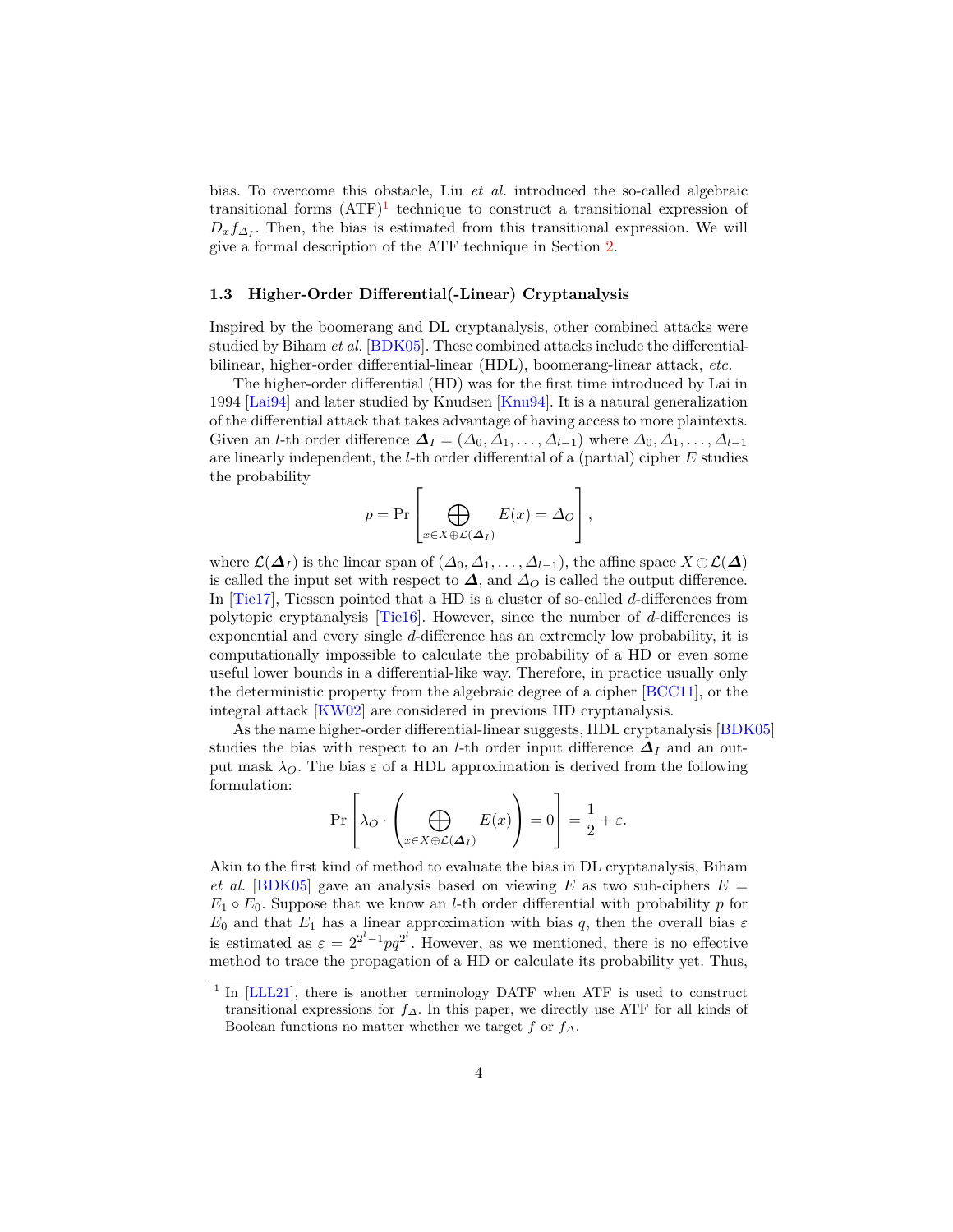Biham *et al.* had to restrain themselves to the integral property for *E*0, which leads to  $p = 1$ . The integral property usually requires a large  $l$  in order to attack an interesting number of rounds, but if  $|q| \neq \frac{1}{2}$ ,  $\varepsilon$  will become extremely close to zero. As a result, we can only get an interesting HDL distinguisher when there is a linear approximation with bias  $\pm \frac{1}{2}$  for  $E_1$ . In practice, some ciphers such as IDEA [[LM90](#page-32-6)] allow weak-key linear approximations with bias  $\frac{1}{2}$ , which makes them vulnerable to HDL attacks [[BDK05,](#page-30-3)[BDK07](#page-30-5)].

Interestingly, the ideas of HDL have been already used in the context of cryptanalysis of Salsa [[Ber08b\]](#page-31-4) and ChaCha [\[Ber08a\]](#page-30-6) although no one explicitly called it HDL cryptanalysis. In [\[SZFW12\]](#page-32-7), Shi *et al.* provided several 2nd order differentials with one active output bit for 4-round Salsa and 3-round ChaCha based on experiments. As pointed in [[BLN17](#page-31-3)[,LLL21](#page-32-2)], differentials with one active output bit are actually DL distinguishers with unit output masks, the observation works for the HD as well. Thus, Shi *et al.*'s distinguishers are also HDL distinguishers. In [\[CM16\]](#page-31-5), Choudhuri and Maitra extended Shi *et al.*'s HD by appending a linear approximation, which is the typical case of HDL (note that they did not call it HDL nor gave much discussions on this topic).

We remind the readers that in this paper generally we do not strictly distinguish between HD and HDL cryptanalysis. From an algebraic perspective we are always applying HD cryptanalysis to one or more Boolean functions, *i.e.*, both cryptanalysis share the same underlying principle, which will be clearer in Section [3.](#page-11-0)

#### **1.4 Motivation and Contributions**

Considering that DL attacks are efficient for many important primitives, such as Ascon [\[DEMS21\]](#page-31-6) and Salsa/ChaCha [[Ber08b](#page-31-4)[,Ber08a](#page-30-6)], we are naturally interested in whether the HDL attack could achieve an even better performance. It is fair to remark that since its proposal HDL cryptanalysis has attracted much less attention compared to DL cryptanalysis. One of the main reasons is likely that there are not enough tools to study the probabilistic HD transitions. Simultaneously, the integral and cube attacks, which are very close to HD cryptanalysis, have been studied extensively. Many powerful tools such as the division property [[Tod15,](#page-33-4)[TM16\]](#page-33-5) are available. One can naturally wonder what is the exact relationship between the HD, integral and cube attacks. Are those methods designed for cube and integral attacks also applicable to HD attacks? Recently, the algebraic perspective on DL attacks [\[LLL21\]](#page-32-2) opened up a new road to study the DL-like attack and achieved better precision for some important instances such as Ascon [[DEMS21\]](#page-31-6). We naturally would like to know if such an algebraic treatment also works for the HDL attack. In this paper, we give positive answers to these questions.

**Our contributions.** Our results range from theory to applications, so our contributions are generally two-fold. In the theoretical part, we revisit HD cryptanalysis of a Boolean function from an algebraic perspective and show it is equivalent to an integral or cube cryptanalysis of a closely related Boolean function called its *differential supporting function*n (DSF). On the applications side, we give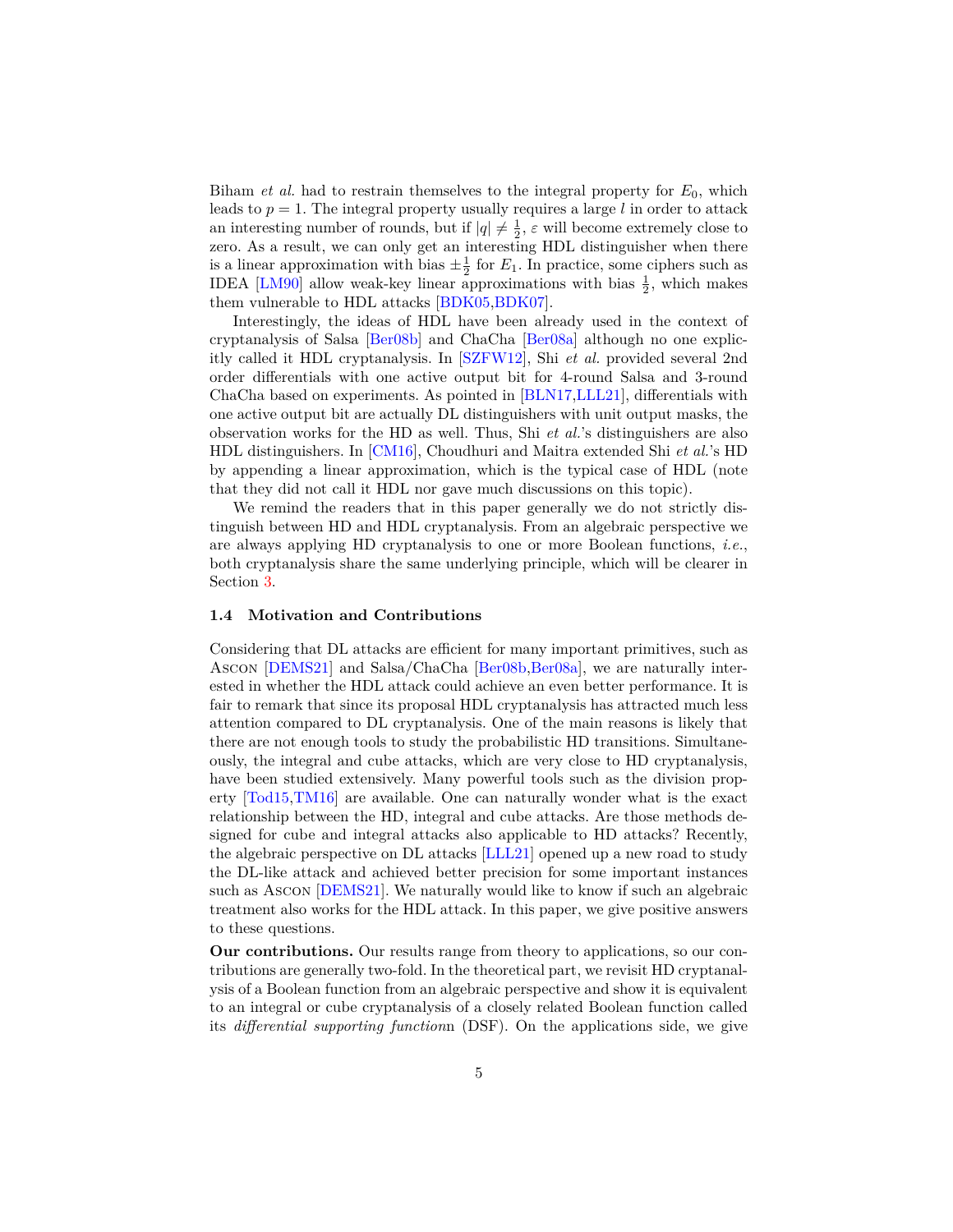three methods for HD/HDL cryptanalysis based on the study of the DSF. We obtain improvements over the state-of-the-art for several primitives.

- 1. We start by giving a rigorous proof for Liu *et al.*'s algebraic perspective on the differential attack since they only proposed it based on an intuitive observation. From this proof, the underlying rational behind Equation ([3\)](#page-2-2) and the reason for introducing the auxiliary variable  $x$  in Equation  $(2)$  $(2)$  become clearer. More importantly, we can naturally extend the algebraic perspective on differential attacks to the higher-order case. We explicitly show that any HD attack for a Boolean function is equivalent to the cube or integral attack on this Boolean function's DSF (which is a related Boolean function) with the input set being a linear space  $\mathbb{F}_2^l$ , where *l* is the order of the HD. Therefore, all tools available for integral and cube cryptanalysis can now be applied to HD attacks as well. This greatly deepens our general understanding of the relationship between these three techniques.
- 2. We provide three methods to mount HD attacks on a Boolean function *f* by analyzing its DSF (which can be used to mount HDL attacks on concrete instances as well). All HDL approximations for various primitives we obtained in this paper (as well as their previous DL approximations) are summarized in Table [1.](#page-7-1)
	- (a) Instead of using the degree evaluation on *f* so as to derive HD distinguishers, we can evaluate the algebraic degree or find integral distinguishers for its DSF. As we will see, the DSF is a related Boolean function parameterized by the input value and the (higher-order) difference. Thus, a proper choice of the parameters could significantly simplify the DSF such as reducing its algebraic degree. Therefore, we have a greater chance of detecting an integral distinguisher for the DSF. After that, we conveniently transform it into a HD distinguisher for *f*. With this technique, we significantly improve the best-known distinguishing attacks on round-reduced Ascon permutation [[DEMS21\]](#page-31-6). A 46th order differential will lead to a zero output difference (in 64 bits) for 8 rounds, *i.e.*,  $2^{46}$ plaintexts are enough to distinguish 8-round Ascon permutation from a random permutation (the previous best distinguisher requires  $2^{130}$  computations [[Tod15\]](#page-33-4)). This is the first distinguisher with complexity being lower than  $2^{64}$  for 8-round Ascon permutation. With a similar method applied on the inverse Ascon permutation, we constructed a zero-sum distinguisher for full 12-round Ascon permutation requiring only  $2^{55}$ calls while the previous best zero-sum distinguisher costs 2 <sup>130</sup> calls. We also give a 2nd order HDL distinguisher for 4 rounds of the Ascon initialization with bias  $\frac{1}{2}$ . This is the first deterministic DL-like distinguisher for 4 rounds of Ascon AEAD. Interestingly, we also found one deterministic 2nd order HDL approximation for the encryption phase of Ascon. In other word, with only 4 repeated nonces, we can use 4 messages to distinguish the 4-round reduced Ascon encryption. These distinguishers are demonstrated in the distinguisher part of Table [2.](#page-8-0)
	- (b) We propose the higher-order algebraic transitional form (HATF) to estimate the bias of a HDL approximation. With HATF, we can construct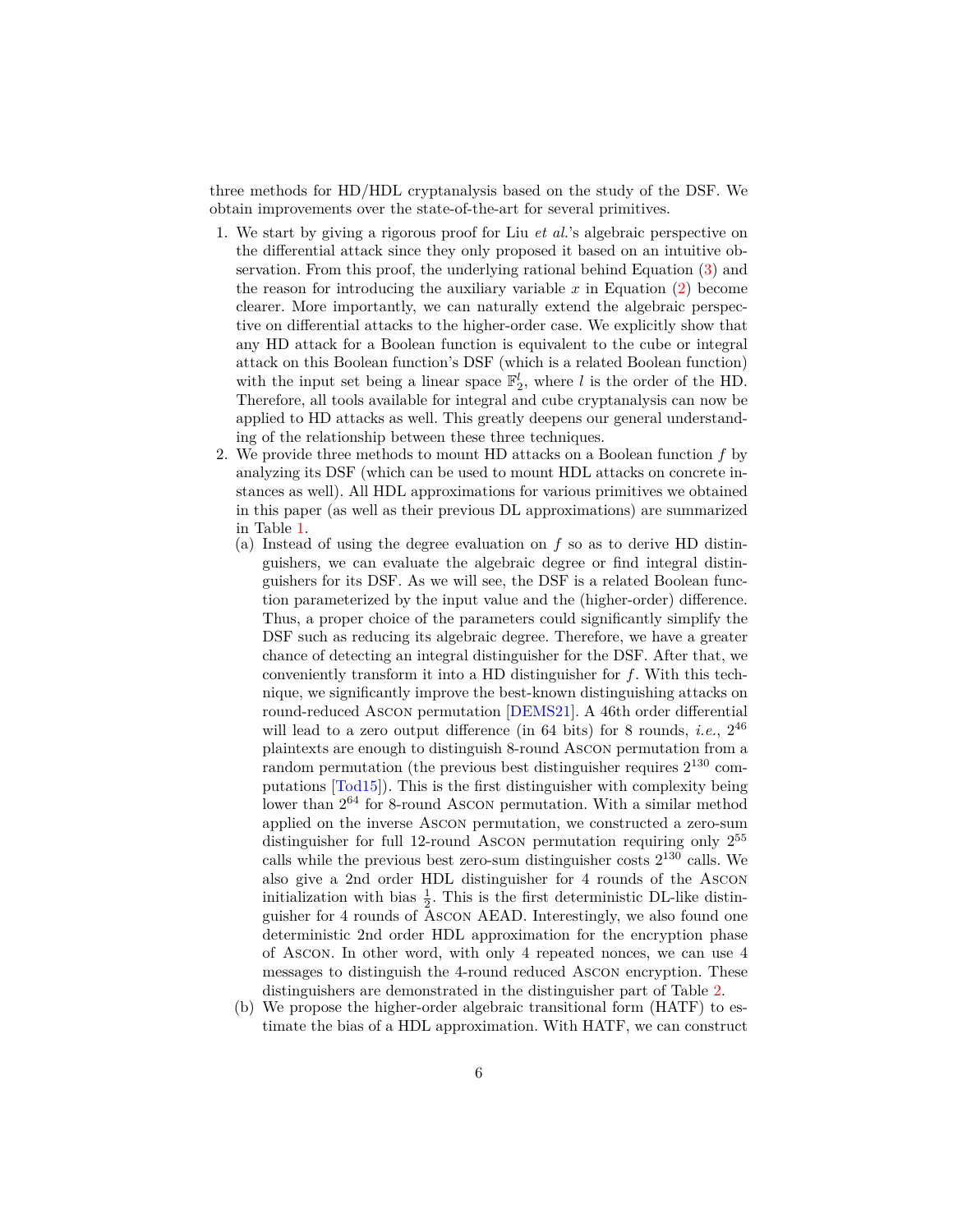efficiently an transitional expression of the DSF and then evaluate its bias. We detected a conditional HDL approximation with bias only 2 *−*2 for 5-round initialization of Ascon AEAD. By analyzing the conditions in this distinguisher, we could obtain the best key-recovery attack on 5-round Ascon with time/data complexity  $2^{23}$ , which is 8 times faster than its DL counterpart. We also found a HDL approximation with 2 *−*30 bias for 6-round Ascon initialization that is outside the scope of DL cryptanalysis. With some reasonable assumptions, we could mount a key-recovery attack on 6-round Ascon initialization. This is the second type of attack that works for more than 5 rounds besides the cubelike attacks [\[LDW17,](#page-32-8)[RHSS21](#page-32-9)]. A summary of the key-recovery attacks on Ascon AEAD is given in the key-recovery part of Table [2](#page-8-0). Note these attacks are applicable to both Ascon-128 and Ascon-128A. To further illustrate the powerfulness of the HATF, we applied it to GRAIN v1 [\[HJM07\]](#page-31-7) to get a conditional HD approximation for 130 rounds, which is 5 rounds longer than the previous best conditional DL approximation [[LLL21\]](#page-32-2).

(c) Finally, we applied the cube tester to the DSF. This is actually an experimental method that was used in the scope of DL cryptanalysis in many previous works. This method works for all kinds of primitives. We first applied cube testers to the initialization of the Ascon AEAD, and found more highly-biased HDL approximations. For example, we detected an 8th order HDL with bias only 2 *<sup>−</sup>*2*.*<sup>46</sup> for 5 rounds and thus we can use about  $2^{13}$  data/time complexity to distinguish 5 rounds of the Ascon initialization (the previous best one requires  $2^{16}$  [\[RHSS21](#page-32-9)]). If we impose 16 conditions on the key, the bias can even improve to  $\frac{1}{2}$ , *i.e.*, for  $2^{112}$  keys, 5-round Ascon initialization could be distinguished with  $2<sup>8</sup>$  data/time complexities. By analyzing the nonlinear operations of Xoodoo [\[DHAK18](#page-31-8)], we choose some specific forms of the input values and differences. An exhaustive search within a small space returned a deterministic HDL distinguisher for 4-round XOODOO (the bias is  $\frac{1}{2}$ ). For ChaCha [[Ber08a](#page-30-6)], we first searched for some efficient HDL distinguishers for 2-, 2.5 and 3-round ChaCha permutation, then appended a 1.5-round linear approximation with bias  $\frac{1}{2}$  to extend the distinguishers to 3.5, 4 and 4.5 rounds. The biases of these three HDL approximations are significantly higher than DL approximations. A summary of these results are provided in Table [1.](#page-7-1)

The source codes of this work are provided in the anonymous git repository <https://anonymous.4open.science/r/HDL-CC85>. This can be seen as an extra practical contribution, as the team of [[LLL21](#page-32-2)] did not make their code public.

**Outline.** In Section [2,](#page-7-0) we briefly recall the main concepts of the HD and the algebraic perspective on the differential attack. We also give a description of the ATF technique. In Section [3,](#page-11-0) a formal proof for the algebraic perspective on differential cryptanalysis is provided. Based on the idea of the proof, we generalize it to the higher-order case and give a simple and direct formula for the trans-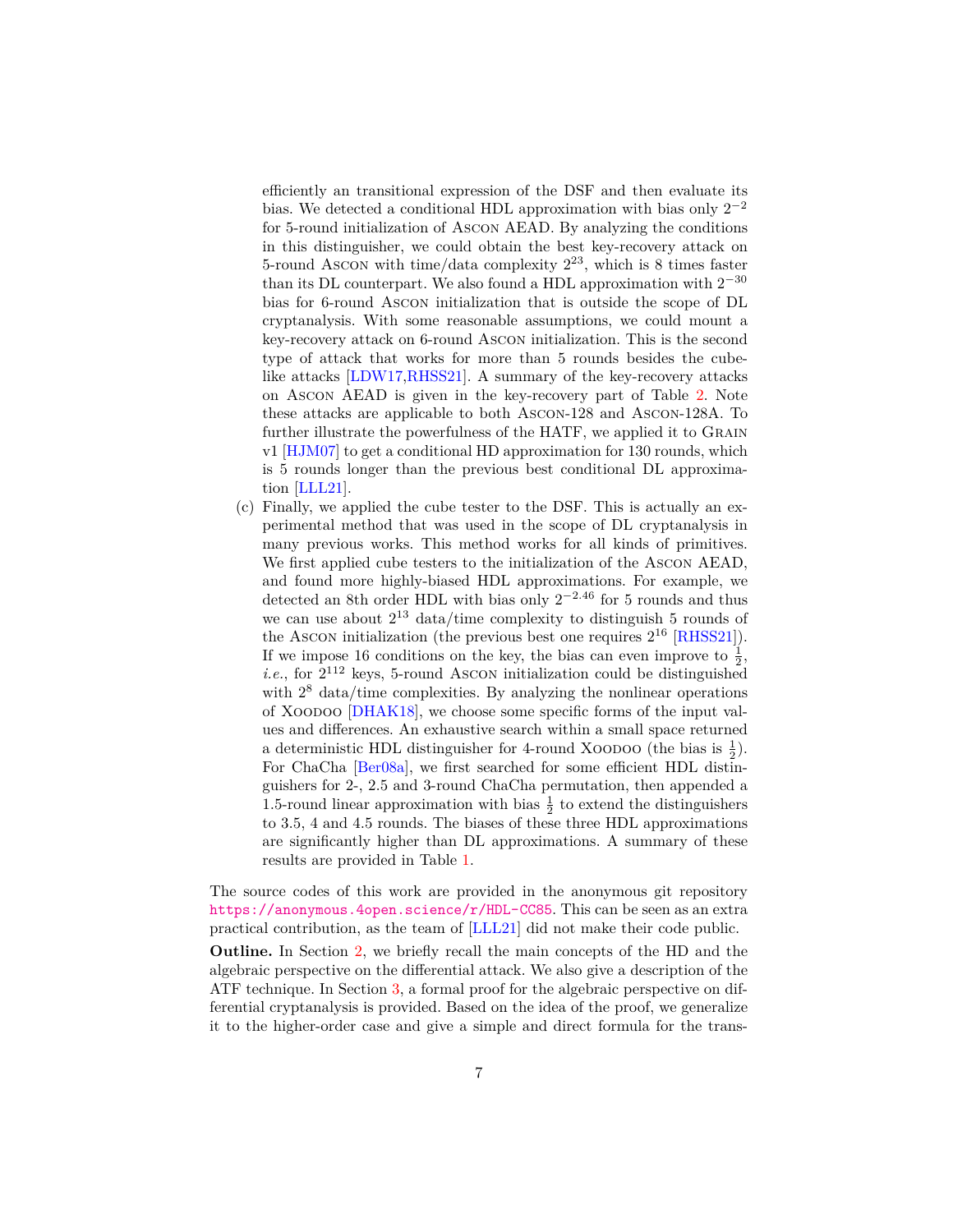| Primitive   | Round      | <b>Bias</b> $(-\log)$ | Type                                  | Reference                                       |  |
|-------------|------------|-----------------------|---------------------------------------|-------------------------------------------------|--|
|             | 4          | $\overline{2}$<br>1   | DL.<br>2nd order HDL                  | [DEMS15]<br>Section 4.4                         |  |
| ASCON Init. |            | 9<br>4.54             | DL.<br>$Con.$ $DI.$                   | DEMS <sub>15</sub><br>[LLL21]                   |  |
|             | 5          | 2.46<br>$\mathbf{2}$  | 8th order HDL<br>Con. 2nd order HDL   | Section 6.1<br>Section 5.2                      |  |
|             |            | 1.04<br>1             | 11th order HDL<br>Con. 8th order HDL  | Section 6.1<br>Section 6.1                      |  |
|             | 6          | 30                    | Con. 2nd order HDL                    | Sup.Mat. C                                      |  |
|             | 120        | 12.8                  | Cond. diff.                           | LG19                                            |  |
| GRAIN v1    | 125<br>130 | 17.4<br>30.18         | Cond. diff.<br>Cond. 2nd order diff.  | LLL21 <br>Sup.Mat. D                            |  |
| XOODOO      | 4          | 1<br>1                | Rotational DL<br>2nd order HDL        | LSL21 <br>Sup.Mat. E.1                          |  |
|             | 3.5        | 1.00                  | 2nd order HDL                         | Sup.Mat. E.2                                    |  |
| ChaCha      | 4          | 3.33<br>2.21<br>1.19  | DL.<br>2nd order HDL<br>2nd order HDL | $\rm C M16$<br>$\rm [CM16]$<br>$SupMat$ . $E.2$ |  |
|             | 4.5        | 6.14<br>4.81          | DL.<br>2nd order HDL                  | $\vert$ CM16 $\vert$<br>$Sup.Mat$ $E.2$         |  |

<span id="page-7-1"></span>Table 1: Approximation Biases of the differential, DL and HDL for ciphers considered in this paper. Cond. is short for Conditional and means that we impose some conditions on the key bits.

formation between HD/HDL and cube/integral cryptanalysis. The definition of the DSF is also introduced in this section. In the following Sections [4,](#page-14-0) [5](#page-21-0) and [6,](#page-27-1) three novel techniques are provided to detect possible HD/HDL distinguishers based on analyzing the DSF. In Section [7,](#page-28-0) we do some discussions and conclude this paper.

# <span id="page-7-0"></span>**2 Preliminaries**

#### **2.1 Notations**

We use italic lower-case letters (sometimes with subscripts) such as  $x/x_i$  to represent elements in  $\mathbb{F}_2^n$ . The *i*-th bit of *x* is denoted by  $x[i], 0 \le i < n$  where  $x[0]$  is the most significant (the leftmost) bit. The vectors of *m* elements in  $\mathbb{F}_2^n$ are denoted by  $x = (x_0, x_1, \ldots, x_{m-1}) \in (\mathbb{F}_2^n)^m$ , thus the *i*-th element of x is  $x_i$ . A special case is when  $x \in (\mathbb{F}_2)^m$  which is sometimes interchangeably used with  $x \in \mathbb{F}_2^m$ . In formulas such as  $\bigoplus_{x \in \mathbb{F}_2^m} f(x)$ , we will use  $x \in \mathbb{F}_2^m$ , in other cases, we use  $x = (x_0, \ldots, x_{m-1}) \in (\mathbb{F}_2)^m$  to stress that elements in  $x = (x_0, \ldots, x_{n-1})$  are treated as symbolic variables. Given  $x \in \mathbb{F}_2$  and  $\Delta \in$  $\mathbb{F}_2^n$ ,  $x\Delta = (\Delta[0]x, \Delta[1]x, \ldots, \Delta[n-1]x)$ . For  $a, b \in \mathbb{F}_2^n$ ,  $a||b \in \mathbb{F}_2^{2n}$  represents the concatenation of *a* and *b*,  $a \cdot b$  stands for the inner production as  $a \cdot b =$  $\bigoplus_{0\leq i\leq n}a[i]b[i].$ 

# **2.2 Boolean Function**

An *n*-variable Boolean function is a mapping from  $\mathbb{F}_2^n$  to  $\mathbb{F}_2$ , which can be uniquely written as its algebraic normal form (ANF) as a multivariate poly-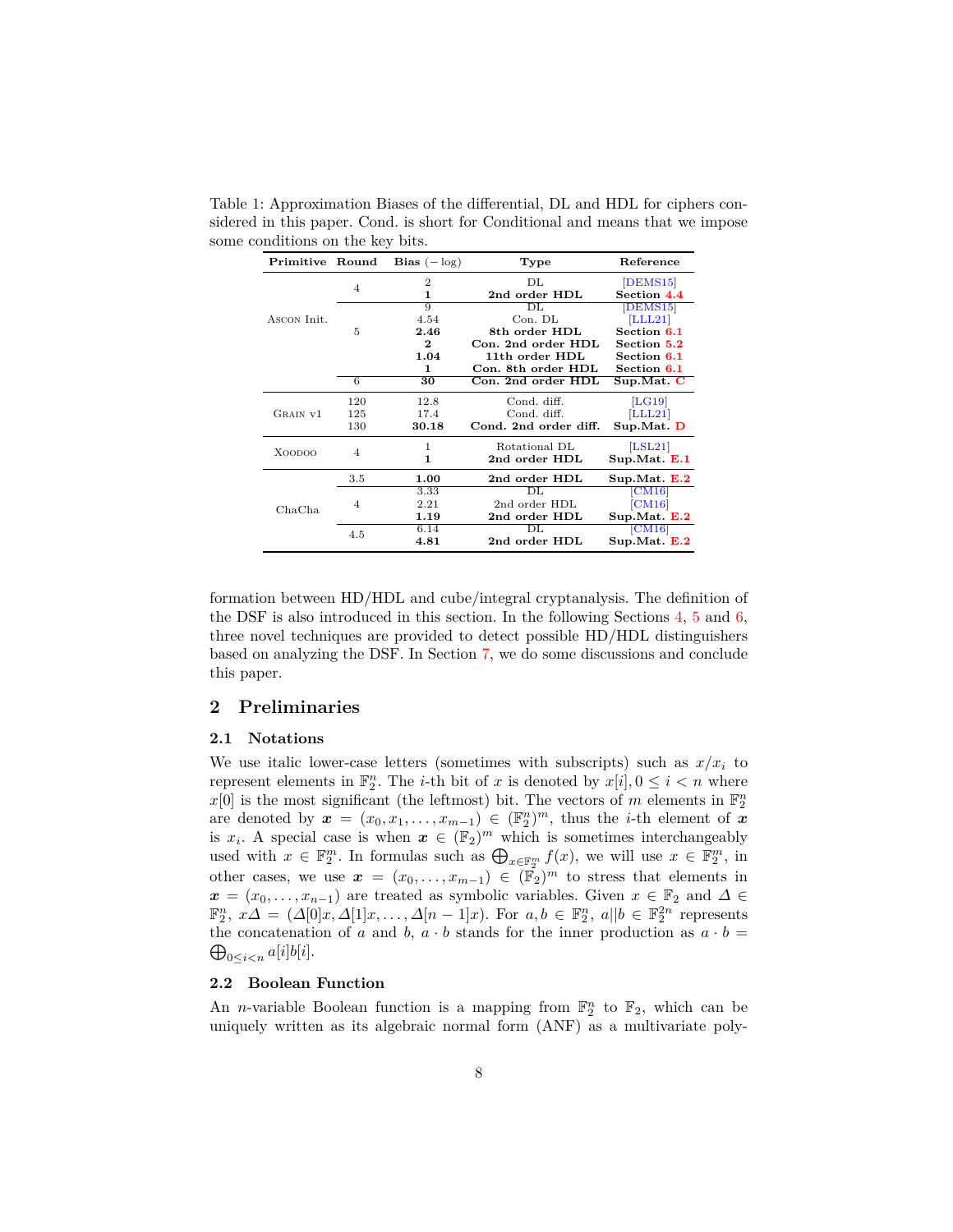<span id="page-8-0"></span>Table 2: Summary of results on the permutation (black-box mode) (labelled by  $\bullet$ ), permutation (non-black-box mode) (labelled by  $\bullet$ ), initialization (labelled by  $\Box$ ) and encryption (labelled by  $\triangle$ ) of reduced-round Ascon. Time complexities are expressed in number of primitive calls while the data complexities are measured by the nonces, *i.e.*, 128-bit blocks. Our distinguishers up to 7 rounds have been verified experimentally.

| Type          |                | Round Data $(\log)$ | Time (log)       | Method                  | Reference                        |  |
|---------------|----------------|---------------------|------------------|-------------------------|----------------------------------|--|
|               |                | 108                 | 108              | Differential            | [DEMS21]                         |  |
|               |                | 101                 | 101              | Linear <sup>(</sup>     | [DEMS21]                         |  |
|               |                | 16                  | 16               | Rectangle               | GPT21                            |  |
|               |                | 8                   | 8                | Limited-birthday        | GPT21                            |  |
|               | $\overline{4}$ | $\bf 5$             | $\bf 5$          | Integral                | [RHSS21]                         |  |
|               |                | $\bf 5$             | $\bf 5$          | DL                      | [DEMS15]                         |  |
|               |                | 3                   | 3                | HD                      | Section 4.2                      |  |
|               |                | $\overline{2}$      | $\overline{2}$   | $HDL$ $\triangle$       | Section 4.4                      |  |
|               |                | 108                 | 108              | Truncated Diff.         | Tez16                            |  |
|               |                | 191                 | 191              | Differential $\bullet$  | [DEMS21]                         |  |
|               |                | 189                 | 189              | Linear $\bullet$        | [DEMS21]                         |  |
|               |                | 80                  | 80               | Rectangle $\bullet$     | GPT21                            |  |
| Distinguisher | 5              | 65                  | 65               | Limited-birthday        | GPT21                            |  |
|               |                | 18                  | 18               | Integral $\bullet$      | $\lfloor \text{Todd} 15 \rfloor$ |  |
|               |                | 18                  | 18               | DL                      | DEMS <sub>15</sub>               |  |
|               |                | 16                  | 16               | Integral                | [R <sub>HSS21</sub> ]            |  |
|               |                | 13                  | 13               | HDL                     | Section 6.1                      |  |
|               |                | $\boldsymbol{6}$    | $\boldsymbol{6}$ | HD <sub>1</sub>         | Section 4.2                      |  |
|               | $\,$ 6 $\,$    | $\overline{35}$     | $\overline{35}$  | Integral $\bullet$      | $\overline{\text{Todd15}}$       |  |
|               |                | 31                  | 31               | Integral                | [RHSS21]                         |  |
|               |                | 12                  | 12               | HD                      | Section 4.2                      |  |
|               | $\overline{7}$ | 65                  | 65               | Integral $\blacksquare$ | $\lceil \text{Todd15} \rceil$    |  |
|               |                | 60                  | 60               | Integral                | [R <sub>HSS21</sub> ]            |  |
|               |                | 23                  | 23               | HD                      | Section 4.2                      |  |
|               | $8\,$          | 130                 | 130              | Integral                | $\sqrt{\text{Todd15}}$           |  |
|               |                | 46                  | 46               | HD                      | Section 4.2                      |  |
|               | 12             | 130                 | 130              | $Zero-Sum$              | [DEMS15]                         |  |
|               |                | 55                  | 55               | Zero-Sum                | Section 4.3                      |  |
|               | $\overline{5}$ | 36                  | 36               | DL                      | [DEMS15]                         |  |
|               |                | 26                  | 26               | Cond. DL                | [LLL21]                          |  |
|               |                | 24                  | 24               | Cond. Cube              | [LDW17]                          |  |
| Key-Recovery  |                | 23                  | 23               | Cond. HDL               | Section 5.2                      |  |
|               | 6              | $\overline{40}$     | $\overline{40}$  | Conditional Cube        | [LDW17]                          |  |
|               |                | 74                  | 74               | Cond. HDL               | Section 5.2                      |  |
|               | $\overline{7}$ | $\overline{77}$     | 103              | Cond. Cube              | [LDW17]                          |  |
|               |                | 64                  | 123              | Cube                    | [RHSS21]                         |  |

nomial over  $\mathbb{F}_2$  as

$$
f(\boldsymbol{x}) = f(x_0, x_1, \dots, x_{n-1}) = \bigoplus_{u \in \mathbb{F}_2^n} a_u \pi_u(\boldsymbol{x}) = \bigoplus_{u \in \mathbb{F}_2^n} a_u \prod_{i=0}^{n-1} x_i^{u[i]}, a_u \in \mathbb{F}_2
$$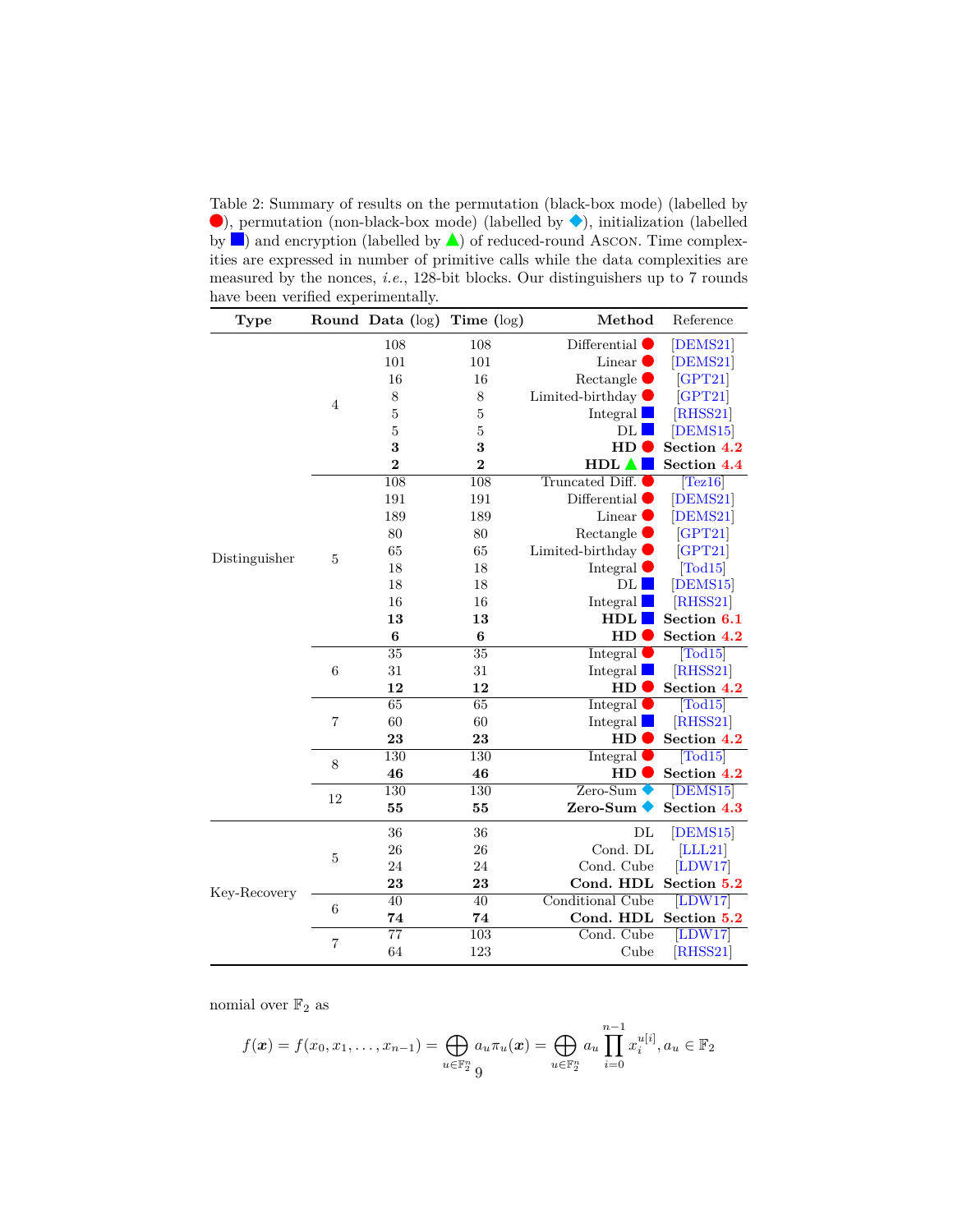The algebraic degree of f, denoted by  $deg(f)$  is defined as  $max_{a_i\neq 0} \{wt(u)\}$ for all  $u \in \mathbb{F}_2^n$  in the above formula. The monomial  $x_0x_1 \cdots x_{n-1}$  is called the *maxterm* of *f*, denoted by  $\pi(x)$ . The coefficient of a monomial  $\pi_u(x)$  of *f* is denoted by  $\text{Coe}(f, \pi_u(\boldsymbol{x}))$ . Each output bit of a cryptographic primitive can be written as a Boolean function of its public variables (such as plaintexts, initial values (IV) or nonces) and secret variables such as the key bits. Therefore, in this paper we usually explain our theories with Boolean functions rather than concrete primitive instances.

The bias and correlation are two ways measuring the non-randomness of an *n*-variable Boolean function *f*. The bias  $\varepsilon$  is defined as  $\varepsilon = \frac{1}{2^n} |\{f(x) = 0\}| - \frac{1}{2}$  $Pr[f = 0] - \frac{1}{2}$  while the correlation  $c = \frac{1}{2^n} \sum_{x \in \mathbb{F}_2^n} (-1)^{f(x)}$ . Actually,  $c = 2\varepsilon$ . In some papers such as [[LLL21](#page-32-2)], the bias is taken while in other papers such as  $[AFK^+08]$  the correlation is used. In this paper, we will only use the bias  $\varepsilon$ to measure the non-randomness.

## **2.3 Higher-Order Differential, Integral and Cube Attack**

HD cryptanalysis was proposed in 1994 by Lai [\[Lai94](#page-32-3)] as a generalization of the differential attack. *l* linearly independent values  $\Delta_0, \Delta_1, \ldots, \Delta_{i-1}$  are denoted by a vector  $\Delta_I = (\Delta_0, \ldots, \Delta_{l-1})$ . Let  $\mathcal{L}(\Delta_I)$  be the linear span of  $\Delta_I$ , *i.e.*, a set containing all  $2^l$  linear combinations of  $\Delta_0, \ldots, \Delta_{l-1}$ . Then, the *l*-th order differential of a Boolean function *f* at *X* is

$$
\mathcal{D}_{\Delta_I} f(X) = \bigoplus_{x \in \mathcal{L}(\Delta_I)} f(X \oplus x) = \Delta_O.
$$

If  $\deg(f) < l$ , any  $\Delta_I$  with *l* or larger dimension will lead to  $\Delta_O = 0$ . Therefore, the common method of using HD in cryptanalysis is to evaluate the upper bound on deg(*f*) then use a  $(\deg(f) + 1)$ -st order difference  $\Delta_I$  to ensure  $\Delta_O = 0$  (see [[BCC11\]](#page-30-4)).

Integral cryptanalysis [[KW02\]](#page-32-5) originated from an analysis on the cipher Square, so the attack was also called square attack [[DKR97](#page-31-11)]. It studies several specific properties of multisets as well as their transitions. Nowadays, division properties [[Tod15](#page-33-4),[TM16](#page-33-5)] proposed by Todo have been the dominant methods to study the integral property. According to the state-of-the-art of division prop-erties [[HLLT20\]](#page-32-12), for  $I \subseteq \{0, 1, \ldots, n-1\}$ , if the coefficient of  $\prod_{i \in I} x_i$  in an *n*-variable Boolean function *f*, denoted by  $\text{Coe}(f, \prod_{i \in I} x_i)$ , is zero, we obtain a balanced property such that  $\bigoplus_{x \in C_I} f = 0$ , where  $C_I$  is a set with  $x_i, i \in I$ taking all possible values.

The cube attack was invented by Dinur and Shamir to analyze stream ciphers [\[DS09](#page-31-12)]. The idea is that an *n*-variable Boolean function *f* can be written as  $f = p \times \prod_{i \in I} x_i \oplus q$  with  $I \subseteq \{0, 1, \ldots, n-1\}$  where at least one  $x_i, i \in I$ doesn't appear in *q*. We have  $p = \bigoplus_{x \in C_I} f$ , where *p* is called the superpoly of the cube  $C_I$  ( $C_I$  is defined as in the integral cryptanalysis). It is clear that the integral cryptanalysis is a special case of the cube attack with the superpoly being zero.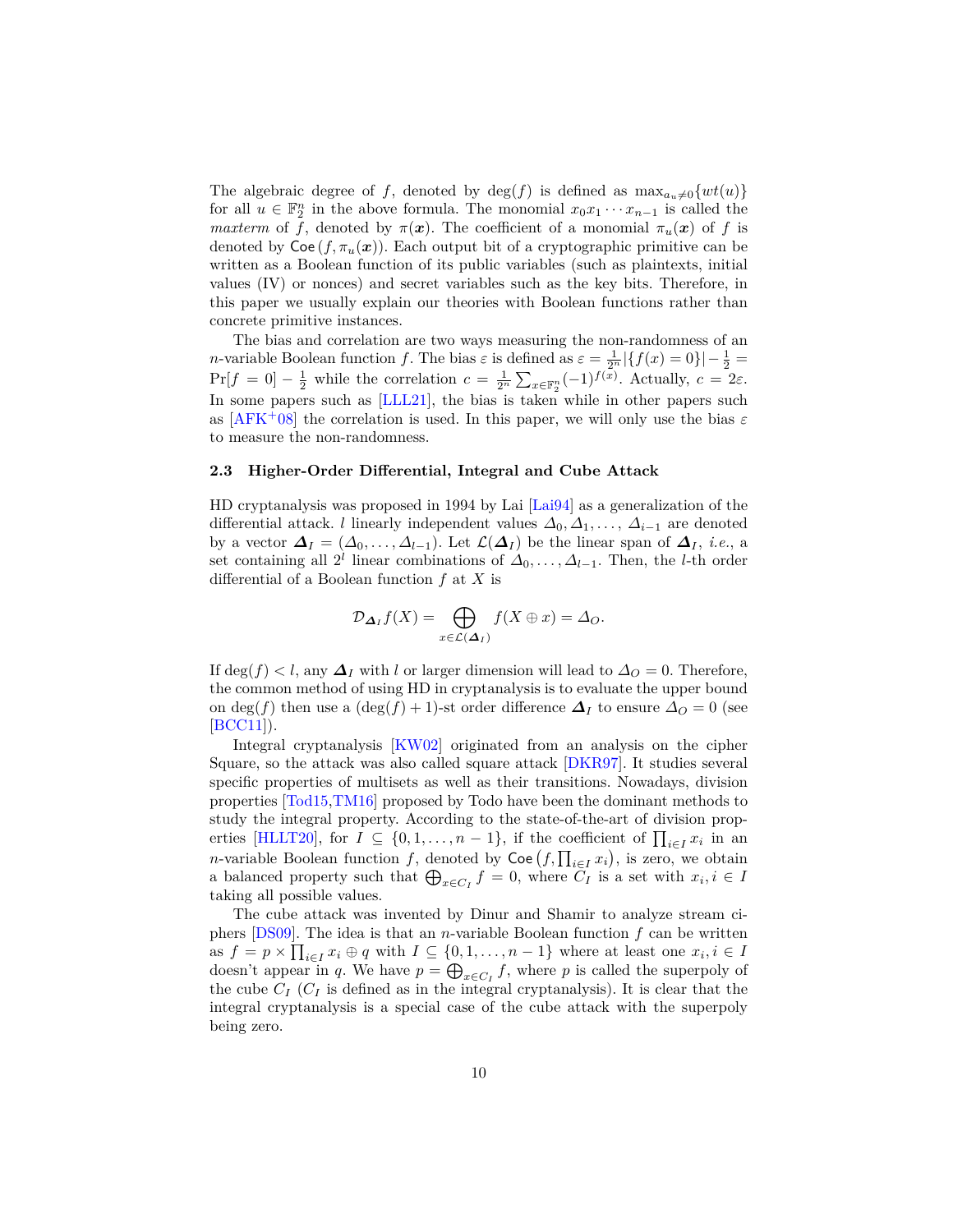The cryptography community has known that the three attacks have close relationships. However, to the best of our knowledge, there has been no explicit formula describing the exact transformation from the HD to the integral or cube attack, nor vice-versa.

#### **2.4 An Algebraic Perspective on DL and the ATF Technique**

In this subsection, we briefly recall the idea of the algebraic perspective on the differential attack presented by Liu *et al.* in [\[LLL21\]](#page-32-2).

Recall Equation ([1\)](#page-2-0), the bias of a DL approximation is related to the differential bias of the Boolean function  $f = f_{\lambda_O} \circ E$ . Thus to study the DL attack, it is enough to focus on the differential property of a sole Boolean function. As explained in Section [1,](#page-1-0) Liu *et al.* proposed Equation ([3\)](#page-2-2) based on some intuitive observations, but no proof nor motivation was given in their article.

**Basic idea of algebraic transitional forms.** Equation ([3\)](#page-2-2) tells us that if we can (a) calculate out the ANF of  $D_x f_\Delta$ , (b) evaluate the bias of  $D_x f_\Delta$ , then we can directly know the bias of the output difference. Unfortunately, both tasks are computationally infeasible for modern cryptographic primitives. To overcome these two obstacles, Liu *et al.* introduced the algebraic transitional forms (ATF) as an transitional expression of the exact ANF of *f∆*, which is friendly to compute the bias. The ATF of a Boolean function *f* is denoted by  $\mathcal{A}(f)$ . From  $\mathcal{A}(f_{\Delta})$ , we hope to obtain a simple transitional expression of  $D_x f_\Delta$ , say  $D_x \mathcal{A}(f_\Delta)$ . Finally, the bias of  $D_x\mathcal{A}(f_\Delta)$  will be regarded as an estimation of the real bias.

**Construction of algebraic transitional forms.** The core of the ATF technique is to substitute some parts of a Boolean function with new variables to simplify its form. Since almost all symmetric-key primitives are iterated designs, each of their output bits can be represented as a composite Boolean function such as

$$
f = f^{r-1} \circ f^{r-2} \circ \cdots \circ f^0,
$$

where  $f^i: \mathbb{F}_2^n \to \mathbb{F}_2^n$  for  $0 \leq i < r-1$  and  $f^{r-1}: \mathbb{F}_2^n \to \mathbb{F}_2$ . Since we want to construct a transitional expression for  $D_x f_\Delta$ , we need to be careful not to bury the variable *x* during the substitution operations. Therefore, we only substitute the expressions in  $f$  which are independent of  $x$ . Following this principle, we introduce the transitional variables  $\alpha^i, \beta^i \in \mathbb{F}_2^n$  for  $F^i = f^i \circ \cdots \circ f^0(X \oplus x \Delta)$ for  $0 \leq i \leq r$ . For the *j*-th bit of the output of  $F^i$ , which can be written as  $F^{i}[j] = (F^{i}[j])''x + (F^{i}[j])'$ , we let

$$
\begin{cases} \alpha^i[j] \stackrel{s}{=} _Q (F^i[j])^{\prime\prime} \\ \beta^i[j] \stackrel{s}{=} _Q (F^i[j])^{\prime} \end{cases}, 0 \leq j < n
$$

where " $\stackrel{\alpha s}{=}$   $\phi$ " means that we substitute  $(F^i[j])'$  and  $(F^i[j])'$  with new variables  $a^{i}[j]$  and  $\beta^{i}[j]$ , respectively, and store the key-value pairs  $\{a^{i}[j] : (F^{i}[j])''\}$  and  $\{\beta^i[j] : (F^i[j])'\}$  into a substitution dictionary *Q*, for all *j*. Since the goal of the substitution is to simplify the ANF of *f*, we apply it only when  $(F^{i}[j])''$  or  $(F^i[j])'$  contains at least two different variables (no need to enforce substitutions if the expressions are simple enough).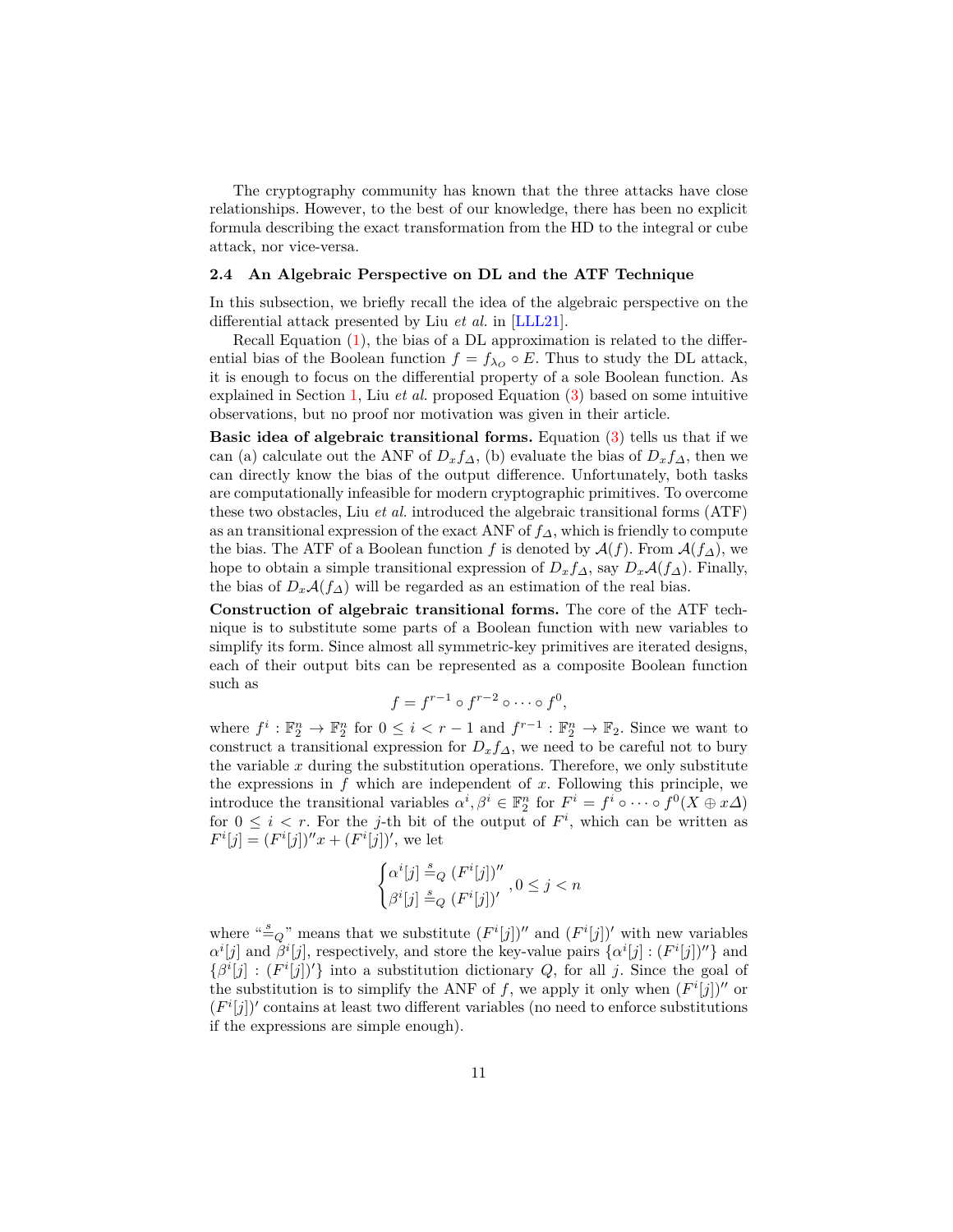After the substitution, the ANF of each coordinate of  $F<sup>i</sup>$  is simplified to  $F^{i}[j] = \alpha^{i}[j]x \oplus \beta^{i}[j]$ . For readability, we ignore their indexes and write them as  $F^i = \alpha^i x \oplus \beta^i$ , for all  $0 \leq j < n$ , and this is called the *ATF of*  $F^i$ , denoted by  $\mathcal{A}(F^i)$ . From  $\mathcal{A}(F^i)$ , we calculate  $\mathcal{A}(F^{i+1})$  similarly. Finally,  $\mathcal{A}(f)$  can be computed from  $\mathcal{A}(F^{r-2})$  as  $f = f^{r-1}(\alpha^{r-2}x \oplus \beta^{r-2})$ . The algorithm for constructing  $A(f_A)$  is given in [\[LLL21,](#page-32-2) Algorithm 1].

**Evaluating the bias of**  $\mathcal{A}(f_\Delta)$ . The expression of  $\mathcal{A}(f_\Delta)$  is a transitional expression of  $f$ <sup> $\Delta$ </sup> where some part of  $f$ <sup> $\Delta$ </sup> is substituted by transitional variables, thus the transitional expression of  $D_x f_\Delta$  is  $D_x \mathcal{A}(f_\Delta)$  (since we do substitutions for expressions independent of *x*). The bias of  $D_x f_\Delta$  is estimated from  $D_x \mathcal{A}(f_\Delta)$ . Suppose  $D_x \mathcal{A}(f_A) = p_n \oplus p_l$  where  $p_l$  is the XOR of linearly isolated monomials and  $p_n$  is the remaining part. The bias of  $p_n$ , denoted by Bias $(p_n)$ , is calculated directly from the definition of the bias by counting the number of inputs leading to a zero output although there may be transitional variables in  $p_n$ . If  $p_l$  contains any transitional variables, we expand it with the corresponding expressions in *Q*. We repeat the estimation for this new expression until there are no transitional variables in the linearly isolated part. The biases obtained along the way are used with the pilling-up lemma to calculate the bias of  $D_x\mathcal{A}(f_\Delta)$ . The algorithm for computing this bias is given in[[LLL21,](#page-32-2) Algorithm 2]. Since part of our work directly utilizes this method to estimate the bias of the HDL approximation, to make this paper self-contained we borrow this algorithm and present it in Algorithm [4](#page-34-0) in Section [A](#page-34-1) of Supplementary Material.

There is an improved version of the estimation where the distributions of transitional variables are calculated and the final bias of  $D_x\mathcal{A}(f_\Delta)$  also considers these distributions. The improved version is illustrated in [\[LLL21,](#page-32-2) Algorithm 3]. This method is more accurate but also more time-consuming. We only consider the primary Algorithm [4](#page-34-0) in this work.

# <span id="page-11-0"></span>**3 HD/HDL Cryptanalysis from an Algebraic Perspective**

In this section, we first give a formal proof for Equation ([3\)](#page-2-2). Our proof clearly states the underlying rationale of Equation ([3\)](#page-2-2) including the reason for introducing the auxiliary variable *x*. Based on this proof, we show that it is natural to generalize this algebraic perspective to HD and HDL cryptanalysis.

#### **3.1 Proof of Equation** ([3\)](#page-2-2)

When calculating the output difference of a Boolean function *f* with respect to the input difference  $\Delta$ , we compute  $\mathcal{D}_{\Delta}f(X) = f(X) \oplus f(X \oplus \Delta)$ . Note that here we are operating on a one-dimensional affine space  $A = \{X, X \oplus \Delta\}$ . Considering any other one-dimensional affine space  $\mathbb{A}' = \{Y, Y'\}$ , we can always find a corresponding bijective mapping  $M$  that sends  $A'$  to  $A$ , *i.e.*,  $X = M(Y)$ and  $X \oplus \Delta = \mathcal{M}(Y')$ . Therefore,

$$
\bigoplus_{a \in \mathbb{A}} f(a) = \bigoplus_{a' \in \mathbb{A}'} f(\mathcal{M}(a')) = \bigoplus_{a' \in \mathbb{A}'} f \circ \mathcal{M}(a').
$$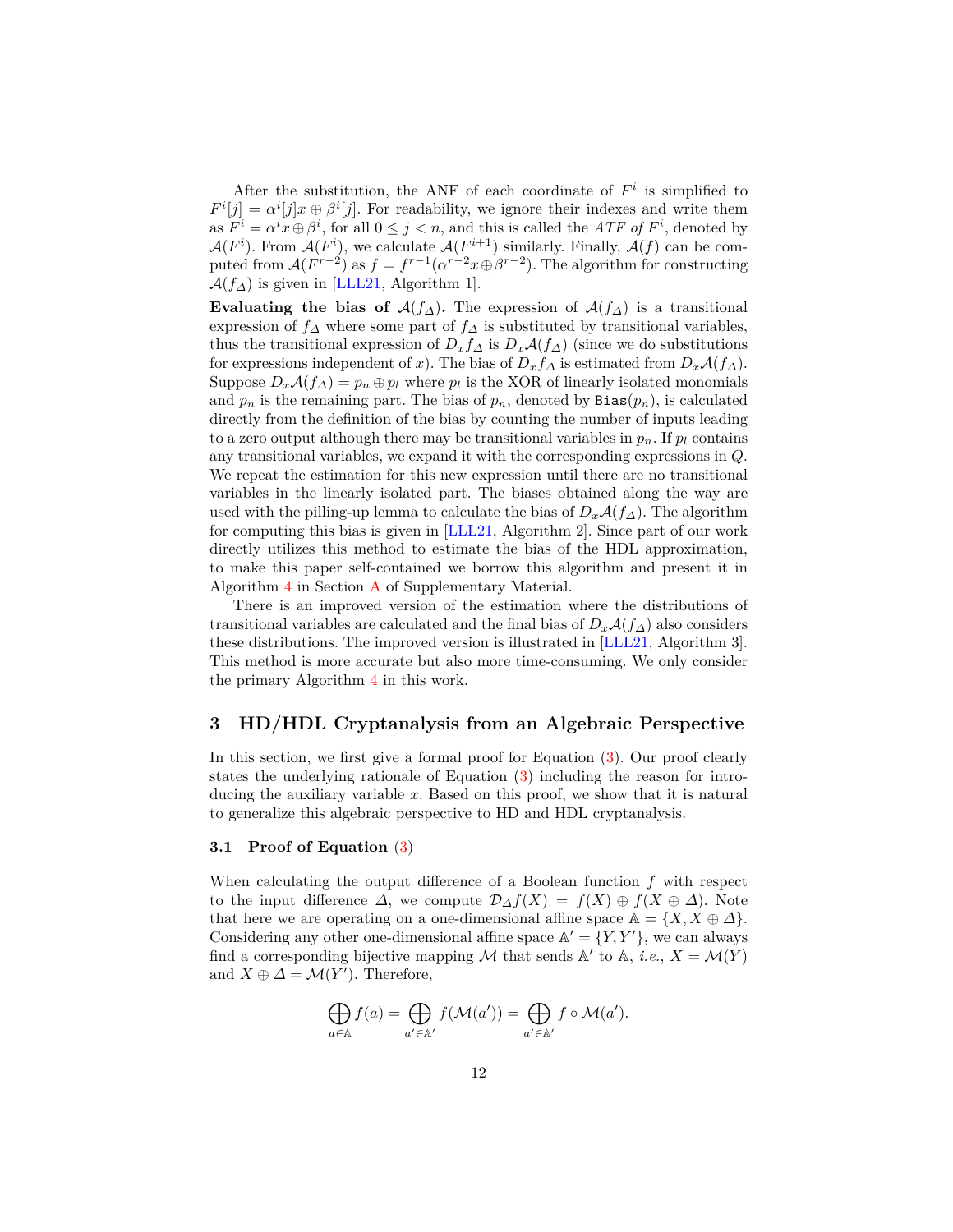That is to say, the output difference of *f* with respect to the input pair  $\{X, X \oplus \emptyset\}$ *∆}* is equivalent to the output difference of another Boolean function *f ◦ M* with input pair  $\mathbb{A}' = \{ \mathcal{M}^{-1}(X), \mathcal{M}^{-1}(X \oplus \Delta) \}$ . It is possible to choose some specific  $\mathcal M$  or  $\{ \mathcal M^{-1}(X), \mathcal M^{-1}(X \oplus \Delta) \}$  to simplify the evaluation of the output difference of *f* (we can't choose both, as choosing one will fix the other).

A natural idea is to choose  $\mathbb{A}' = \{0, 1\} = \mathbb{F}_2$ , as  $\mathbb{F}_2$  is intuitively the simplest one-dimensional affine space. Then,  $M$  should be a bijective mapping between  $\mathbb{F}_2$  and  $\mathbb{A} = \{X, X \oplus \Delta\}$ . Note that *M* is an affine mapping because it does not change the dimension of  $\mathbb{F}_2$  and A, so by a *method of undermined coefficients*, the following  $M$  is one choice satisfying our requirements:

<span id="page-12-0"></span>
$$
\mathcal{M} : \mathbb{F}_2 \to \mathbb{A} = \{X, X \oplus \Delta\}
$$
  

$$
x \mapsto X \oplus x\Delta
$$
 (4)

Now, we are ready to rigorously prove Equation [\(3](#page-2-2)).

<span id="page-12-1"></span>**Proposition 1** ([\[LLL21](#page-32-2)]). *Given f* and an input difference  $\Delta$ ,  $\mathcal{D}_{\Delta} f = D_x f_{\Delta}$ .

*Proof.* With *M* as given in Equation ([4\)](#page-12-0), for any *X* we have

$$
\mathcal{D}_{\Delta}f(X) = \bigoplus_{a \in \{X, X \oplus \Delta\}} f(a) = \bigoplus_{x \in \mathbb{F}_2} f(\mathcal{M}(x)) = \bigoplus_{x \in \mathbb{F}_2} f(X \oplus x \Delta).
$$

From the perspective of cube attacks,  $\bigoplus_{x \in \mathbb{F}_2} f(X \oplus x \Delta)$  is just the coefficient of *x* in  $f(X \oplus x\Delta)$ , *i.e.*,  $D_x f_\Delta$ .

## **3.2 HD/HDL Cryptanalysis from an Algebraic Perspective**

From the proof of Proposition [1](#page-12-1), it is natural to generalize the algebraic perspective to HD/HDL cryptanalysis. Given a Boolean function *f* and an input *l*-th order difference  $\Delta = (\Delta_0, \Delta_1, \ldots, \Delta_{l-1})$ , the input set is  $X \oplus \mathcal{L}(\Delta)$ . The *l*-th order differential of *f* is calculated as

<span id="page-12-3"></span>
$$
\mathcal{D}_{\mathbf{\Delta}}f(X) = \bigoplus_{a \in X \oplus \mathcal{L}(\mathbf{\Delta})} f(a).
$$

Similarly, we are operating an *l*-dimensional affine space  $\mathbb{A}^l = X \oplus \mathcal{L}(\Delta)$  and we can also link  $\mathbb{A}^l$  to another *l*-dimensional affine space  $(\mathbb{A}^l)'$  by a bijective mapping  $\mathcal{M}^l$  that sends  $(\mathbb{A}^l)'$  to  $\mathbb{A}^l$ . Again, we tend to choose the simplest *l*dimensional affine space, *i.e.*,  $\mathbb{F}_2^l$ . With a method of undetermined coefficients, one choice of  $\mathcal{M}^l$  can be

<span id="page-12-2"></span>
$$
\mathcal{M}^l : \mathbb{F}_2^l \to \mathbb{A}^l
$$
  

$$
(x_0, x_1, \dots, x_{l-1}) \mapsto X \oplus x_0 \Delta_0 \oplus x_1 \Delta_1 \oplus \dots \oplus x_{n-1} \Delta_{l-1} = X \oplus x \Delta^T
$$
<sup>(5)</sup>

Let  $D_{\bm{x}} f_{\bm{\Delta}}$  represent the coefficient of the maxterm in  $f_{\bm{\Delta}},$  *i.e.*, Coe  $\left(f(X \oplus \bm{x} \bm{\Delta}^T), \pi(\bm{x})\right)$ . We have the following proposition as the generalization of Proposition [1.](#page-12-1)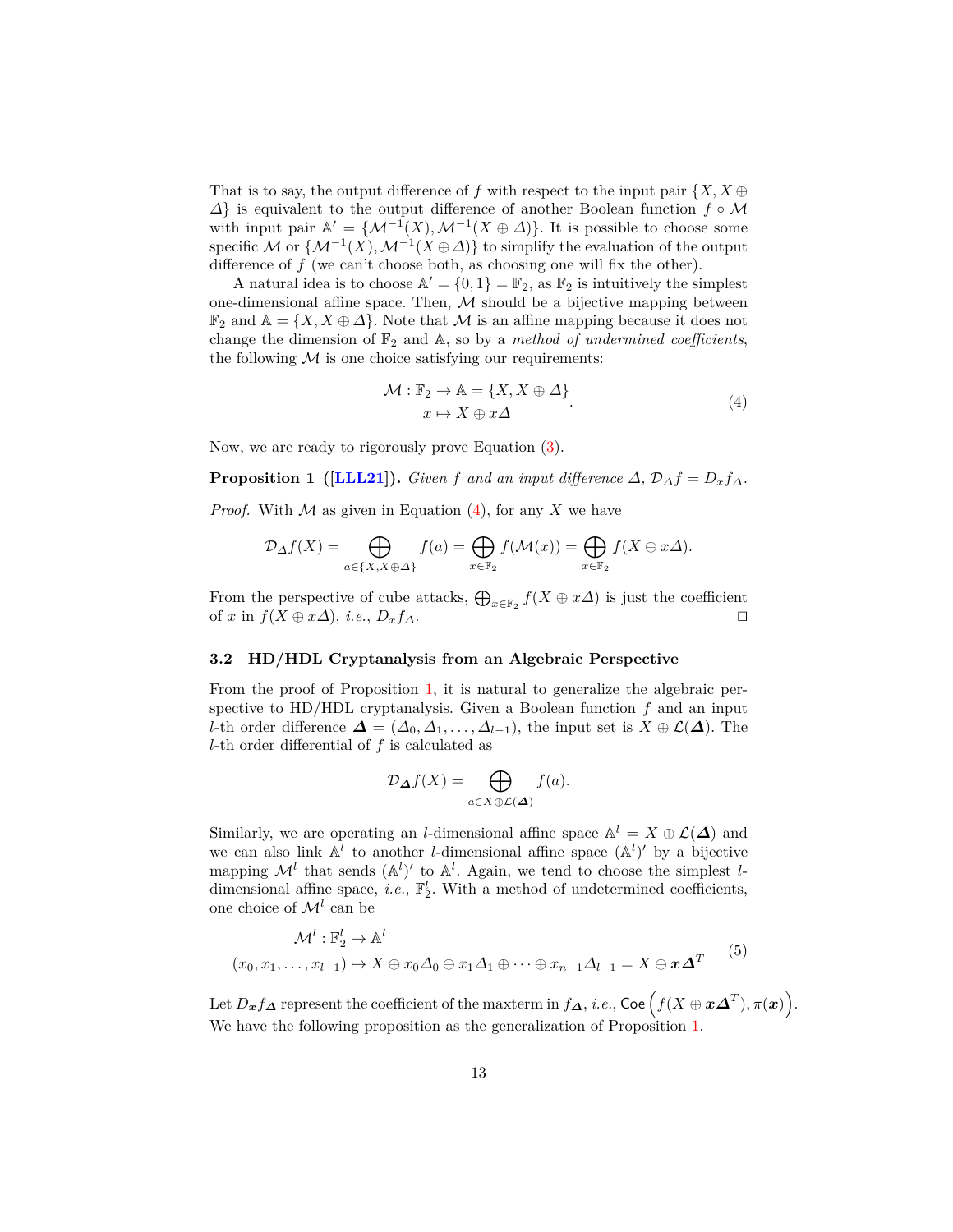**Proposition 2 (Algebraic-Perspective on HD/HDL).** *Given f and an l-th order difference*  $\Delta$ *,*  $\mathcal{D}_{\Delta}f = D_{\boldsymbol{x}}f_{\Delta}$ *.* 

*Proof.* With  $\mathcal{M}^l$  as given in Equation ([5\)](#page-12-2), for any *X* we have

$$
\mathcal{D}_{\Delta}f(X) = \bigoplus_{a \in X \oplus \mathcal{L}(\Delta)} f(a) = \bigoplus_{x \in \mathbb{F}_2^l} f(\mathcal{M}(x)) = \bigoplus_{x \in \mathbb{F}_2^l} f(X \oplus x\Delta^T).
$$

From the perspective of cube attacks,

$$
\bigoplus_{x\in\mathbb{F}_2^l}f(X\oplus x\bm{\varDelta}^T)=\mathsf{Coe}\left(f(X\oplus x\bm{\varDelta}^T),\pi(x)\right)=D_{\bm{x}}f_{\bm{\varDelta}}.
$$

*⊓⊔*

Proposition [1](#page-12-1) is a special case of Proposition [2](#page-12-3) when *l* = 1. Therefore, in the remaining part of this paper, we will use  $M$  to represent both the mappings defined in Equations  $(4)$  $(4)$  and  $(5)$  $(5)$ . With the two propositions, we know that the *l*-th order differential of *f* is equivalent to the coefficient of the maxterm of *f ◦ M*. Obviously, *f ◦ M* plays an important role in (higher-order) differential cryptanalysis, thus we give it a formal definition:

<span id="page-13-0"></span>**Definition 1 (Differential Supporting Function).** *Given a Boolean function f* and an *l*-th order difference  $\Delta = (\Delta_0, \Delta_1, \ldots, \Delta_{l-1})$ , the composite *Boolean function*

$$
\text{DSF}_{f,X,\mathbf{\Delta}}^{l}(\boldsymbol{x})=f \circ \mathcal{M}(\boldsymbol{x})=f(X\oplus \boldsymbol{x}\mathbf{\Delta}^{T}), \boldsymbol{x}=(x_0,x_1,\ldots,x_{l-1})
$$

*is called the l-th order differential supporting function* (DSF) *of f with respect to*  $(X, \Delta)$ *. When the order l is clear in context, we will ignore it in the notation,*  $i.e., \text{DSF}_{f,X,\Delta}(x).$ 

We provide an example to illusrate the usage of the DSF in differential cryptanalysis.

*Example 1.* Let  $f : \mathbb{F}_2^3 \to \mathbb{F}_2$  be  $f(a_0, a_1, a_2) = a_0 a_1 a_2 \oplus a_0 a_1 \oplus a_0 a_2 \oplus a_1 a_2$ ,  $\Delta = (\Delta_0, \Delta_1)$  where  $\Delta_0 = (1, 0, 1)$  and  $\Delta_1 = (1, 1, 1)$ , we consider the 2nd order differential of *f* at a point  $X = (X_0, X_1, X_2) \in (\mathbb{F}_2)^3$ . According to Equation ([5\)](#page-12-2),  $\mathcal{M}(x_0, x_1) = X \oplus x_0 \Delta_0 \oplus x_1 \Delta_1 = (X_0 \oplus x_0 \oplus x_1, X_1 \oplus x_1, X_2 \oplus x_0 \oplus x_1).$  The composite of *f* and *M* is then

$$
DSF_{f,X,\Delta}(x_0, x_1) = f \circ \mathcal{M}(x_0, x_1) = f(X_0 \oplus x_0 \oplus x_1, X_1 \oplus x_1, X_2 \oplus x_0 \oplus x_1)
$$
  
=  $x_0x_1(X_0 \oplus X_2 \oplus 1) \oplus x_0X_0X_1 \oplus x_0X_0 \oplus x_0X_1X_2 \oplus x_0X_1$   
 $\oplus x_0X_2 \oplus x_0 \oplus x_1X_0X_1 \oplus x_1X_0X_2 \oplus x_1X_0 \oplus x_1X_1X_2$   
 $\oplus x_1X_1 \oplus x_1X_2 \oplus X_0X_1X_2 \oplus X_0X_1 \oplus X_0X_2 \oplus X_1X_2$ 

We can see that  $\mathcal{D}_{\Delta}f(X) = \text{Coe}(\text{DSF}_{f,X,\Delta}, x_0x_1) = X_0 \oplus X_2 \oplus 1$ . If we view X as parameters, then note that when  $X_0 = X_2 \oplus 1$ , the 2nd order differential of *f* at *X* would be 0 with probability 1.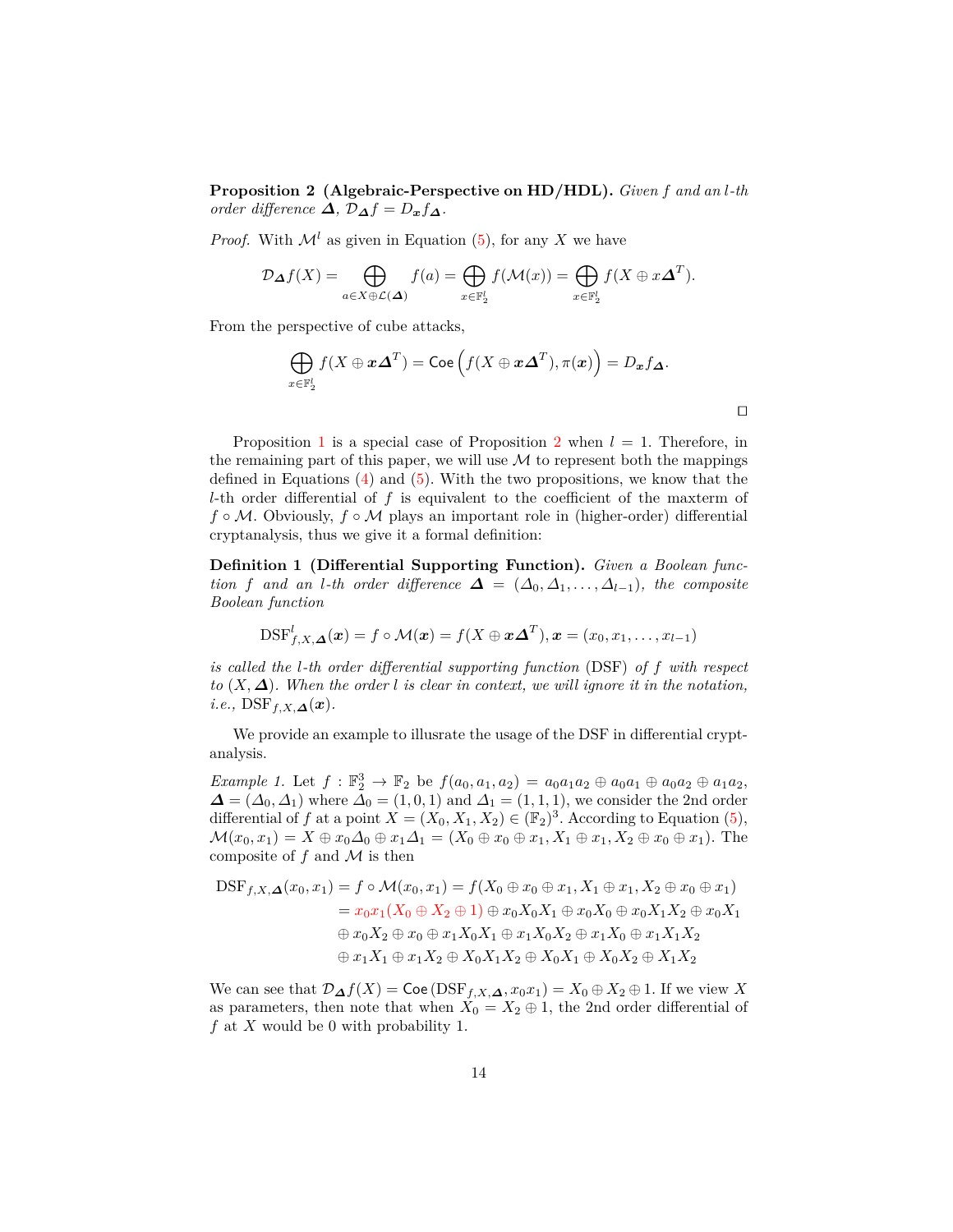**The terminology of HD and HDL cryptanalysis in this paper.** Assume a cryptographic primitive E with *n* output bits  $(n > 1)$ , which can be seen as a set of *n* Boolean functions  $(f_0, f_1, \ldots, f_{n-1})$ . In this paper, HDL cryptanalysis will refer to the HD properties of only one  $f_i$  or the sum of several  $f_i$ , while HD cryptanalysis will refer to at least two different *f<sup>i</sup>* simultaneously. Typically, HDL will consider the bias of a single Boolean expression equal to one  $f_i$  or to the sum of several  $f_i$ , while HD will consider the probability that a certain set of *f<sup>i</sup>* will each be equal to a certain Boolean value.

# <span id="page-14-0"></span>**4 HD/HDL Cryptanalysis Based on Degree Estimation of the** DSF

In this section, we show how to obtain HD distinguishers for a Boolean function by analyzing the algebraic degree of its DSF. Our first application is the cryptanalysis of the NIST  $LWC^2$  $LWC^2$  finalist Ascon [[DEMS21\]](#page-31-6). A brief description of the Ascon AEAD and its permutation is provided in Section [B](#page-34-2) of Supplementary Material.

We first introduce some notations used for describing the state of Ascon. For the ASCON permutation, the output state after  $r$  rounds is denoted by  $S^r =$  $S^{r}[0]$  $||S^{r}[1]$  $||S^{r}[2]$  $||S^{r}[3]$  $||S^{r}[4]$ , where  $S^{0}$  is the input of the whole permutation. The *j*-th bit of  $S^r[i]$  is denoted by  $S^r[i][j]$  where  $0 \le i < 5, 0 \le j < 64$ .  $S^r[0][0]$ is the leftmost bit of the first row of the state matrix *S r* . Let *p<sup>C</sup> , pS, p<sup>L</sup>* represent the operations of *addition of constants*, *substitution layer*, *linear diffusion layer*, respectively. Then  $S^r = (p_L \circ p_S \circ p_C)^r (S^0)$ . We use  $S^{r.5}$  to represent the state  $p_S \circ p_C(S^r)$ . For example,  $S^{3.5}$  represents the state after  $p_S$  of the round 3, *i.e.*, 4 rounds without the last *pL*. Note that there are two versions of Ascon-AEAD that have different bits of rate, named as Ascon-128 and Ascon-128A. Our attacks in this paper for Ascon are applicable to both the two versions.

#### <span id="page-14-3"></span>**4.1 Degree Matrix Transition of the** Ascon **Permutation**

Before we introduce our core theory about the degree estimation of the DSF, we first introduce an efficient way to trace the update of algebraic degrees of the Ascon permutation state, *i.e.*, given the degrees or the upper bounds of bits in  $S<sup>r</sup>$ , we can quickly calculate the degree upper bounds of bits in  $S<sup>r+1</sup>$ . This will be useful in our HD and HDL cryptanalysis of the Ascon permutation in the remaining part of this section.

**Definition 2 (Degree Matrix of** *S r* **).** *The algebraic degrees of the bits in the state S <sup>r</sup> are called a degree matrix of S r , denoted by*

 $DM(S<sup>r</sup>) = (\deg(S<sup>r</sup>[i][j]), 0 \le i < 5, 0 \le j < 64)$ .

<span id="page-14-2"></span>**Proposition 3 (Degree Matrix Transition over** *p<sup>S</sup>* **).** *With the knowledge*  $of$   $DM(S) = (d_{i,j}, 0 \le i < 5, 0 \le j < 64)$ *, we have*  $DM(p_S(S)) = (d'_{i,j}, 0 \le i < 5, 0 \le j < 64)$ 

<span id="page-14-1"></span><sup>2</sup> <https://csrc.nist.gov/News/2021/lightweight-crypto-finalists-announced>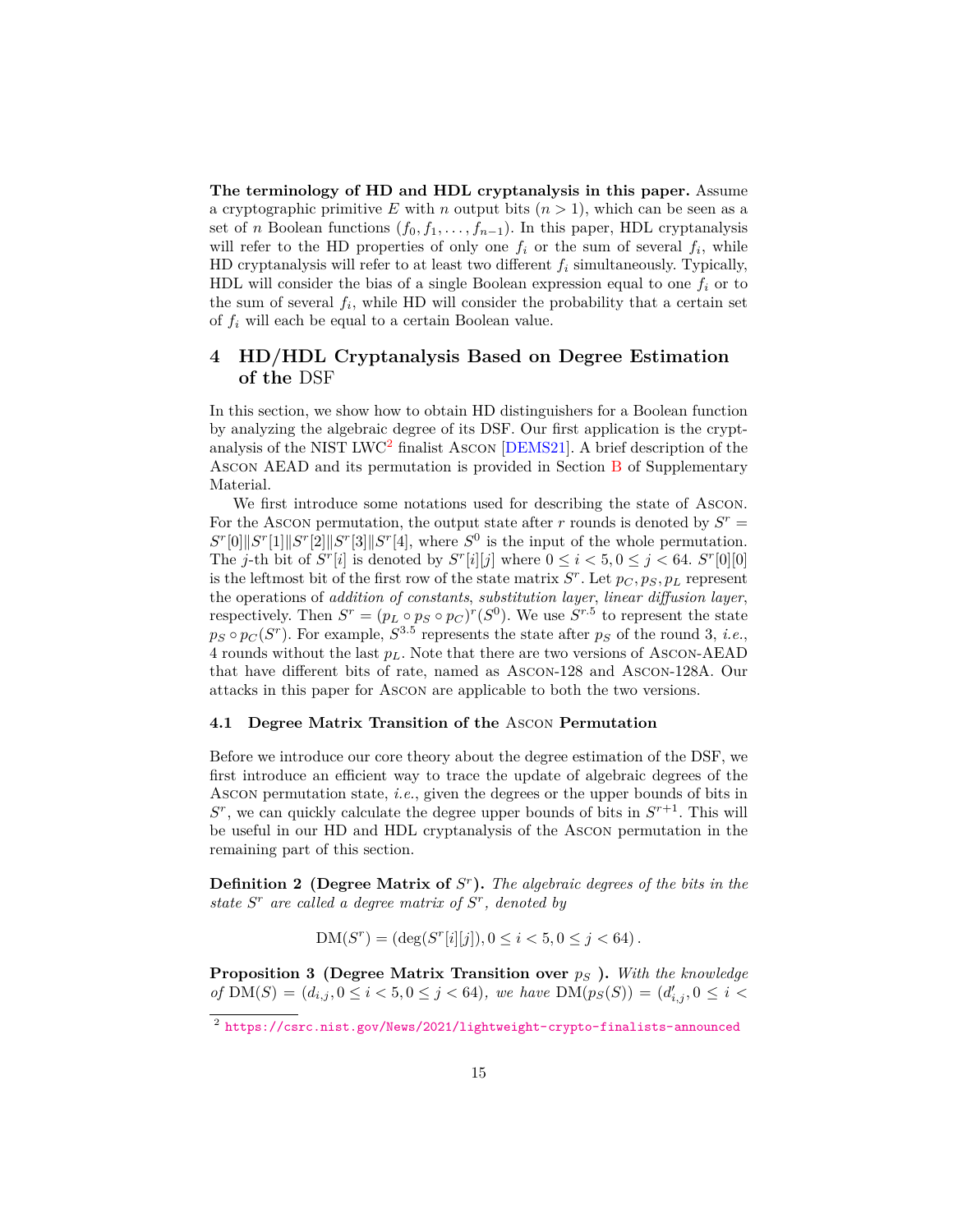$5, 0 \le j < 64$ ), where  $d'_{i,j}, 0 \le i < 5, 0 \le j < 64$  are computed as

$$
d'_{0,j} = \max(d_{4,j} + d_{1,j}, d_{3,j}, d_{2,j} + d_{1,j}, d_{2,j}, d_{2,j} + d_{0,j}, d_{1,j}, d_{0,j})
$$
  
\n
$$
d'_{1,j} = \max(d_{4,j}, d_{3,j} + d_{2,j}, d_{3,j} + d_{1,j}, d_{3,j}, d_{2,j} + d_{1,j}, d_{2,j}, d_{1,j}, d_{0,j})
$$
  
\n
$$
d'_{2,j} = \max(d_{4,j} + d_{3,j}, d_{4,j}, d_{2,j}, d_{1,j}, 0)
$$
  
\n
$$
d'_{3,j} = \max(d_{4,j} + d_{0,j}, d_{4,j}, d_{3,j} + d_{0,j}, d_{3,j}, d_{2,j}, d_{1,j}, d_{0,j})
$$
  
\n
$$
d'_{4,j} = \max(d_{4,j} + d_{1,j}, d_{4,j}, d_{3,j}, d_{1,j} + d_{0,j}, d_{1,j})
$$

<span id="page-15-1"></span>**Proposition 4 (Degree Matrix Transition over** *pL***).** *With the knowledge* of  $DM(S) = (d'_{i,j}, 0 \le i < 5, 0 \le j < 64)$ , we have  $DM(p_L(S)) = (d''_{i,j}, 0 \le i < 5)$  $5, 0 \leq j < 64$ ), where  $d''_{i,j}$ ,  $0 \leq i < 5, 0 \leq j < 64$  are computed as

$$
d_{0,j}^{\prime\prime} = \max(d_{0,j+0}^{\prime}, d_{0,j-19 \mod 64}^{\prime}, d_{0,j-28 \mod 64}^{\prime})
$$
  
\n
$$
d_{1,j}^{\prime\prime} = \max(d_{1,j+0}^{\prime}, d_{1,j-61 \mod 64}^{\prime}, d_{1,j-39 \mod 64}^{\prime})
$$
  
\n
$$
d_{2,j}^{\prime\prime} = \max(d_{2,j+0}^{\prime}, d_{2,j-1 \mod 64}^{\prime}, d_{2,j-6 \mod 64}^{\prime}), 0 \le j < 64
$$
  
\n
$$
d_{3,j}^{\prime\prime} = \max(d_{3,j+0}^{\prime}, d_{3,j-10 \mod 64}^{\prime}, d_{3,j-17 \mod 64}^{\prime})
$$
  
\n
$$
d_{4,j}^{\prime\prime} = \max(d_{4,j+0}^{\prime}, d_{4,j-7 \mod 64}^{\prime}, d_{4,j-41 \mod 64}^{\prime})
$$

These two propositions are derived directly from the ANFs of  $p<sub>S</sub>$  and  $p<sub>L</sub>$ , we provide brief proofs for them in Section [B.1](#page-36-1) of Supplementary Material.

Suppose  $\text{DM}(S^r)[i][j] \geq 1$  for all *i*, *j*, then one can observe that  $p_C$  will not affect the degree matrix. In our applications, we always compute the ANF first for a few rounds until  $\deg(S^r[i][j]) \geq 1$  for all *i*, *j*. Then, we apply Propositions [3](#page-14-2) and [4](#page-15-1) to compute  $DM(S^{r+r'})$  from  $DM(S^r)$  for  $r' > 0$ . Although Propositions [3](#page-14-2) and [4](#page-15-1) are very simple, they achieve a quite precise estimation of the algebraic degrees of the state bits when dealing with the Ascon permutation (which is sometimes even as good as division properties [\[Tod15](#page-33-4)[,TM16](#page-33-5)] according to our experiments).

## <span id="page-15-0"></span>**4.2 HD Distinguishers for the** Ascon **Permutation**

Note that in the Definition [1](#page-13-0),  $x$  are variables while *X* and  $\Delta$  are parameters. Hence, different *X* and  $\Delta$  will lead to different DSF. Some combinations of  $(X, ∆)$  may make DSF<sub>*f,X,* $\triangle$ </sub> simpler. More specifically, deg(DSF<sub>*f,X,* $\triangle$ )</sub> may be reduced to some values smaller than *l*. In this case, we derive the integral property for DSF*f,X,∆*. Applying the inverse of *M*, we immediately derive an *l*-th order difference yielding the following property with probability 1

$$
\mathcal{D}_{\mathbf{\Delta}}f(X) = \bigoplus_{x \in \mathbb{F}_2^l} \text{DSF}_{f,X,\mathbf{\Delta}}(x) = 0.
$$

Next, we show how to estimate the degree of a DSF. The Boolean functions of symmetric-key primitives are always composite, so the DSF of them are also composite Boolean functions. Therefore, we can write a DSF into two phase as follows,

$$
\mathrm{DSF}_{f,X,\mathbf{\Delta}}(\boldsymbol{x}) = f(X \oplus \boldsymbol{x}\mathbf{\Delta}^T) = f^1 \circ f^0(X \oplus \boldsymbol{x}\mathbf{\Delta}^T).
$$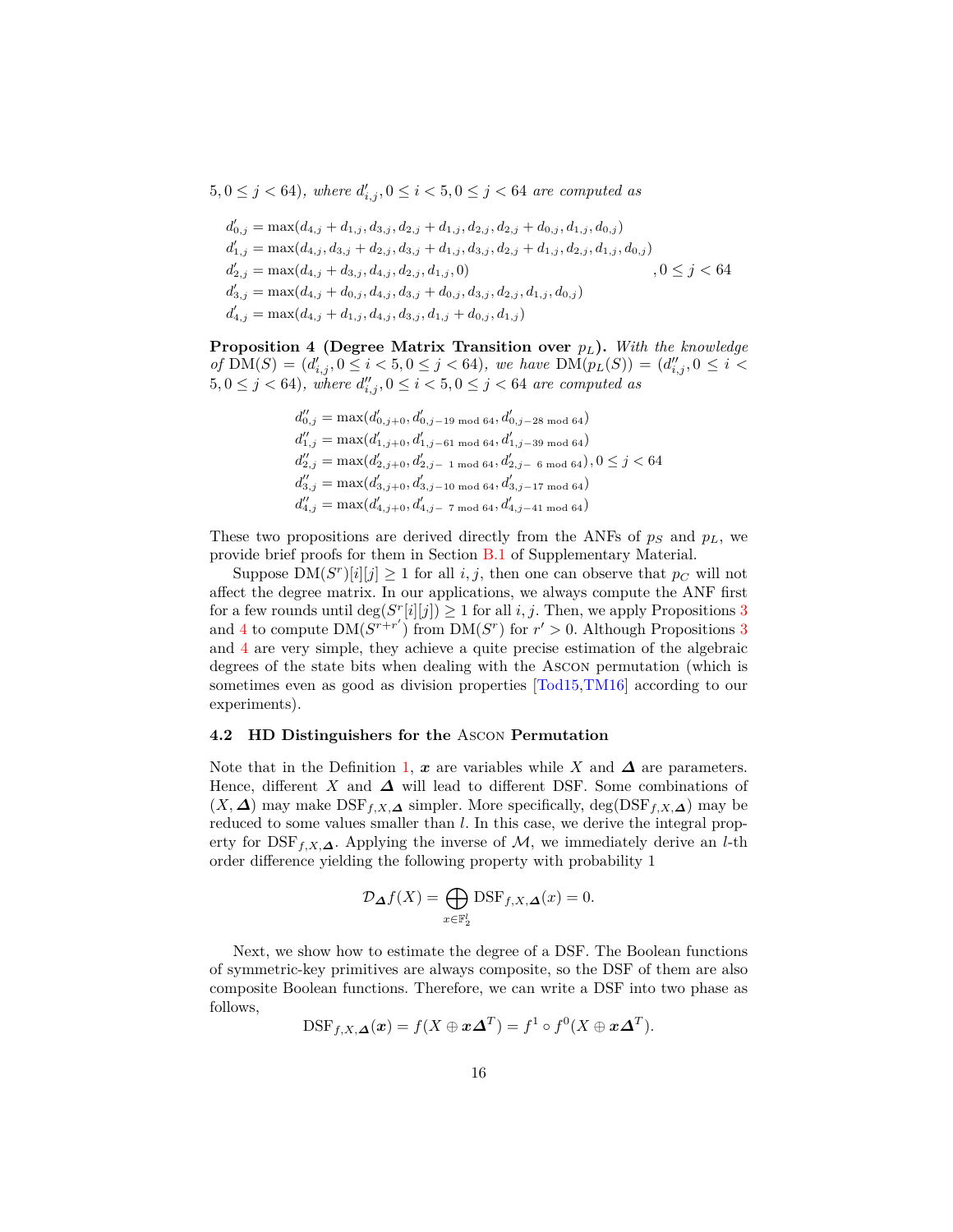Different combinations of  $(X, \Delta)$  will lead to different  $f^0(X \oplus x\Delta^T)$  then affecting the degree of  $\text{DSF}_{f,X,\Delta}$ . If  $f^0$  is not too complicated, we can actually compute out its ANFs as well as the exact degrees of the output of  $f^0(X \oplus x \Delta^T)$ . Therefore, given  $(X, \Delta)$ , our degree estimation of DSF<sub>*f,X,* $\Delta$ </sub> consists of two steps. In the first step, we compute the ANFs of  $f^0(X \oplus x\Delta^T)$  and derive the degrees of its output bits. In the second step, we update the obtained degrees by  $f<sup>1</sup>$  to get the degree upper bounds of the whole  $\text{DSF}_{f,X,\Delta}$ . Note  $f^1$  is as the same as the original cipher, so any degree estimation algorithm is also applicable to  $f^1$ .

Regarding the *r*-round Ascon permutation, any output bit is a composite Boolean function *f*. If we let  $f^0$  represent the first  $r_0$  rounds of the Ascon permutation, then a larger  $r_0$  will make the estimation of deg(DSF<sub>*f,X,∆*) more</sub> precise but more time-consuming to compute the ANFs of  $f^0(X \oplus x \Delta^T)$ , while a smaller  $r_0$  may undermine the precision. Therefore, we choose  $r_0 = 2.5$  for Ascon to achieve a balance between efficiency and precision. The remaining  $(r - 2.5)$ round permutation is seen as  $f^1$ , and the method introduced in Section [4.1](#page-14-3) is a suitable method for  $f^1$  to update the degrees of the output of  $f^0$ . The only challenge now is to find a desirable combination of  $(X, \Delta)$ .

To find a proper  $(X, \Delta)$ , a naive idea is to exhaust all possible values of  $(X, \Delta)$ , but the search space is clearly too large. Considering the first operation of the Ascon permutation without  $p_C$  (we can safely ignore the first  $p_C$  operation since we target the permutation) is *p<sup>S</sup>* which consists of 64 parallel small Sboxes. If we consider independent 1st order differentials for each Sbox *S*, in total we are considering a 64th order differential. To guarantee the independence, here we restrict elements in  $\mathbf{\Delta} = (\Delta_0, \Delta_1, \dots, \Delta_{63})$  to be active in only one and different Sboxes, so we can write  $p_S(X \oplus \mathbf{x}\mathbf{\Delta}^T)$  as follows:

$$
p_S(X \oplus \mathbf{x} \Delta^T) = \mathcal{S}(X_0 \oplus x_0 \Delta'_0) ||\mathcal{S}(X_1 \oplus x_1 \Delta'_1)|| \cdots ||\mathcal{S}(X_{63} \oplus x_{63} \Delta'_{63}),
$$

where  $X = X_0||X_1|| \cdots ||X_{63}$  and  $\Delta_i = 0|| \cdots ||\Delta'_i|| \cdots ||0$  for  $0 \le i < 64$ .

To further reduce the search space, we restrict the 64  $X_i$ 's and 64  $\Delta_i$ 's to be equal respectively, *i.e.*,  $(X_i, \Delta'_i) = (\bar{X}, \bar{\Delta})$  for  $0 \le i < 64$ . Therefore, we only need to consider  $2^5$  possibilities for  $\overline{X}$  and 31 possibilities for  $\overline{\Delta}$  (excluding the trivial case  $\bar{\Delta} = 0$ ). The total search space is reduced to  $32 \times 31 = 992$  different cases.

For each  $(\bar{X}, \bar{\Delta}) \in \mathbb{F}_2^5 \times \mathbb{F}_2^5 \setminus \{0\}$ , we calculate the ANFs of  $f^0(X \oplus x\Delta^T)$ , then derive the degree matrix of its output. After that we use Propositions [3](#page-14-2) and [4](#page-15-1) to update the degree matrix to calculate the degree matrix of  $S<sup>r</sup>$  (for  $r \geq 4$ ) which is the degree upper bound of the corresponding DSF. If the degree of a certain DSF is smaller than 64, we find useful 64th order differential distinguishers for *r*-round Ascon permutation. The process is illustrated by Algorithm [1](#page-17-0).

Algorithm [1](#page-17-0) is practical. We found dozens of useful HD distinguishers with order lower than 64 for up to 8 rounds. Among them, there are 8 optimal combinations of  $(\bar{X}, \bar{\Delta})$  that make the algebraic degree of the third word of  $S^8$  be only 45. They are

<span id="page-16-0"></span>
$$
(\bar{X}, \bar{\Delta}) \in \left\{ \begin{aligned} & (0 \times 6, 0 \times 13), (0 \times a, 0 \times 13), (0 \times c, 0 \times 17), (0 \times f, 0 \times 18), \\ & (0 \times 15, 0 \times 13), (0 \times 17, 0 \times 18), (0 \times 19, 0 \times 13), (0 \times 1b, 0 \times 17) \end{aligned} \right\}.
$$
 (6)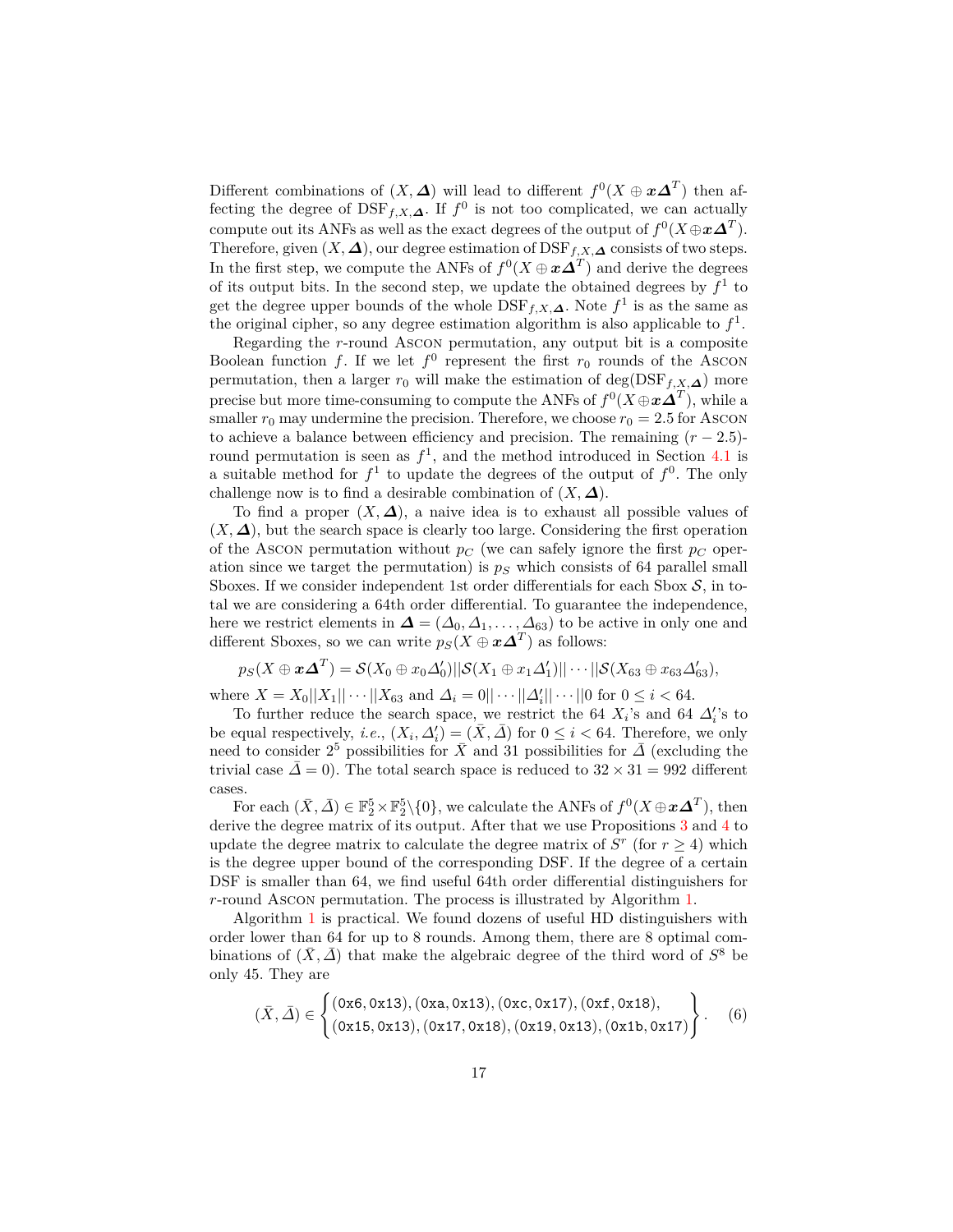<span id="page-17-0"></span>**Algorithm 1** Detect HD Distinguishers (up to 64th order) for the Ascon permutation

**Input:** *r*-round Ascon permutation,  $r > 4$ **Output:**  $(\bar{X}, \bar{\Delta})$  leading to HD distinguishers (up to 64th order) for *r*-round Ascon permutation, the order of the HD 1: degree = 64,  $(\bar{X}, \bar{\Delta}) = (-1, -1)$ , DM<sup>\*</sup> 2: **for**  $X$  from 0 to 31 **do**  $\triangleright$  for Ascon initialization,  $X$  from 0 to 3 3: **for**  $\triangle$  from 1 to 31 **do**  $\triangleright$  for Ascon initialization,  $\triangle$  from 1 to 3 4: **for** *i* from 0 to 63 **do** 5: **for** *j* from 0 to 4 **do** 6: *S*  $^{0}[j][i] = X[j] \oplus x_i \Delta[j]$ 7: Compute the exact ANF of  $S^{2.5}$  and compute  $DM(S^{2.5})$ 8: Compute the degree matrix of  $S<sup>r</sup>$  from  $S<sup>2.5</sup>$  using Propositions [3](#page-14-2) and [4](#page-15-1) 9: **if**  $\min(\text{DM}(S^r)) < \text{degree}$  then 10: degree =  $\min(\text{DM}(S^r))$ 11:  $(\bar{X}, \bar{\Delta}) = (X, \Delta)$ 12:  $DM^* = DM(S^r)$ 13: **return**  $(\bar{X}, \bar{\Delta}, \text{DM}^*)$ 

All combinations of  $(\overline{X}, \overline{\Delta})$  in Equation ([6\)](#page-16-0) lead to the same HD distinguishers for the reduced Ascon permutation up to 8 rounds. In Table [3](#page-17-1), we list the upper bounds on degrees of the DSF of the *r*-round Ascon permutation with respective to  $(X, \Delta)$  in Equation ([6\)](#page-16-0). As is seen, for 7 rounds, the degree upper bound of  $S^7[4]$  is only 22, so  $2^{23}$  chosen texts are enough to enforce the zerooutput difference in this word. We practically verified the algebraic degrees in Table [3](#page-14-2) for  $(X, \Delta) = (0 \times 6, 0 \times 13)$  up to 7 rounds. According to Propositions 3 and [4](#page-15-1), the degree upper bounds in Table [3](#page-17-1) for 8 rounds is also verified. Therefore, 2 <sup>46</sup> chosen plaintexts are enough to distinguish the 8-round Ascon permutation from a random permutation.

| Round $r$ | Upper bounds on the algebraic degree |    |                |     |    |  |  |
|-----------|--------------------------------------|----|----------------|-----|----|--|--|
|           |                                      |    | $C^{T}$<br>[2] | [3] | 4  |  |  |
|           | З                                    | З  |                |     |    |  |  |
| h         | 6                                    | h  |                |     |    |  |  |
|           |                                      |    | 12             | 12  |    |  |  |
|           | 23                                   | 24 | 23             | 23  | 22 |  |  |
|           |                                      |    | 45             |     |    |  |  |

<span id="page-17-1"></span>Table 3: Upper bounds on the algebraic degree of the DSF of the Ascon permutation with  $(X, \Delta)$  in Equation ([6\)](#page-16-0). We experimentally verified all algebraic degrees up to 7 rounds.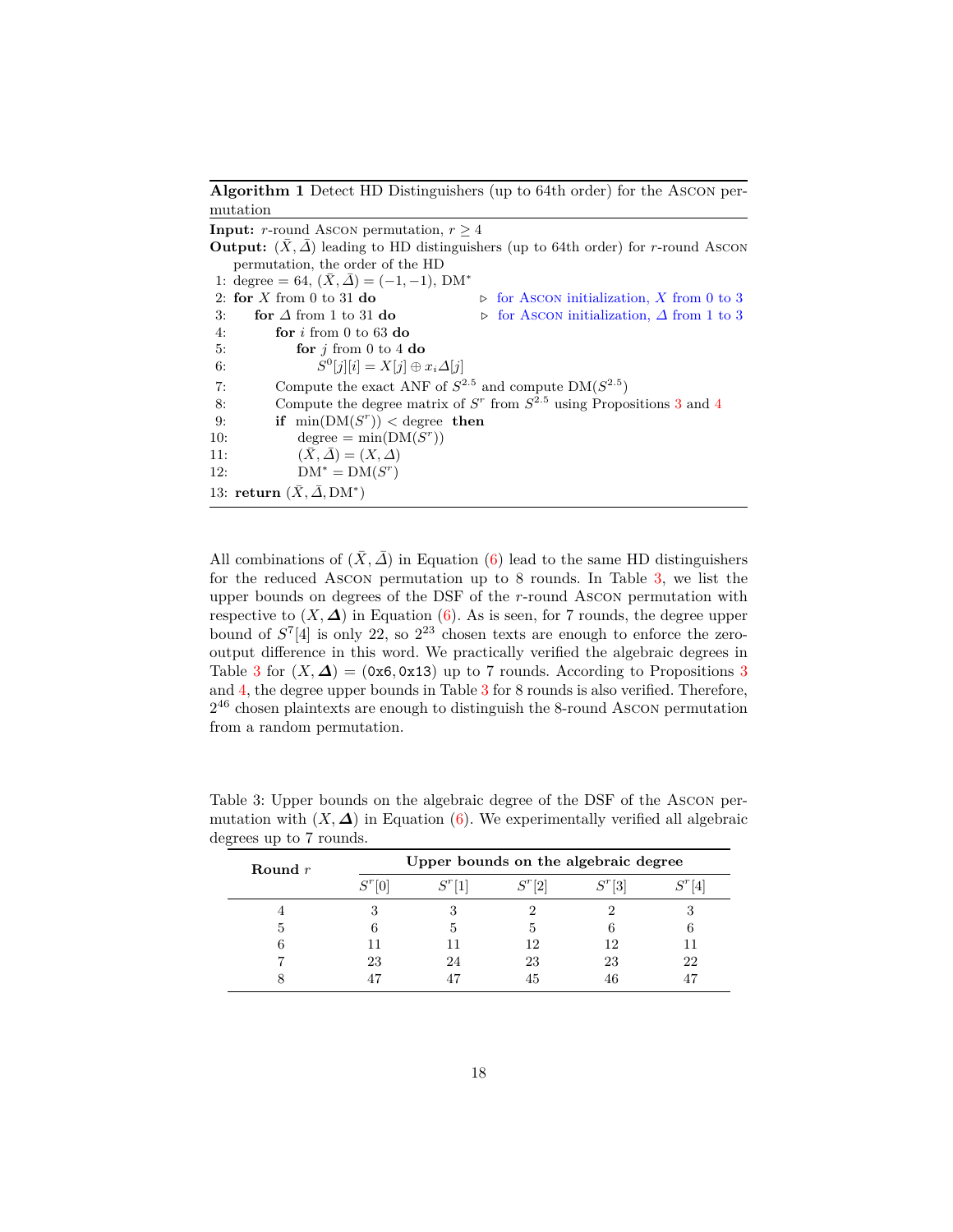#### <span id="page-18-0"></span>**4.3 Zero-Sum Distinguishers for** Ascon **Permutation**

The zero-sum distinguisher was first proposed to study the non-ideal property of the Keccak-*f* permutation [\[AM09](#page-30-8)[,BC10](#page-30-9)[,YLW](#page-33-7)+19], which was also used to distinguish the (12-round) Ascon permutation by its designers [\[DEMS21](#page-31-6)]. Currently, the best result of the zero-sum distinguisher for the 12-round Ascon permutation costs  $2^{130}$  calls [\[DEMS21\]](#page-31-6). In this subsection, we show how to use our HD distinguisher to build a zero-sum distinguisher for 12-round Ascon permutation with only  $2^{55}$  calls.

The zero-sum distinguisher studies the following question. Given a permutation  $P: \mathbb{F}_2^n \to \mathbb{F}_2^n$ , can we create a set of inputs, *I*, such that

$$
\bigoplus_{x \in I} x = \bigoplus_{x \in I} P(x) = 0?
$$

Note that the idea of degree matrix transition method introduced in Section [4.1](#page-14-3) is also applicable to the inverse operation of the Ascon permutation if we substitute their transitional rules by those of the inverse operations. Thereby we can give two corollaries of Porpositions [3](#page-14-2) and [4](#page-15-1).

<span id="page-18-1"></span>**Corollary 1 (Degree Matrix Transition over**  $p_S^{-1}$  ). With the knowledge of  $\text{DM}(S) = (d_{i,j}, 0 \le i < 5, 0 \le j < 64)$ , we have  $\text{DM}(p_S^{-1}(S)) = (d'_{i,j}, 0 \le i < 64)$  $5, 0 \le j < 64$ ), where  $d'_{i,j}, 0 \le i < 5, 0 \le j < 64$  are computed as

$$
\begin{aligned} d'_{0,j} &= \max(d_{4,j}+d_{3,j}+d_{2,j}, d_{4,j}+d_{3,j}+d_{1,j}, d_{4,j}+d_{3,j}+d_{0,j}, d_{3,j}+d_{2,j}+d_{0,j}, \\ d_{3,j}+d_{2,j}, d_{3,j}, d_{2,j}, d_{1,j}+d_{0,j}, d_{1,j}, 0) \\ d'_{1,j} &= \max(d_{4,j}+d_{2,j}+d_{0,j}, d_{4,j}, d_{3,j}+d_{2,j}, d_{2,j}+d_{0,j}, d_{1,j}, d_{0,j}) \\ d'_{2,j} &= \max(d_{4,j}+d_{3,j}+d_{1,j}, d_{4,j}+d_{3,j}, d_{4,j}+d_{2,j}+d_{1,j}, d_{4,j}+d_{2,j}+d_{0,j}, \\ d_{4,j}+d_{2,j}, d_{4,j}, d_{3,j}+d_{2,j}, d_{3,j}+d_{1,j}+d_{0,j}, d_{3,j}+d_{1,j}, d_{2,j}+d_{1,j}+d_{0,j}, \\ d'_{3,j} &= \max(d_{4,j}+d_{2,j}+d_{1,j}, d_{4,j}+d_{2,j}+d_{0,j}, d_{4,j}+d_{2,j}, d_{4,j}+d_{1,j}, d_{4,j}, d_{3,j}, \\ d_{2,j}+d_{1,j}, d_{2,j}+d_{0,j}, d_{1,j}) \\ d'_{4,j} &= \max(d_{4,j}+d_{3,j}+d_{2,j}, d_{4,j}+d_{2,j}+d_{1,j}, d_{4,j}+d_{2,j}+d_{0,j}, d_{4,j}+d_{2,j}, \\ d_{3,j}+d_{2,j}+d_{0,j}, d_{3,j}+d_{2,j}, d_{3,j}, d_{2,j}+d_{1,j}, d_{2,j}+d_{0,j}, d_{1,j}+d_{0,j}) \end{aligned}
$$

<span id="page-18-2"></span>The ANF of  $p_L^{-1}$  is a little complicated, so we introduce a simpler version of the degree matrix transition for  $p_L^{-1}$ .

**Corollary 2 (Simplified Degree Matrix Transition over**  $p_L^{-1}$ ). With the *knowledge of*  $DM(S) = (d'_{i,j}, 0 \le i < 5, 0 \le j < 64)$ *, we have*  $DM(p_L^{-1}(S)) =$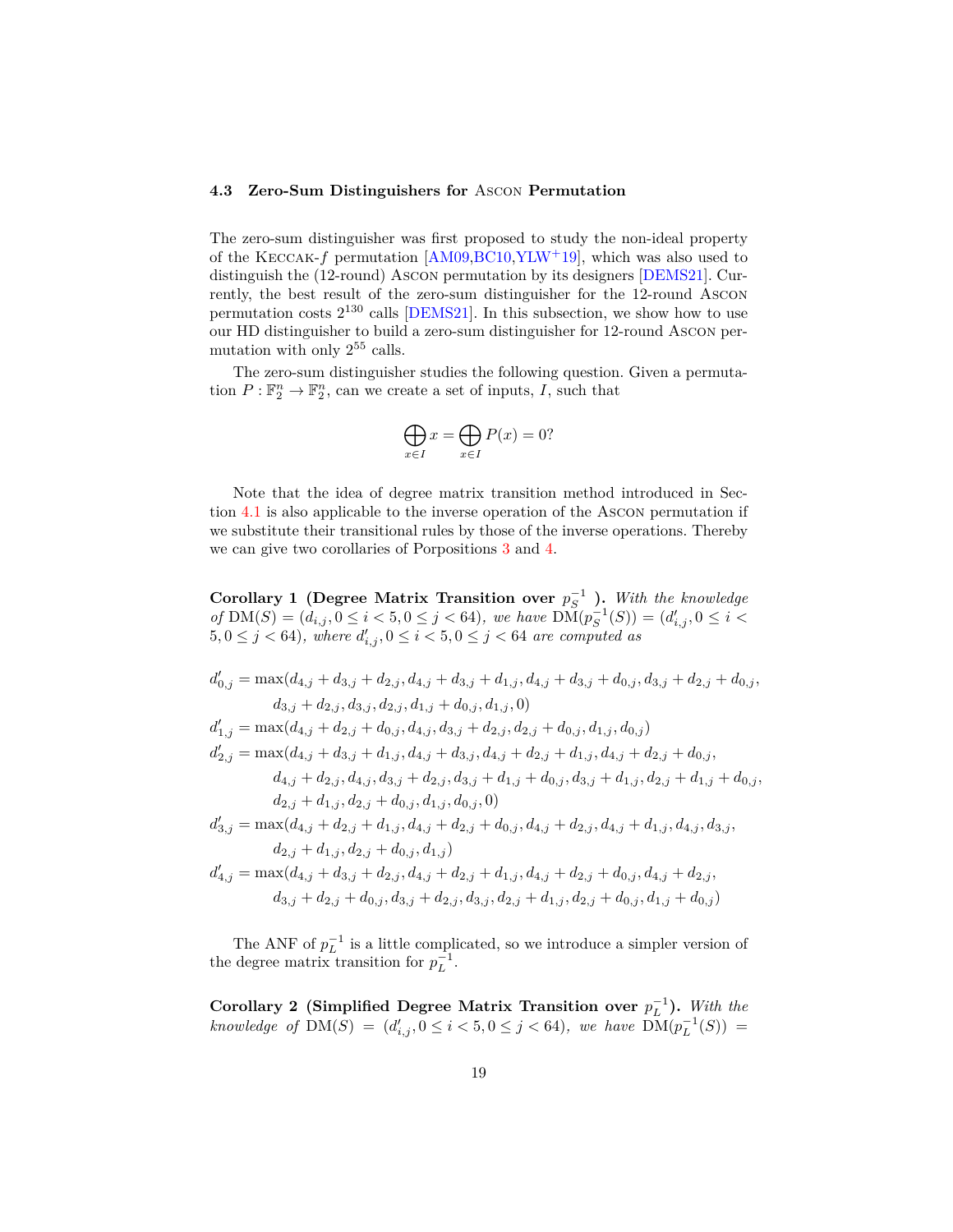$(d''_{i,j}, 0 \le i < 5, 0 \le j < 64)$ , where  $d''_{i,j}, 0 \le i < 5, 0 \le j < 64$  are computed as

$$
d''_{0,j} = \max_{0 \le k < 64} (d'_{0,k})
$$
\n
$$
d''_{1,j} = \max_{0 \le k < 64} (d'_{1,k})
$$
\n
$$
d''_{2,j} = \max_{0 \le k < 64} (d'_{2,k}), 0 \le j < 64
$$
\n
$$
d''_{3,j} = \max_{0 \le k < 64} (d'_{3,k})
$$
\n
$$
d''_{4,j} = \max_{0 \le k < 64} (d'_{4,k})
$$

It is easy to verify that Corollary [1](#page-18-1) and [2](#page-18-2) give an upper bound on the degree of output bits of  $p_S^{-1}$  and  $p_L^{-1}$ . Thus, we can replay the calculation of Section [4.2](#page-15-0) to the inverse Ascon permutation.

Considering that with  $(X, \Delta)$  in Equation [\(6](#page-16-0)), the upper bounds on the degree of the five words of the output after 8 rounds are (47, 47, 45, 47, 47), we only test the  $(X, \Delta)$  for the 4-round inverse Ascon permutation. Note that in the forward direction, we did not include the first  $p_C$ , thus we add it to the backward calculation. In other words, the four rounds of inverse Ascon permutation is

$$
P_b = (p_C \circ p_S^{-1} \circ p_L^{-1})^4 \circ p_C.
$$

We first calculate the exact ANFs of the output of  $p_L^{-1} \circ p_C \circ p_S^{-1} \circ p_L^{-1} \circ p_C(X \oplus$ *x***∆**<sup>*T*</sup>), then apply Corollary [1](#page-18-1) and [2](#page-18-2) to calculate the degree upper bounds for 4 rounds of inverse Ascon permutation, *i.e.*,  $P_b$ . Finally, with  $(X, \Delta) \in$  $\{(0\text{xf}, 0\text{xf2}), (0\text{xf7}, 0\text{xf3})\}$ , the degree upper bounds are shown in Table [4](#page-19-0).

<span id="page-19-0"></span>Table 4: Upper bounds on the algebraic degree of the DSF of the inverse Ascon permutation with  $(X, \Delta) \in \{(\text{0xf}, \text{0x18}), (\text{0x17}, \text{0x18})\}$ . We experimentally verified the upper bounds on degrees up to 3 inverse rounds.

| Round $r$ | Upper bounds on the algebraic degree |    |      |    |    |  |  |
|-----------|--------------------------------------|----|------|----|----|--|--|
|           |                                      |    | S[2] |    |    |  |  |
|           |                                      |    |      |    |    |  |  |
|           |                                      |    |      |    |    |  |  |
|           |                                      | 16 | 18   | 18 | 18 |  |  |
|           |                                      |    |      |    |    |  |  |

Thus, we choose 55 positions from *{*0*,* 1*, . . . ,* 63*}*, traverse the variables, and keep the remaining  $64 - 55 = 9$  positions as constants for the state after  $p_C$  of the fifth round of the 12-round Ascon permutation. The corresponding plaintext and ciphertext sets are zero-sum. Thus we obtain a zero-sum distinguisher for 12-round Ascon permutation, with complexity of 2 <sup>55</sup>. Similarly, with 7 forward rounds and 3 backward rounds, we can construct a zero-sum distinguisher for 10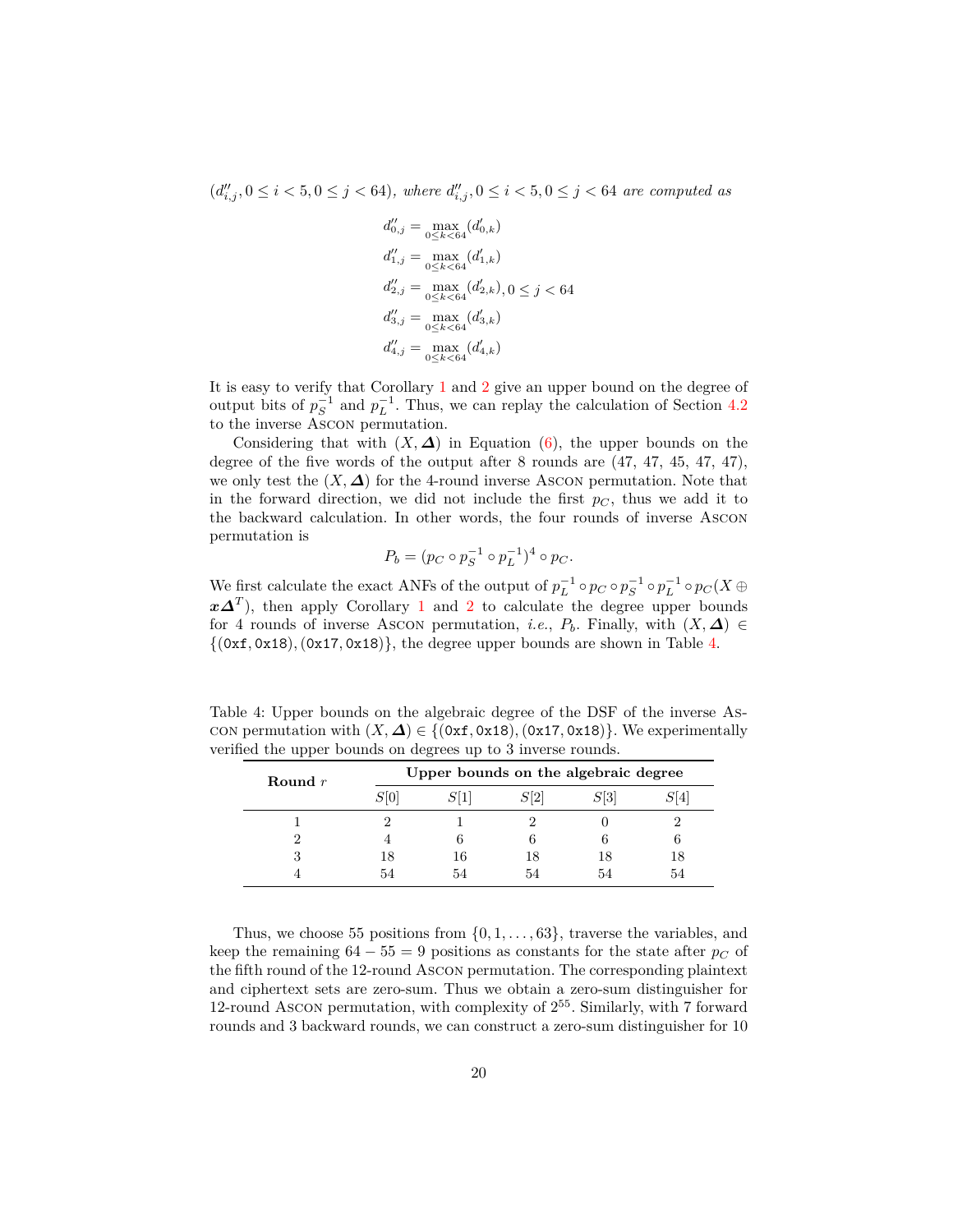rounds with 2 <sup>25</sup> complexity; with 8 forward rounds and 3 backward rounds, we can construct a zero-sum distinguisher for 11 rounds with 2 <sup>48</sup> complexity. We experimentally verified the 7-round zero-sum distinguisher.

**The impact of the distinguisher.** Although these zero-sum distinguishers require very low complexities, their actual impact on the security of the Ascon AEAD and Hash are very likely non-existent or at best not clear. In [\[DEMS15](#page-31-9)], the designers gave the zero-sum distinguisher for 12 rounds with complexity  $2^{130}$ and noted: *"The non-ideal properties of the permutation do not seem to affect the security of* Ascon*. In particular, the complexity of* 2 <sup>130</sup> *is above the cipher's claimed security level."* Yet, we emphasize that our 12-round distinguisher requires a much lower complexity than the cipher's claimed security level  $(2^{128})$ .

In addition, as discussed in [\[WGR18](#page-33-8), GPT21], the advantage of the zero-sum distinguisher for Ascon permutation and a perfect permutation is very small, usually falling under a factor of 2 (our zero-sum approach follows the same philosophy).

Yet, zero-sum distinguishers still represent some non-ideal property of the target permutation. We can mention that the Keccak team decided to increase the number of rounds of Keccak-*f* (*e.g.*, for Keccak-*f*[1600] from 18 to 24 rounds) in round 2 of the SHA-3 competition, even though they judged as very unlikely that the zero-sum distinguishers on the full Keccak-*f* permutation can result in actual attacks against the global Keccak scheme.

## <span id="page-20-0"></span>**4.4 HDL Distinguisher for** Ascon **Initialization and Encryption**

Algorithm [1](#page-17-0) can be adapted to detect HD or HDL distinguishers for the initialization of Ascon. We remind the readers that when we consider only one output bit or the sum of several output bits, we refer to HDL cryptanalysis, while when we consider at least two outputs simultaneously, we refer to HD cryptanalysis. When targeting the initialization, we are only allowed to access the fourth and fifth words of the state and observe the first word of the output. The first, second and third words of input are filled with IV and key variables. The first  $p_C$  should also be included in the computation. This means that X is limited to  $\{0, 1, 2, 3\}$  while  $\Delta$  is limited to  $\{1, 2, 3\}$  in Algorithm [1.](#page-17-0) We observe that the distinguishers found in [[RHSS21](#page-32-9)] based on division properties are the optimal under our settings when  $(X, \Delta) = (0, 3)$ .

Next, we focus on the 2nd order HDL. In other words, in line [4](#page-17-0) of Algorithm [1,](#page-17-0) we do not fill all 64 positions, instead, we only choose 2 different positions  $(i_0, i_1)$ to impose differences and let the other positions be filled with free variables. We found many different index pairs  $(i_0, i_1)$  and  $(\bar{X}, \bar{\Delta})$  that make the algebraic degrees of some bits after 3.5-round initialization to only 1. For example, when  $(i_0, i_1) = (0, 60)$  and  $(\bar{X}, \bar{\Delta}) = (0, 3)$ , deg( $S^{3.5}$ [50])  $\leq 1$ . Thus, we obtain a deterministic 2nd order HDL approximation for 4-round Ascon. One sample is enough to distinguish 4-round Ascon initialization from a random permutation (the Ascon initialization will never be judged as a random permutation). One sample contains 4 texts, so the data and time complexity is 4. The previous best DL distinguisher has a bias  $2^{-2}$ , so it requires about  $2^4$  samples to achieve a similar success rate, *i.e.*, the data and time complexity are 32.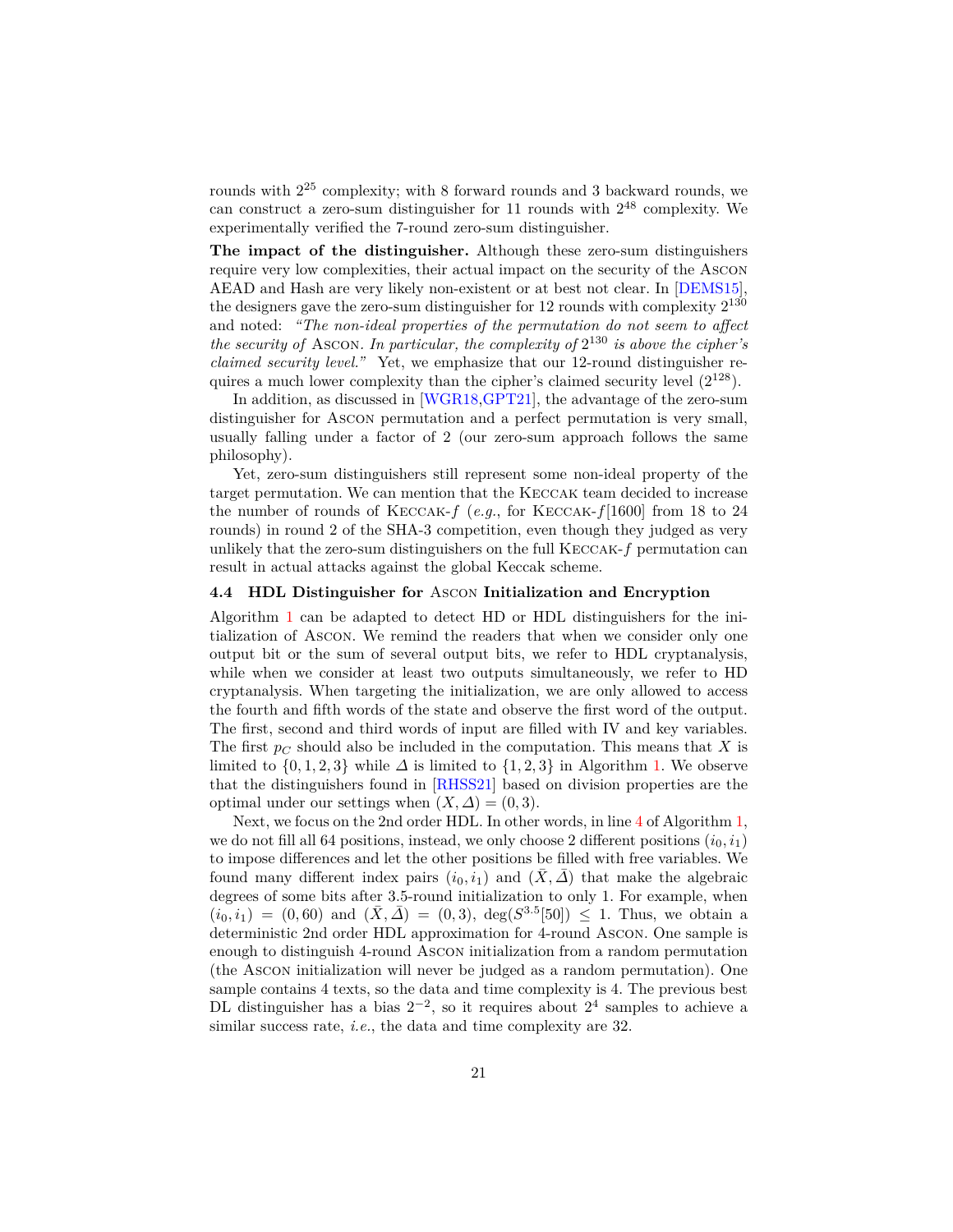We would like to mention that one can also adapt Algorithm [1](#page-17-0) to check the encryption phase of Ascon where we can access the first word of the input (other four words are filled with free variables) and observe the first word of the output. For 4 rounds of encryption, when we impose differences into positions of  $(0, 22)$  and  $(\bar{X}, \bar{\Delta}) = (0 \times 0, 0 \times 10)$ , the degree of  $S^{3.5}[0][22]$  is 1. Thus, we can distinguish 4 rounds of the Ascon encryption with one sample, *i.e.*, 4 messages, under the nonce-misuse setting. Although Ascon strictly prohibits the noncemisuse case, it may be somehow a practical scenario if we require only 4 times a reuse of the nonce. All the HD or HDL distinguishers obtained in this section have been listed in Table [2](#page-8-0) in Section [1.](#page-1-0)

# <span id="page-21-0"></span>**5 Probabilistic HDL Cryptanalysis Based on HATF**

In Section [4](#page-14-0), we exhibited deterministic distinguishers. In this section, we give a strategy to measure an HDL approximation based on the higher-order algebraic transitional form (HATF) of the output bits.

#### **5.1 Higher-Order ATF Technique**

According to Definition [1](#page-13-0), to evaluate the bias of a HDL approximation of a Boolean function *f*, we need to evaluate the bias of the coefficient of the maxterm of its DSF. Recall that the ATF technique [[LLL21](#page-32-2)] gives an transitional expression of  $\text{Coe}(f_{\Delta},x)$  for the 1st order DL. We can adapt the ATF technique to the *l*-th order situation, *i.e.*, we try to construct an transitional expression for Coe ( $\text{DSF}_{f,X,\Delta}(\boldsymbol{x}), \pi(\boldsymbol{x})$ ). After that, we can estimate the bias of the transitional expression using Algorithm [4.](#page-34-0)

**Constructing the HATF of a composite Boolean function.** Consider a composite Boolean function  $f : \mathbb{F}_2^n \to \mathbb{F}_2$  represented as

$$
f = f^{r-1} \circ f^{r-2} \circ \cdots \circ f^0, f^i : \mathbb{F}_2^n \to \mathbb{F}_2^n, 0 \le i < r-1, f^{r-1} : \mathbb{F}_2^n \to \mathbb{F}_2.
$$

Since we need a transitional expression of  $\text{Coe}(f, \pi(\boldsymbol{x}))$ , we need to retain the variables in *x*. Therefore, we introduce  $2^l$  transitional variables, *i.e.*,  $\alpha^i$  =  $(\alpha_0^i, \alpha_1^i, \ldots, \alpha_{2^l-1}^i) \in (\mathbb{F}_2^n)^{2^l}$ , to substitute all the coefficients of monomials  $\pi_u(\boldsymbol{x}) =$  $\prod_{0 \leq i < l} x_i^{u[i]}$  for  $u \in \mathbb{F}_2^l$  in  $F^i = f^i \circ f^{i-1} \circ \cdots \circ f^0(\boldsymbol{x})$  as follows: The ANF of the *j*-th bit of the output of  $F^i$  can be written as

$$
F^i[j] = \bigoplus_{u \in \mathbb{F}_2^l} \mathsf{Coe}\left(F^i[j], \pi_u(\boldsymbol{x})\right) \pi_u(\boldsymbol{x}),
$$

We use the transitional variable  $a^i_u$  to substitute the coefficient of the monomial  $\pi_u(\bm{x})$  as follows,

$$
\alpha_u^i[j] \stackrel{s}{=}{}_Q \text{Coe}\left(F^i[j], \pi_u(\boldsymbol{x})\right), 1 \le j \le n
$$

Again, " $\stackrel{s}{=}o$ " means we use a new variable to substitute an expression, and store the key-value pair into a dictionary *Q*. After that, the HATF of  $F^i[j]$  is

$$
F^i[j] = \bigoplus_{u \in \mathbb{F}_2^l} \alpha_u^i[j] \pi_u(\boldsymbol{x}).
$$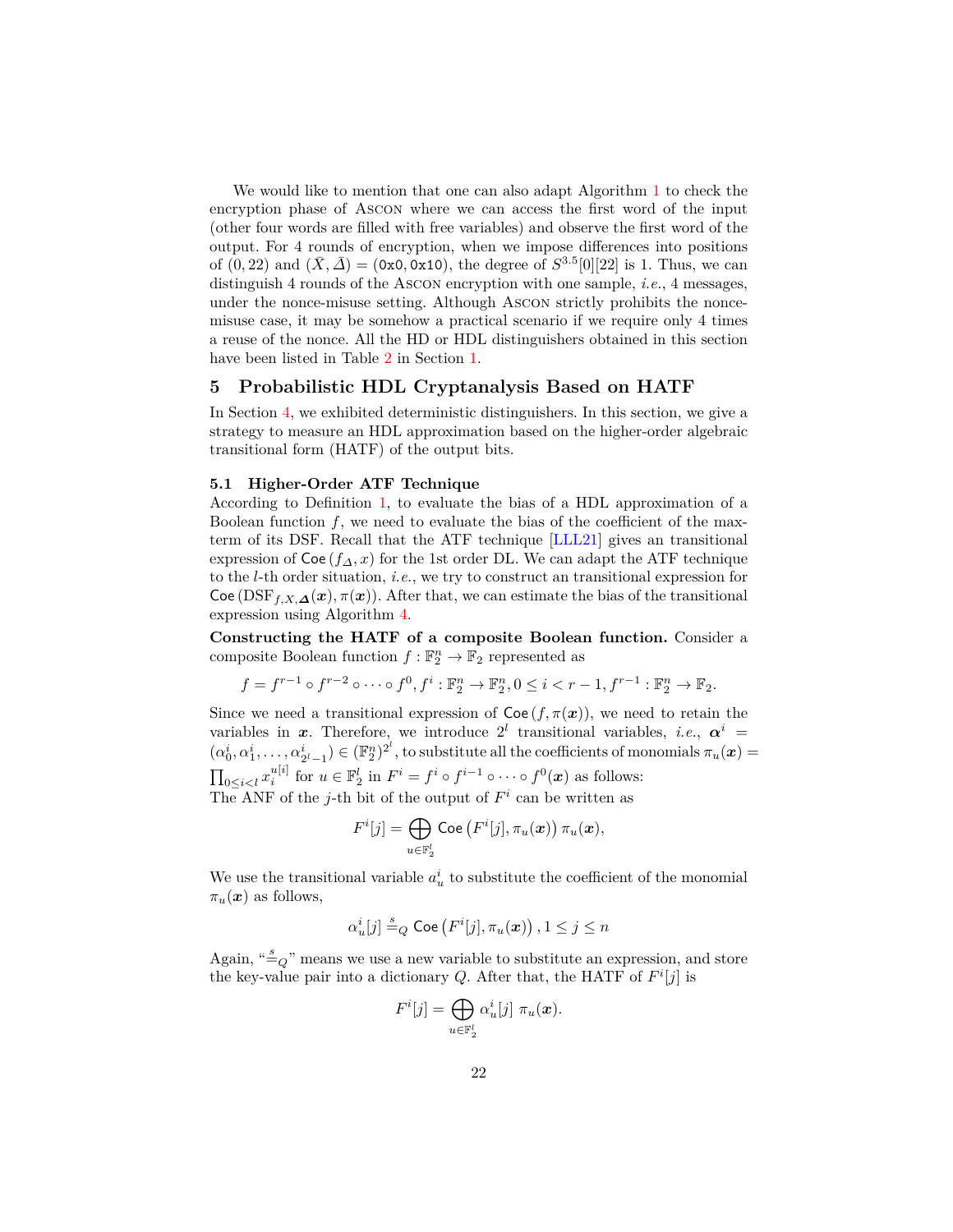Similarly to the ATF, we do the variable substitution only when the number of variables in  $\mathsf{Coe}\left(F^i[j], \pi_u(\boldsymbol{x})\right)$  is at least 2 (when  $\mathsf{Coe}\left(F^i[j], \pi_u(\boldsymbol{x})\right)$  contains only one variable, it is simple enough and there is no need to introduce new transitional variables to simplify it). For readability, we ignore their indexes and write them as  $F^i = \bigoplus_{u \in \mathbb{F}_2^l} \alpha_u^i \pi_u(x)$ , for all  $0 \leq j < n$ , and this is called the *higher-order ATF (HATF) of*  $F^i$ . We also denote the HATF of *f* by  $\mathcal{A}(f)$  since the ATF [[LLL21\]](#page-32-2) is only a special case of the HATF when  $l = 1$ . From  $\mathcal{A}(F^i)$ , we calculate  $\mathcal{A}(F^{i+1})$  similarly. Finally,  $\mathcal{A}(f)$  can be computed from  $\mathcal{A}(F^{r-2})$ as

$$
f = f^{r-1}\left(\bigoplus_{u \in \mathbb{F}_2^l} \alpha_u^{r-2} \pi_u(\boldsymbol{x})\right).
$$

The process of evaluating  $A(f)$  is illustrated in Algorithm [2](#page-22-1), which can be seen as a generalized version of [[LLL21](#page-32-2), Algorithm 1] to the case of higher-order.

#### <span id="page-22-1"></span>**Algorithm 2** Higher-Order Algebraic Transitional From (HATF)

**Input:** An *l*-variable composite Boolean function  $f = f^{r-1} \circ f^{r-2} \circ \cdots \circ f^0$ **Output:** Expression of  $A(f)$  and the variable-substitution dictionary  $Q$ 1: Initialize the variable-substitution dictionary  $Q = \emptyset$ 

- 2: Compute  $Y^1 = f^0(x)$  according to the ANF of  $f^0$
- 3: **for** *i* from 1 to *r −* 1 **do**
- 
- 4:  $\alpha_u^{i-1} \stackrel{s}{=} _Q \text{Coe}(Y^i, \pi_u(x)),$  for  $u \in \mathbb{F}_2^l \triangleright$  Substitution and add the key-value pair  $\{\alpha^{i-1}_u : \mathsf{Coe}\left(Y^i, \pi_u(\boldsymbol{x})\right)\}$  into  $Q$
- 5: Compute the HATF of the next round,  $Y^{i+1} = f^i \left( \bigoplus_{u \in \mathbb{F}_2^n} \alpha_u^{i-1} \pi_u(x) \right)$
- 6: **return**  $\mathcal{A}(f) = Y^r, Q$

In HDL cryptanalysis, we apply Algorithm [2](#page-22-1) to  $\text{DSF}_{f,X,\Delta}$  to get  $\mathcal{A}(f(X \oplus$  $x\Delta^T$ )). After that, we compute  $D_x\mathcal{A}(f(X \oplus x\Delta^T))$  as an transitional expression of the HDL expression of *f* with respect to  $\Delta$ . The bias of  $D_x\mathcal{A}(f(X \oplus x\Delta^T))$ is evaluated by Algorithm [4](#page-34-0).

#### <span id="page-22-0"></span>**5.2 Application to 5-Round** Ascon **Initialization**

To apply Algorithm [2](#page-22-1) to the initialization of Ascon, we divide the Sbox of Ascon into two parts,  $p_{S_L}$  and  $p_{S_N}$ , as done in [[LLL21\]](#page-32-2). The first part of the Sbox,  $p_{S_L}$ , is a linear operation

$$
x_0 = x_0 \oplus x_4;
$$
  $x_4 = x_4 \oplus x_3;$   $x_2 = x_2 \oplus x_1;$ 

where  $(x_0, x_1, x_2, x_3, x_4)$  is the input of  $p_{S_L}$ . The round function of the Ascon permutation is then divided into two parts,  $p_A = p_{S_L} \circ p_{P_C}$  and  $p_B = p_L \circ p_{S_N}$ .

In Algorithm [2](#page-22-1), we let  $f^0 = p_A$ , and  $f^i = p_A \circ p_B$  for  $1 \leq i < r - 1$ , and  $f^{r-1} = p_{S_N}$ . Thus *r*-round Ascon (note that we ignore the last diffusion layer)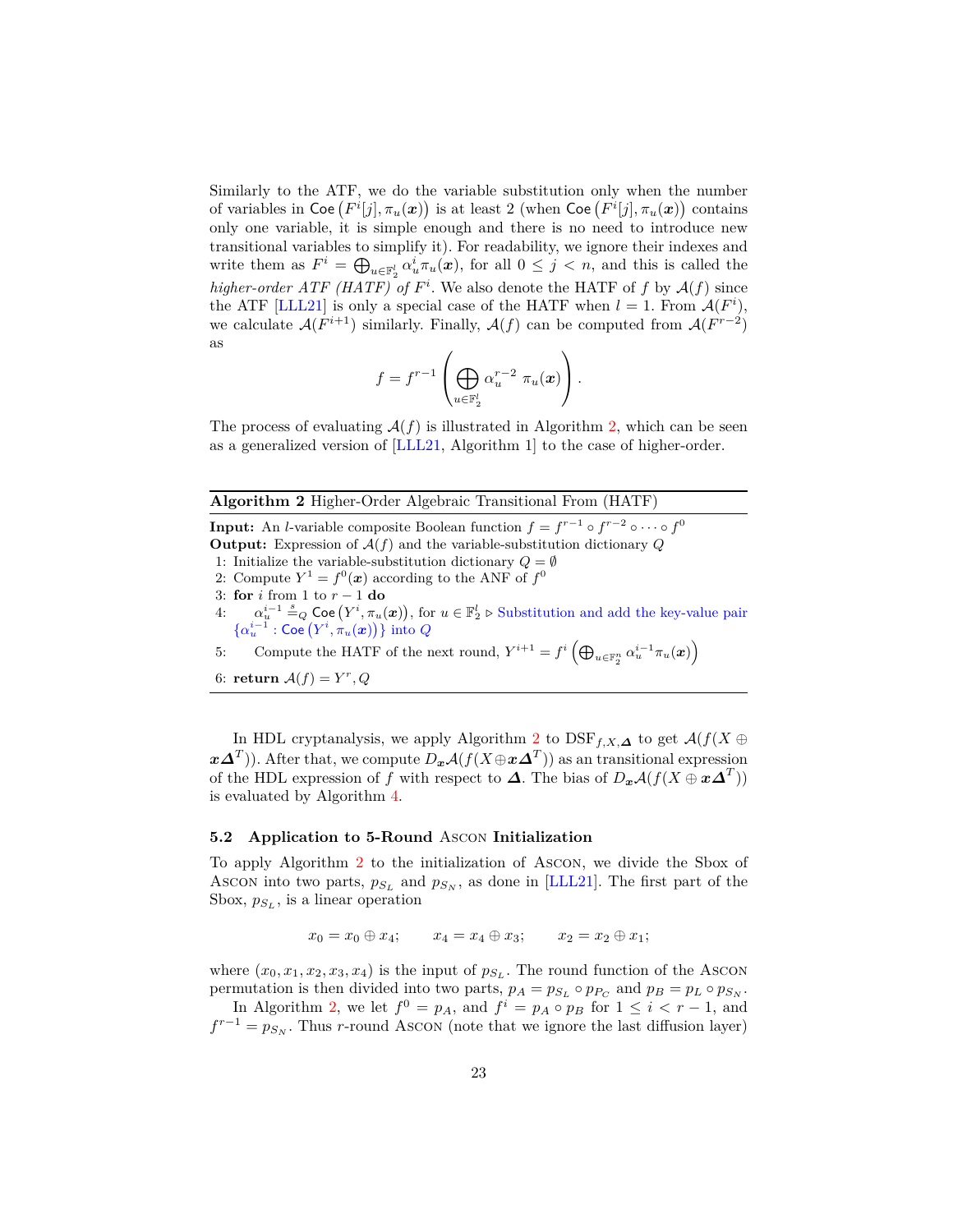is represented as

$$
p_{S_N} \circ (p_A \circ p_B)^{r-2} \circ p_A = f^{r-1} \circ f^{r-1} \circ f^{r-2} \circ \cdots \circ f^1 \circ f^0
$$

The 128-bit key and 128-bit nonce are set to 256 binary variables, the IV is set to the constant specified in [[DEMS21\]](#page-31-6).

Considering the efficiency, we only search for 2nd order input differences like  $\Delta = (\Delta_0, \Delta_1)$  and unit output mask  $\lambda$  in this section. The previous DL attacks [[DEMS15](#page-31-9)[,LLL21](#page-32-2)] have shown that when the input difference is active simultaneously in both the third and fourth words, the bias of the output difference tends to be higher. Therefore, we restrict  $\Delta_0$  and  $\Delta_1$  to be active in the third and forth words of different Sboxes. To improve the bias of the HDL approximation, we could impose some conditions  $I$  to the first  $r_0$  rounds. Then in each computation of the ANFs or ATFs we reduce the polynomials over the ideal of *I*, denoted by "mod *I*". With the conditions in *I*, we obtain a set of expressions  $Q_I$  by substituting the transitional variables with the original expressions with the help of the dictionary *Q*. After that, a system of equations  $S = \{f = 0 | f \in Q_I\}$  is derived, *i.e.*, we will get a HDL distinguisher with a specific bias  $\varepsilon$  when the equations in  $S$  are satisfied. This technique has been used in [[LLL21](#page-32-2)], ours follows a similar process. The procedure is illustrated in Algorithm [3.](#page-23-0)

## <span id="page-23-0"></span>**Algorithm 3** Evaluate Conditions HDL Bias for A Boolean Function

**Input:** An *l*-variable composite Boolean function  $f = f^{r-1} \circ f^{r-2} \circ \cdots \circ f^0$ , a round  $r_0$  before which we impose conditions

- **Output:** Expression of *A*(*f*), the variable-substitution dictionary *Q* and a set conditions *Q<sup>I</sup>*
- 1: Initialize the variable-substitution dictionary  $Q = \emptyset$
- 2: Compute  $Y^1 = f^0(x)$  according to the ANF of  $f^0$
- 3: **for** *i* from 1 to *r −* 1 **do**
- 4: **if**  $i \leq r_0$  **then**

5: **for**  $u \in \mathbb{F}_2^l$  $\triangleright$  For coefficient of any  $\pi_u(\boldsymbol{x}), u \neq 0$ 6: **if**  $\mathsf{Coe}\left(Y^{i}, \pi_{u}(\boldsymbol{x})\right) \notin \{0, 1\}$  then

- 7: Add Coe  $(Y^i, \pi_u(\boldsymbol{x}))$  to *I*
- 8: *Y*  $i = Y^i \text{ mod } I$
- 9:  $\alpha_u^{i-1} \stackrel{s}{=}$   $\phi$  Coe  $(Y^i, \pi_u(x))$ , for  $u \in \mathbb{F}_2^l \triangleright$  Substitution and add the key-value pair  $\{\alpha^{i-1}_u : \mathsf{Coe}\left(Y^{i-1}, \pi_u(\boldsymbol{x})\right)\}$  into  $Q$

10: Compute the HATF of the next round, 
$$
Y^{i+1} = f^i \left( \bigoplus_{u \in \mathbb{F}_2^n} \alpha_u^{i-1} \pi_u(x) \right)
$$

11: Dealing with *I* and obtain a set of expressions in input bits, denoted by *Q<sup>I</sup>* 12: **return**  $A(f) = Y^{i+1}, Q, Q_I$ 

**Conditional 2nd order HDL distinguishers.** With an exhaustive search using Algorithm [3](#page-23-0) with  $r_0 = 2$  (we choose  $r_0 = 2$  for a balance of the high bias and simple conditions) for all the possible positions  $(i_0, i_1)$  for input and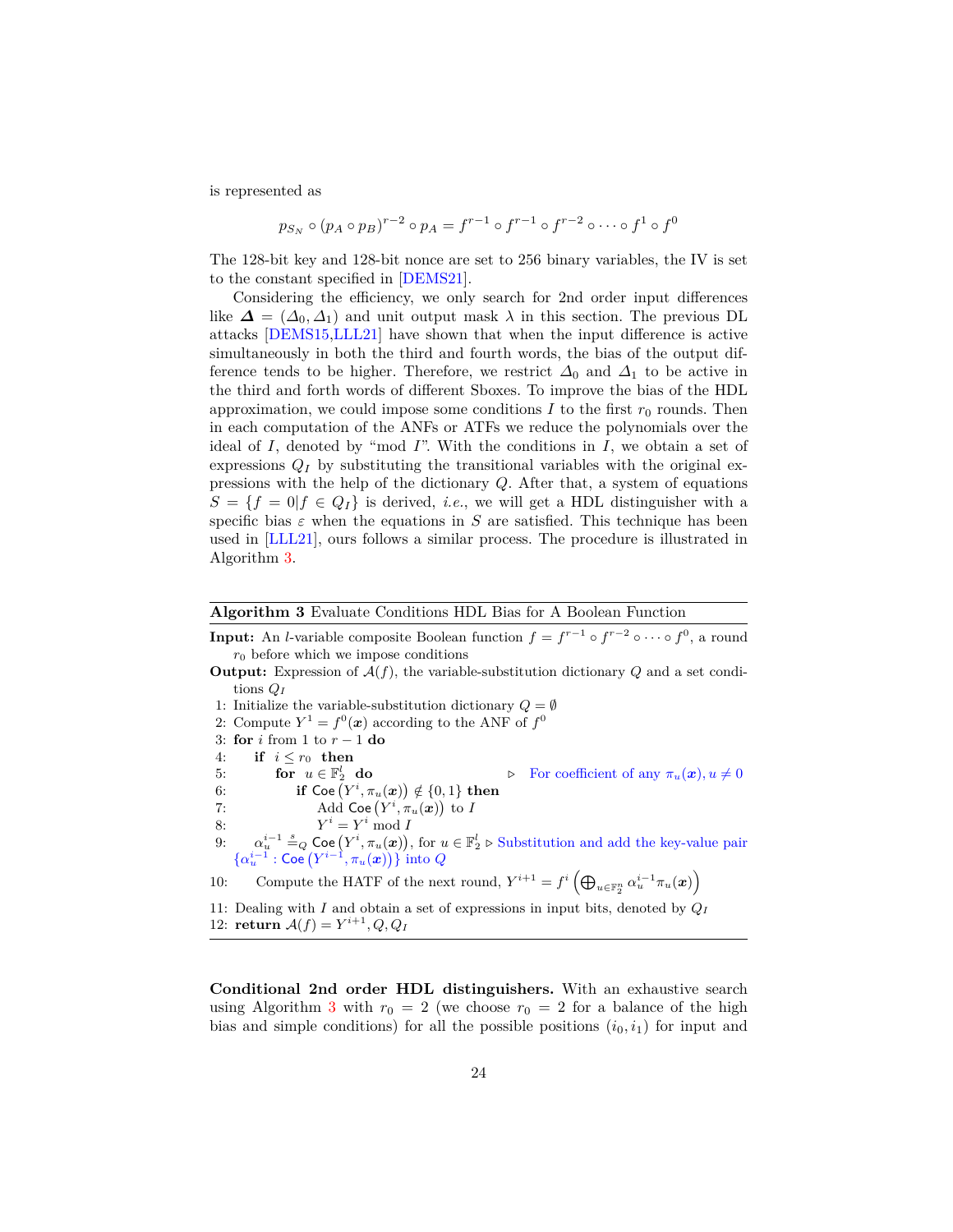positions for output bits, there are many combinations of the input difference and output mask  $(\Delta_0, \Delta_1, \lambda)$  leading to a high bias. When  $i_0 = 0$ , we found four combinations whose biases are 2 *−*2 :

- 1.  $\Delta_0$  is active in  $(S^0[3][0], S^0[4][0])$ ,  $\Delta_1$  is active in  $(S^0[3][7], S^0[4][7])$  and  $\lambda$  is active in  $S^{4.5}[0][25]$ ;
- 2.  $\Delta_0$  is active in  $(S^0[3][0], S^0[4][0])$ ,  $\Delta_1$  is active in  $(S^0[3][14], S^0[4][14])$  and  $\lambda$ is active in  $S^{4.5}[0][51]$ ;
- 3.  $\Delta_0$  is active in  $(S^0[3][0], S^0[4][0])$ ,  $\Delta_1$  is active in  $(S^0[3][51], S^0[4][51])$  and  $\lambda$ is active in  $S^{4.5}[0][18]$ ;
- 4.  $\Delta_0$  is active in  $(S^0[3][0], S^0[4][0])$ ,  $\Delta_1$  is active in  $(S^0[3][57], S^0[4][57])$  and  $\lambda$ is active in  $S^{4.5}[0][18]$ ;

We used  $2^{26}$  random data to test each of these biases and observed that they are extremely precise.

**Recovering key bits from the conditions.** We take the first case above as an example to describe our key-recovery attack on 5-round Ascon AEAD. From Algorithm [3,](#page-23-0) the bias is 2 *<sup>−</sup>*<sup>2</sup> when 18 conditions in *Q<sup>I</sup>* are satisfied. Since some conditions are related to secret key bits, we could observe the bias of the HDL distinguisher to guess some key bits. These conditions can be categorized into three types as introduced in [[LM12](#page-32-13)] (for simplicity, we use  $u_0, \ldots, u_{127}$  to represent the 128 bits of nonce  $S^0[3][0],\ldots,S^0[4][63]$  and  $k_0,\ldots,k_{127}$  to represent the 128 bits of key  $S^0[1][0], \ldots, S^0[2][63]$ :

- $-2$  Type-0 conditions involving only nonce bits:  $u_0 = u_{64}, u_7 = u_{71}$ .
- **–** 12 Type-1 conditions involving bits of nonce and key. We performed some measurements for all  $2^{12}$  cases of the 12 conditions with  $2^{22}$  samples each, and found that 9 conditions seem to be largely redundant: whether they hold or not does not affect the bias significantly. To optimize the data and time complexity, we remove these conditions and retain only the three most significant ones.

 $u_{16} = u_{19} \oplus u_{49} \oplus u_{80} \oplus u_{83}k_{19} \oplus u_{83} \oplus u_{90}k_{26} \oplus u_{113}k_{49} \oplus u_{113}$ *⊕ k*<sup>9</sup> *⊕ k*<sup>16</sup> *⊕ k*<sup>19</sup> *⊕ k*<sup>49</sup> *⊕ k*<sup>73</sup> *⊕ k*<sup>80</sup> *⊕ k*<sup>90</sup>

- $u_{67} = u_3k_3 \oplus u_3k_{67} \oplus u_3 \oplus u_{25}k_{25} \oplus u_{25}k_{89} \oplus u_{25} \oplus u_{89} \oplus k_3k_{67}$ *⊕ k*<sup>3</sup> *⊕ k*25*k*<sup>89</sup> *⊕ k*<sup>25</sup> *⊕ k*<sup>67</sup> *⊕ k*<sup>89</sup> *⊕* 1
- $u_{74} = u_{10}k_{10} \oplus u_{10}k_{74} \oplus u_{10} \oplus u_{32}k_{32} \oplus u_{32}k_{96} \oplus u_{32} \oplus u_{96} \oplus k_{10}k_{74}$ *⊕ k*<sup>10</sup> *⊕ k*32*k*<sup>96</sup> *⊕ k*<sup>32</sup> *⊕ k*<sup>74</sup> *⊕ k*<sup>96</sup>

 $-4$  Type-2 conditions involving only bits of key:  $k_0 = 0, k_{64} = 0, k_7 = 0, k_{71} = 0$ 0*.*

Considering the removal of the 9 conditions, the overall bias changes a bit. By experimenting with  $2^{26}$  data, we observe that when all 9 above conditions are satisfied the bias would be 2 *<sup>−</sup>*3*.*<sup>19</sup>. However, when at least one does not hold, the bias is at most 2 *−*4*.*47 .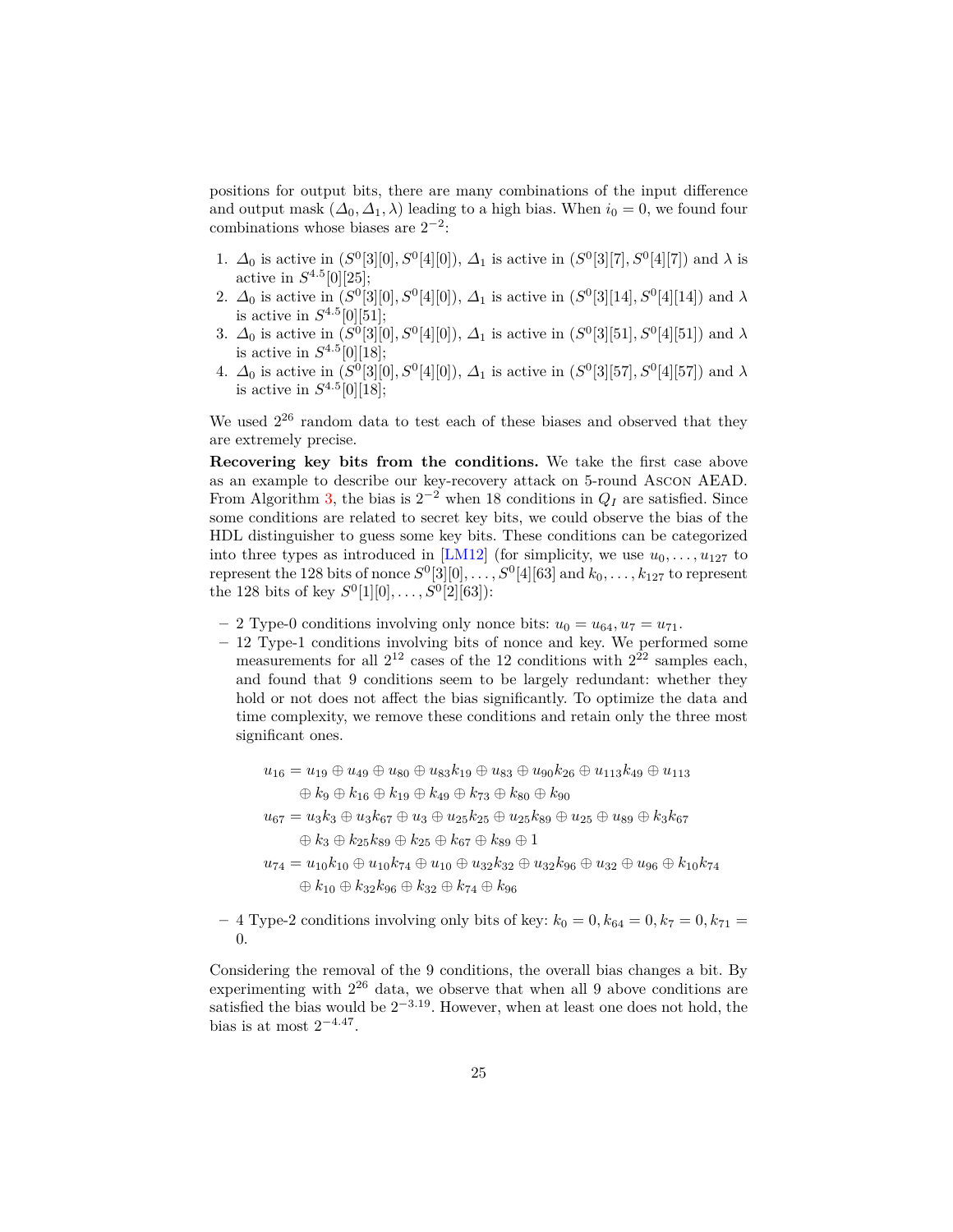The 2 Type-0 conditions can be satisfied for free. However, we cannot control the type-2 conditions. To continue, let's first assume the Type-0 and Type-2 conditions have been satisfied, we then only need to distinguish the right case where all these 3 Type-1 conditions are satisfied from the other 7 wrong cases when  $(u_{16}, u_{67}, u_{74})$  varies over all possible values.

To distinguish the right case from the wrong cases, we perform a statistical test. Suppose we encrypt *N* samples, the frequency of the parity bit being 0, denoted by *T*, obeys the binary distribution  $\mathcal{B}(N, \frac{1}{2} + \varepsilon)$ , where  $\varepsilon$  is the bias of the parity. According to the law of large numbers, *T* obeys approximately a normal distribution

<span id="page-25-1"></span>
$$
T \sim \mathcal{N}\left(N(\frac{1}{2} + \varepsilon), N(\frac{1}{4} - \varepsilon^2)\right) \tag{7}
$$

Since the right and wrong cases lead to different biases, *T* of the right and wrong cases follow different normal distributions. Distinguishing the right case from wrong cases is related to distinguishing two different normal distributions. This question has actually been studied extensively in linear-like attacks. We here adapt it for the DL or HDL cases.

**Distinguishing two normal distributions with statistical testing.** Suppose that we have known a statistics *T* obeys either  $\mathcal{N}(\mu_0, \sigma_0^2)$  or  $\mathcal{N}(\mu_1, \sigma_1^2)$  and *w.l.o.g.*  $u_0 < u_1$ , we want to judge which one *T* really follows. The method is to find a threshold  $\mu_0 < \tau < u_1$  such that when  $T < \tau$  we judge  $T \sim \mathcal{N}(\mu_0, \sigma_0^2)$ , otherwise  $T \sim \mathcal{N}(\mu_1, \sigma_1^2)$ , enduring the risks of two types of errors:

1. *α*<sub>0</sub>: the probability that  $T \sim \mathcal{N}(\mu_0, \sigma_0^2)$  but we judge it as  $T \sim \mathcal{N}(\mu_1, \sigma_1^2)$ ; 2.  $\alpha_1$ : the probability that  $T \sim \mathcal{N}(\mu_1, \sigma_1^2)$  but we judge it as  $T \sim \mathcal{N}(\mu_0, \sigma_0^2)$ ;

The relationship between  $\mu_0, \mu_1, \tau, \alpha_0$  and  $\alpha_1$  is illustrated in Figure [2](#page-42-0) in Sec-tion [F](#page-42-1) of Supplementary Material. Let  $\Phi$  be the cumulative distribution functions of the standard normal distribution. According to Figure [2](#page-42-0) we have

<span id="page-25-2"></span>
$$
\begin{cases}\n\tau = \mu_0 + \Phi^{-1}(1 - \alpha_0)\sigma_0 = \mu_1 - \Phi^{-1}(1 - \alpha_1)\sigma_1 \\
\mu_1 - \mu_0 = \Phi^{-1}(1 - \alpha_0)\sigma_0 + \Phi^{-1}(1 - \alpha_1)\sigma_1\n\end{cases}
$$
\n(8)

In Equation ([7\)](#page-25-1), the number of samples is the only parameter influencing the mean  $\mu$  and variance  $\sigma^2$  of the normal distribution (with known bias). Let  $\varepsilon_0$ and  $\varepsilon_1$  represent the bias of wrong and right cases, respectively. Substituting the  $\mu_0, \mu_1, \sigma_0^2, \sigma_1^2$  with  $N \times (\frac{1}{2} + \varepsilon_0), N \times (\frac{1}{2} + \varepsilon_1), N \times (\frac{1}{4} - \varepsilon_0^2), N \times (\frac{1}{4} - \varepsilon_1^2),$ respectively, we can get the formula to compute the necessary simple amount with predefined probabilities of errors  $\alpha_0$  and  $\alpha_1$  as

<span id="page-25-0"></span>
$$
N = \left(\frac{\sqrt{\frac{1}{4} - \varepsilon_0^2} \ \Phi^{-1} (1 - \alpha_0) + \sqrt{\frac{1}{4} - \varepsilon_1^2} \ \Phi^{-1} (1 - \alpha_1)}{\varepsilon_1 - \varepsilon_0}\right)^2.
$$
 (9)

We set  $\alpha_1 = 0.05$ , that is the right case would be judged as wrong cases with probability 0.05 at worst. We set  $\alpha_0$  to make sure that the probability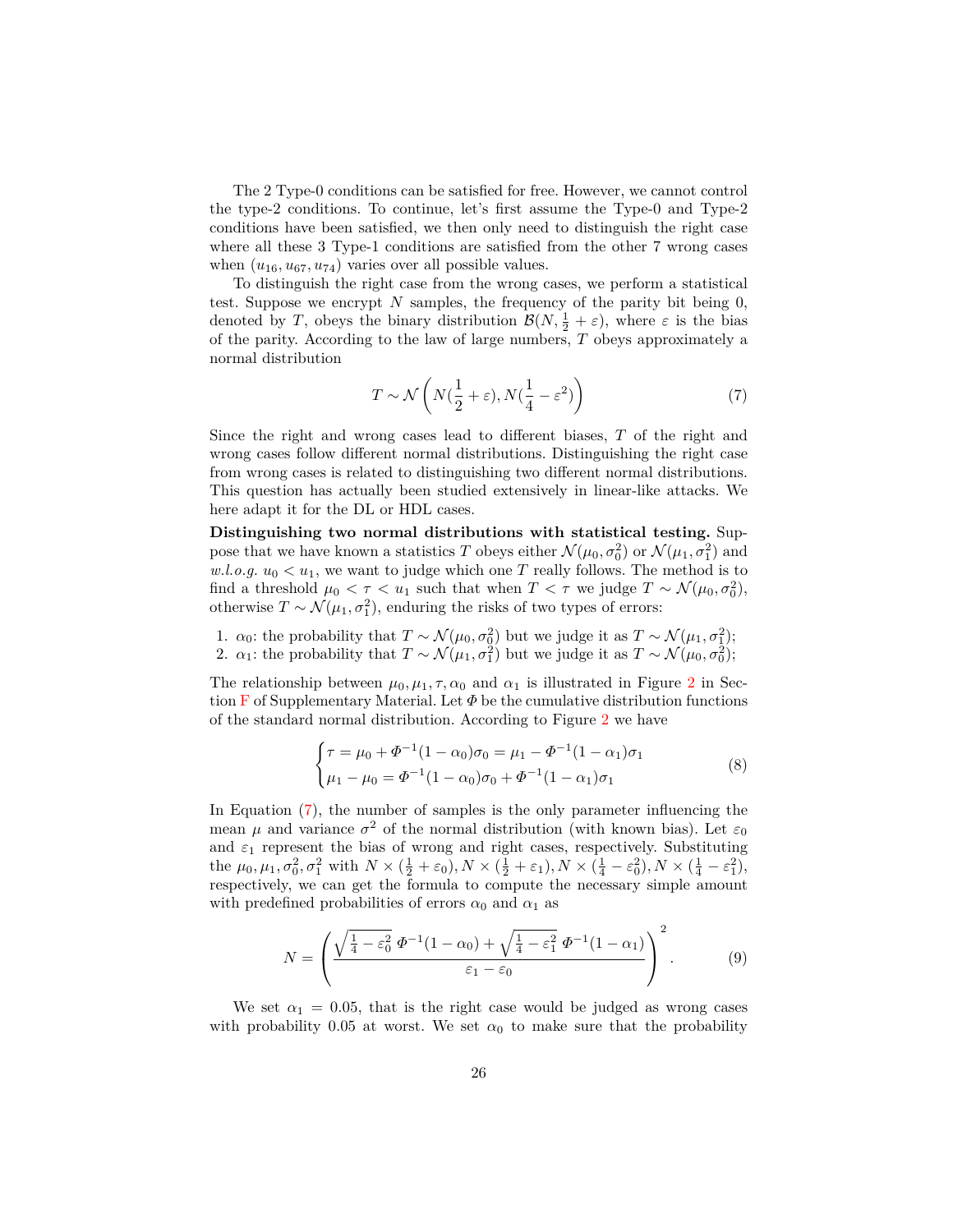that at least one wrong case among *m* wrong cases is identified as the right case is no larger than 0.05, therefore from  $1 - (1 - \alpha_0)^m = 0.05$  we derive  $\alpha_0 = 1 - 2^{\frac{\log(1 - 0.05)}{m}}$ . In terms of our HDL cryptanalysis, we have 7 wrong cases, so  $m = 7$ . The bias of the right case is  $\varepsilon_1 = 2^{-3.19}$  while the bias for wrong cases is at most  $\varepsilon_0 = 2^{-4.47}$ . Thus,  $2^{9.94}$  samples are enough to identify the right case according to Equation [\(9\)](#page-25-0) and the threshold is  $\tau = 572$  according to Equation ([8\)](#page-25-2).

Once we find the right case, we obtain some equations about the key by flipping some nonce bits following[[LLL21\]](#page-32-2). We take an example to demonstrate how to get these equations. Note that in the first Type-1 condition, the coefficient of  $u_{83}$  is  $k_{19} \oplus 1$ . Then, if know a set of nonce values that satisfy all Type-1 conditions, we can flip  $u_{83}$  to see whether the conditions are still satisfied by the aforementioned statistical testing. If the conditions still hold, we know  $k_{19} \oplus 1 = 0$ since the flipping of  $u_{83}$  does not change anything, otherwise  $k_{19} \oplus 1 = 1$ . With this strategy, we can get several key equations, that is,  $k_{19} = c_0, k_{26} = c_1, k_{49} =$  $c_2, k_9 \oplus k_{16} \oplus k_{19} \oplus k_{49} \oplus k_{73} \oplus k_{80} \oplus k_{90} = c_3, k_3 \oplus k_{67} = c_4, k_{25} \oplus k_{89} = c_5, k_{10} \oplus k_{74} =$  $c_6, k_{32} \oplus k_{96} = c_7$ . When  $c_0, \ldots, c_7$  are known by flipping the corresponding nonce bits, we can get two more quadratic equations as  $c_8 = k_3 k_{67} \oplus k_{25} k_{89}$  and *c*<sub>9</sub> =  $k_{10}k_{74} ⊕ k_{32}k_{96}$ . Since we know  $k_3 ⊕ k_{67} = c_4$  and  $k_{25} ⊕ k_{89} = c_5$ , we can linearize the first quadratic equation to  $c_8 = k_3(1 \oplus c_4) \oplus k_{25}(1 \oplus c_5)$ . Similarly, the second quadratic equation can be linearized to  $c_9 = k_{10}(1 \oplus c_6) \oplus k_{32}(1 \oplus c_7)$ . Together with the four equations of Type-2, we can recover 14 key bits totally.

**The rotation-invariance assumption of** Ascon**.** Until now our cryptanalysis assumes that the four Type-2 conditions have been satisfied. In other words, this is a weak-key key-recovery attack. In [[LLL21](#page-32-2)], Liu *et al.*'s DL attack on 5-round Ascon contains 2 Type-2 conditions. They assumed that because of the rotation-invariance of Ascon permutation, there are 64 opportunities to find approximately 16 offsets to make their 2 Type-2 conditions hold. However, we found that for different offsets the biases and the corresponding conditions may be slightly different due to the IV and constant bits of the Ascon permutation, so a more precise one by one analysis of the conditions is needed. Yet, to roughly estimate the full complexity to recover all key bits, we assume that the complexities for different offsets are similar<sup>[3](#page-26-0)</sup>. In our case, we have 4 Type-2 conditions. By exhausting all 64 possible offsets for all the four aforementioned 2nd order difference-mask pairs with bias  $2^{-2}$ , our experiments show that we can obtain at least 8 combinations where the Type-2 conditions hold with probability larger than  $78\%$  (with experiments on  $2^{30}$  random keys). Then, we could collect  $14 \times 8 = 112$  linear equations, which is enough to recover all key bits (the remaining 16 bits of the key can be brute-forced). The data and time complexi-

<span id="page-26-0"></span><sup>&</sup>lt;sup>3</sup> Unfortunately, we could not make the verification process automatic, so we have to verify the conditions by hand. In total we need to analyze  $4 \times 64 = 256$  different cases. We verified several among them and found that although the conditions have slight differences, we can always find 3 conditions to make the bias approximately  $2^{3.1}$ . Therefore, we believe this assumption is reasonable. We notice that this issue also appeared in the DL attack of [[LLL21](#page-32-2)].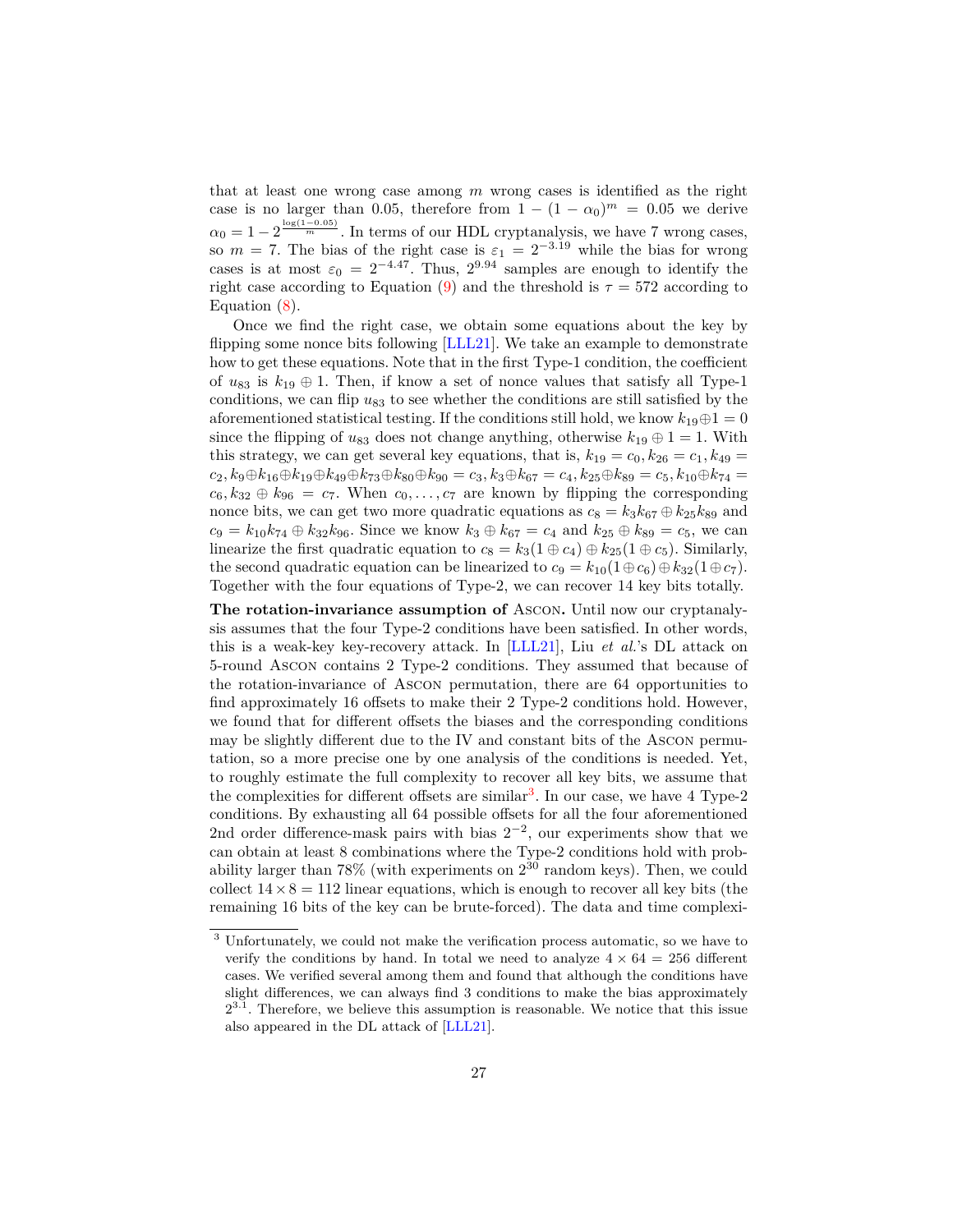ties are thus  $2^2 \times (4 \times 64 \times 2^{9.94+3} + 8 \times 8 \times 2^{9.94}) \approx 2^{23}$ , which is 8 times faster than the 1st order DL attack that requires  $2^{26}$  [[LLL21](#page-32-2)].

**HDL cryptanalysis of the 6-round** Ascon **initialization.** With the HATF, we detected two HDL approximations with bias *−*2 *<sup>−</sup>*<sup>30</sup> and two with *−*2 *<sup>−</sup>*<sup>37</sup> for 6-round Ascon. In [\[LLL21\]](#page-32-2), Liu *et al.* remarked that they made a lot of efforts but could not find any DL approximation with bias larger than 2 *<sup>−</sup>*64, which demonstrate well the advantage of the HDL cryptanalysis. Based on these four HDL approximations, we can mount a key-recovery attack on 6-round Ascon and we provide the details of this attack in Section [C](#page-36-0) of Supplementary Material.

**Conditional HD approximation of 130-round** Grain **v1.** In [[LLL21](#page-32-2)], Liu *et al.* found a 125-round conditional differential with bias  $2^{-20.77}$  (experimentally  $2^{-17.4}$ ) on GRAIN v1. To further compare the effects of differential and HD, we used HATF and detected a conditional HD with bias 2 *<sup>−</sup>*30*.*<sup>18</sup> for 130-round GRAIN v1, which is five rounds longer than the conditional differential counterpart. More details are presented in Section [D](#page-37-0) of Supplementary Material.

# <span id="page-27-1"></span>**6 Practical HDL Distinguishers Based on Cube Testers**

In this section, we show how to construct practical HDL distinguishers based on cube testers. The cube tester technique was originally proposed at FSE 2009 as a general method to test the non-randomness of the superpoly for stream ciphers [\[ADMS09\]](#page-30-10). We have seen that the HDL attack on a Boolean function is equivalent to the cube attack on its DSF, so we can also apply cube testers to its DSF function then convert them back to HDL attacks on the original Boolean function. Actually, the experimental methods which have been extensively used in previous DL works, *e.g.*, [[DEMS15,](#page-31-9)[AFK](#page-30-7)<sup>+</sup>08], can also be viewed as cube testers. When applied to the DSF, an advantage is that we can take different *X* and  $\Delta$  to simplify the DSF<sub>*X*</sub>, $\Delta$ <sub>*,f*</sub>. In this section and in Section [E](#page-38-1) of Supplementary Material, we use the cube tester to construct practical HDL distinguishers for the reduced-round Ascon permutation, Xoodoo [[DHAK18\]](#page-31-8) and ChaCha [[Ber08a\]](#page-30-6).

## <span id="page-27-0"></span>**6.1 More HDL distinguishers for** Ascon **Initialization**

In [\[DEMS15](#page-31-9)], the designers experimentally found a DL distinguisher with bias 2<sup>−9</sup> for 5 rounds of the Ascon initialization. In this subsection, we provide more HDL distinguishers for this variant. From the previous study, when elements in an *l*-th order difference  $\Delta = (\Delta_0, \Delta_1, \ldots, \Delta_{l-1})$  are active both in the third and fourth words and the output bit is active in a single bit, the bias could be higher. Naturally, in our experiments, we always let the difference to be active in these two words and consider only one bit of output. Therefore, we need to choose *l* positions from 0*,* 1*, . . . ,* 63 to incorporate the differences. Recall that in the key-recovery attack on 5-round Ascon, we could impose some conditions to enhance the bias. For simplicity, we only consider the Type-0 and Type-2 conditions. Note if some type-2 conditions are imposed, the corresponding HDL approximation is conditional on the key, which we cannot access. When *l* is not large, *e.g.*,  $l \leq 4$ , we can exhaust all combinations of input differences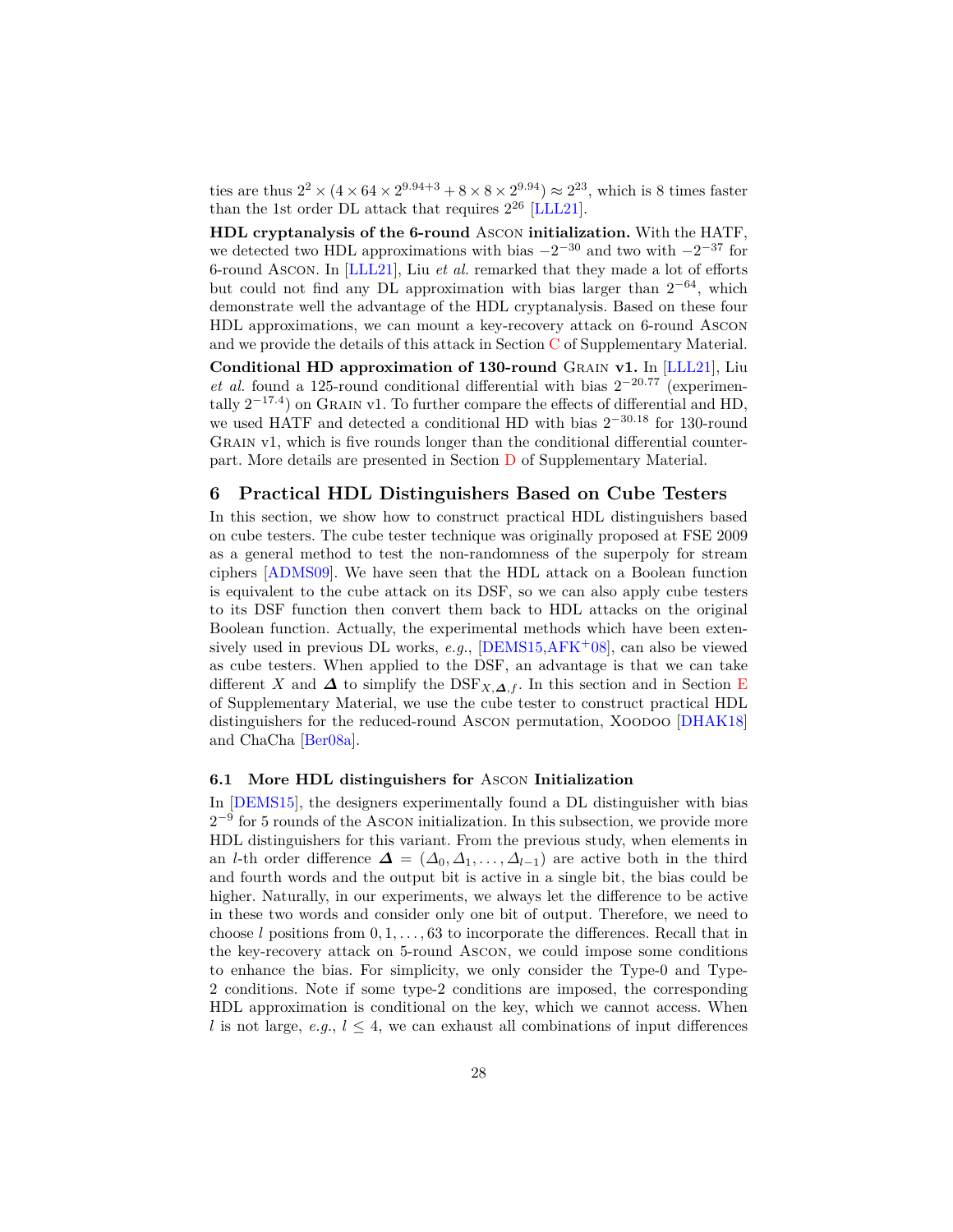<span id="page-28-1"></span>Table 5: Some HDL approximations obtained using experiments for 5-round Ascon initialization. Type-0 means we impose Type-0 conditions into the cube while Type-0/2 means both Type-0 and Type-2 conditions are imposed. Since Type-2 conditions are related to the key, the corresponding HDL are considered as conditional HDL.

| Order | Input Diff. $/$<br>Output Mask                    | $Bias(-log)$<br>$Type-0$ | $Bias(-log)$<br>$Type-0/2$ |
|-------|---------------------------------------------------|--------------------------|----------------------------|
| 3     | (0, 24, 33)/51                                    | 6.52                     | 3.56                       |
| 4     | (0, 9, 15, 41)/27                                 | 6.44                     | 2.14                       |
| 5     | (0, 9, 24, 51, 55)/18                             | 5.31                     | 2.02                       |
| 6     | (1, 12, 18, 22, 21, 52)/49                        | 4.88                     | 1.89                       |
| 7     | (10, 13, 21, 31, 49, 55, 61)/28                   | 4.03                     | 1                          |
| 8     | (0,3,10,11,26,28,31,55)/60                        | 2.46                     |                            |
| 9     | $(8, 13, 14, 16, 21, 25, 39, 42, 46)/12$          | 1.76                     |                            |
| 10    | $(4, 14, 23, 27, 35, 39, 41, 49, 51, 55)/0$       | 1.09                     |                            |
| 11    | $(19, 24, 33, 35, 36, 48, 54, 57, 59, 62, 63)/27$ | 1.04                     |                            |

and output masks in the aforementioned form. When *l* is large, *e.g.*,  $l \geq 5$ , it is costly to exhaust all possibilities of the *l*-th order differences. Thus, we choose randomly the positions of *l*-th order differences and the output bit. For each combination of the differences and masks, we compute their bias with  $2^{15}$ samples. After we detect some biases that are significantly larger than  $2^{-7}$ , we use 2 <sup>26</sup> samples to confirm these biases. Some *l*-th order HDL approximations are shown in Table [5](#page-28-1). If we take the 8th order HDL with bias is 2 *<sup>−</sup>*2*.*<sup>46</sup> (with Type-0 conditions being imposed) to distinguish 5-round Ascon initialization, we need about  $2^{4.92}$  samples, *i.e.*,  $2^{4.92+8} = 2^{12.92}$  data/time complexity. The previous best distinguisher for 5 rounds is the integral distinguisher proposed in [[RHSS21](#page-32-9)] requiring  $2^{16}$  data/time complexity. We also provide in Section [E](#page-38-1) of Supplementary Material improved HDL approximations for Xoodoo and ChaCha.

# <span id="page-28-0"></span>**7 Discussions, Open Questions and Conclusion**

In this section, we continue the discussion on HD cryptanalysis, identify some open problems and finally conclude this paper.

# **7.1 Relationship between Differential, HD and Cube/Integral Cryptanalysis**

1st order differential cryptanalysis was proposed as a statistical attack and the statistical methods can usually predict well the probability of a 1st order difference transition. Since HD cryptanalysis has been seen as a generalization of differential cryptanalysis, we could see some papers attempting to solve the probabilistic HD transition using statistical methods such as[[Tie17](#page-33-2)], but they did not succeed.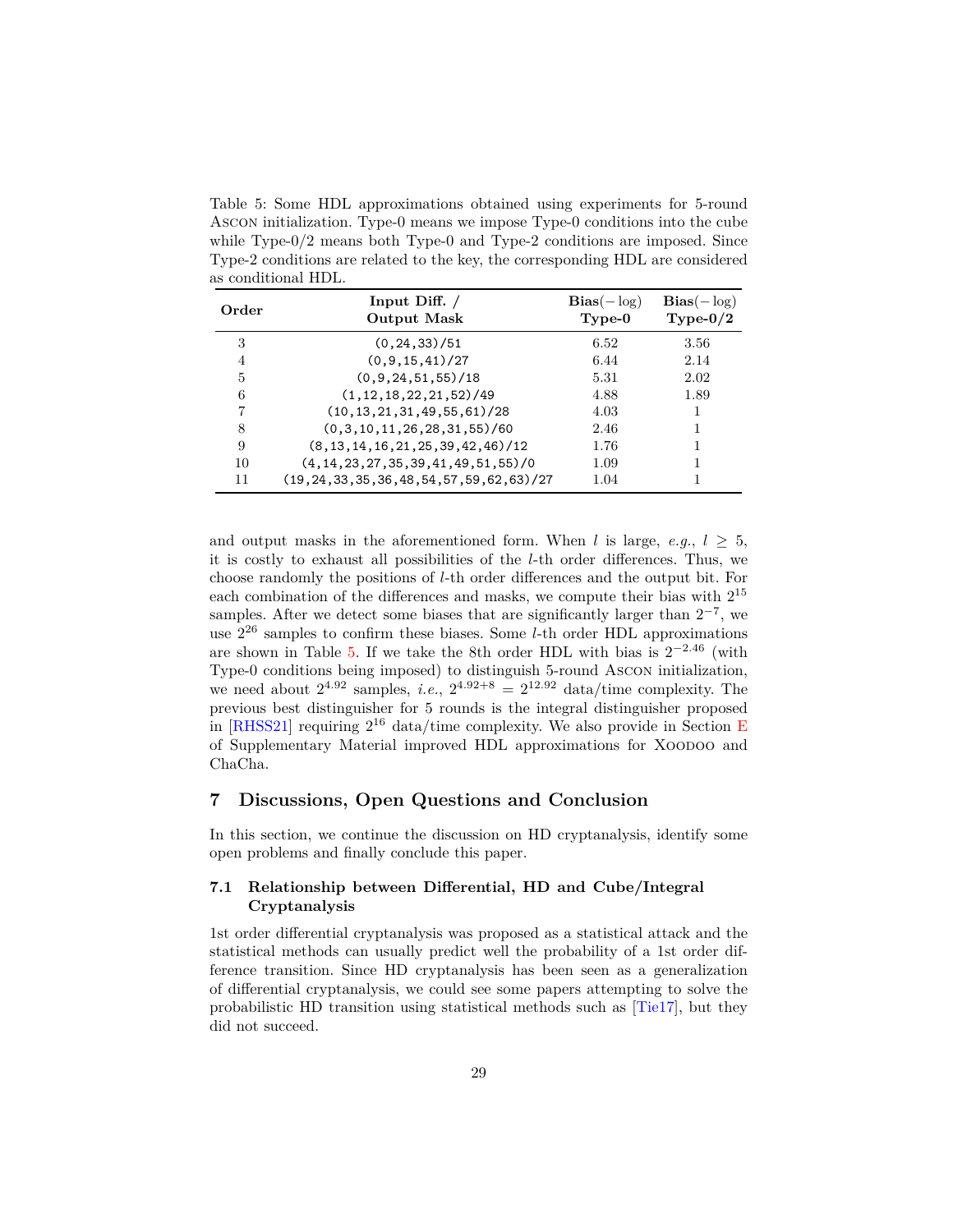Our algebraic perspective on this question provides better insights about the relation between the HD of a Boolean function and the superpoly of its DSF. The past years we have witnessed a great progress on the integral and cube attacks, especially in cryptanalysis of stream ciphers where even exact superpolies can sometimes be recovered. Many powerful variants of cube attacks such as the dynamic cube, conditional cube and correlation cube can now be applied to HD cryptanalysis. We expect that this algebraic perspective on HD will bring some breakthrough for HD cryptanalysis.

#### **7.2 Precision of the HATF**

How to evaluate the bias of DL-like approximations has been a long-standing open problem. Various works based on the traditional two-phase strategy were proposed to estimate the real bias including the theoretical formula in [\[BLN17\]](#page-31-3) and the DLCT technique [[BDKW19](#page-30-2)]. However, with the existence of differential clustering and linear hull, the two methods are either impractical or imprecise. Liu *et al.*'s algebraic perspective on the DL cryptanalysis provided another method and for some primitives such as Ascon, their ATF technique is more precise. However, the ATF technique relies on some other assumptions such as the transitional variables in the ATF being independent. The validity of these assumptions will need time to be tested on various primitives. As the HDL biases approximations in this paper are estimated by a higher-order version of ATF, they suffer from the same problem. however, to alleviate the worries about the precision of our results, we performed many experiments to verify the biases we obtained, up to computational feasibility. For example, the bias  $2^{-2}$  for the conditional HDL on 5-round of the Ascon initialization has been fully verified. However, it is of course too costly to verify the extremely small bias for 6-round Ascon or 130-round Grain v1. We encourage more studies on the precision of the ATF and HATF in the future.

#### **7.3 Conclusion**

In this paper, we revisited the HD/HDL cryptanalysis from an algebraic perspective: the HD/HDL approximation is equivalent to that of the superpoly of the maxterm in the DSF. Our work provides better insights on the HD and HDL cryptanalysis. By analyzing the DSF, we provided three methods to detect possible HD/HDL distinguishers. The first one is to estimate an upper bound on the algebraic degree of the DSF. Since the DSF is parameterized by the input value and difference, we can choose some specific values to simplify it and obtain useful HDL distinguishers more easily. The second method is called HATF by which we construct an transitional expression of the DSF and then use it to estimate the bias of the HDL approximation. The third method is based on the cube tester to experimentally obtain some useful practical HDL distinguishers. By these new methods, we greatly improved the best distinguishing attacks on the Ascon permutation and key-recovery attacks on 5 rounds of the Ascon initialization. We also obtained better approximations for some other high-profile primitives such as Grain v1, Xoodoo and ChaCha. We believe that the HDL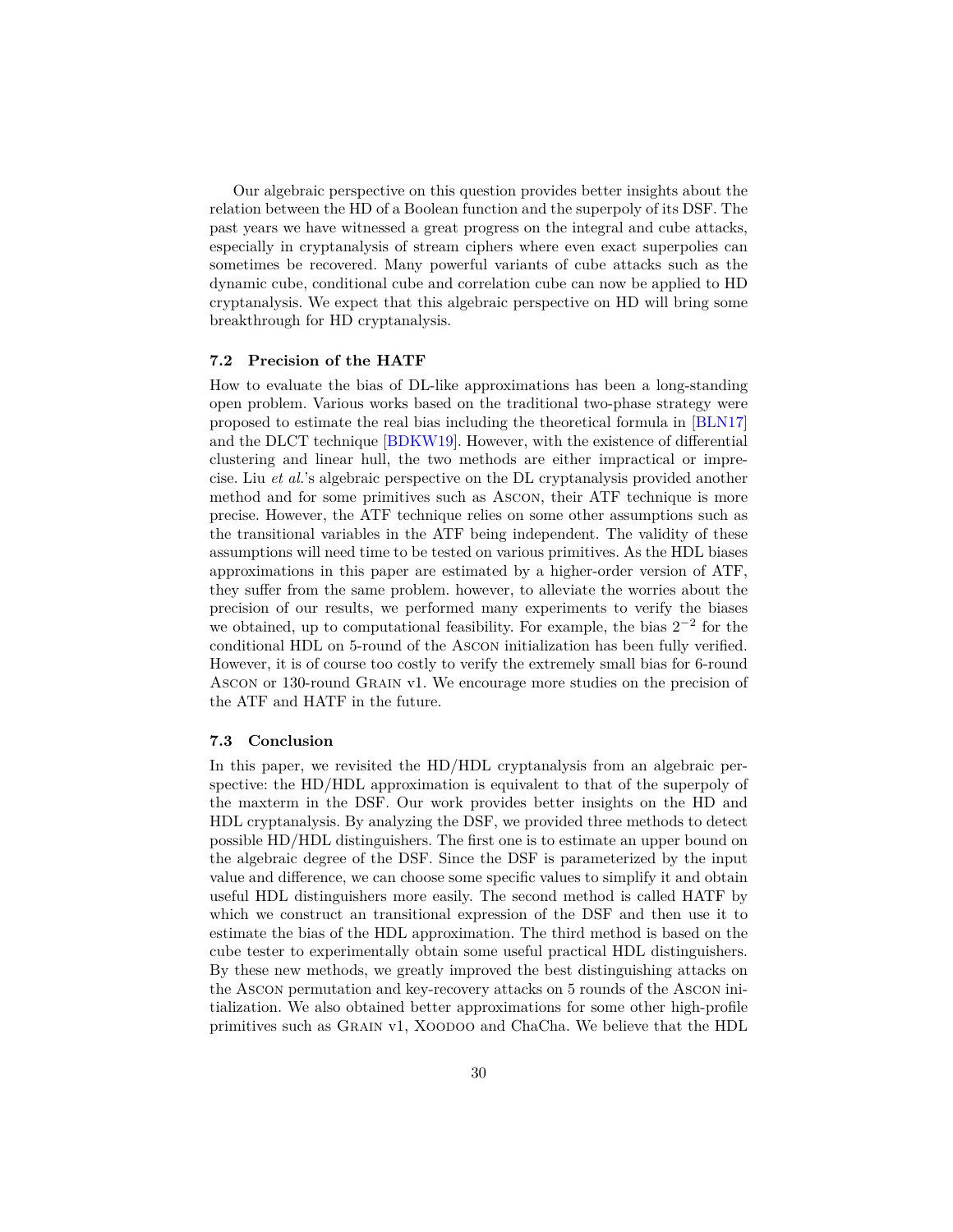cryptanalysis has more potential than expected, and deserves more attention from the cryptographic community.

**Acknowledgments.** We are grateful to the anonymous referees for their comments that improved the quality of this article.

## **References**

- <span id="page-30-10"></span>ADMS09. Jean-Philippe Aumasson, Itai Dinur, Willi Meier, and Adi Shamir. Cube Testers and Key Recovery Attacks on Reduced-Round MD6 and Trivium. In Orr Dunkelman, editor, *Fast Software Encryption - FSE 2009*, volume 5665 of *LNCS*, pages 1–22. Springer, 2009.
- <span id="page-30-7"></span>AFK<sup>+</sup>08. Jean-Philippe Aumasson, Simon Fischer, Shahram Khazaei, Willi Meier, and Christian Rechberger. New Features of Latin Dances: Analysis of Salsa, ChaCha, and Rumba. In Kaisa Nyberg, editor, *Fast Software Encryption - FSE 2008*, volume 5086 of *LNCS*, pages 470–488. Springer, 2008. AM09. Jean-Philippe Aumasson and Willi Meier. Zero-sum distinguishers for re-
- <span id="page-30-8"></span>duced keccak-f and for the core functions of luffa and hamsi. *rump session of Cryptographic Hardware and Embedded Systems-CHES*, 2009:67, 2009.
- <span id="page-30-1"></span>BAK98. Eli Biham, Ross J. Anderson, and Lars R. Knudsen. Serpent: A New Block Cipher Proposal. In Serge Vaudenay, editor, *Fast Software Encryption - FSE '98*, volume 1372 of *LNCS*, pages 222–238. Springer, 1998.
- <span id="page-30-9"></span>BC10. Christina Boura and Anne Canteaut. A zero-sum property for the keccak-f permutation with 18 rounds. In *IEEE International Symposium on Information Theory, ISIT 2010, June 13-18, 2010, Austin, Texas, USA, Proceedings*, pages 2488–2492. IEEE, 2010.
- <span id="page-30-4"></span>BCC11. Christina Boura, Anne Canteaut, and Christophe De Cannière. Higher-Order Differential Properties of Keccak and *Luffa*. In Antoine Joux, editor, *Fast Software Encryption - FSE 2011*, volume 6733 of *LNCS*, pages 252– 269. Springer, 2011.
- <span id="page-30-0"></span>BDK02. Eli Biham, Orr Dunkelman, and Nathan Keller. Enhancing Differential-Linear Cryptanalysis. In Yuliang Zheng, editor, *Advances in Cryptology - ASIACRYPT 2002*, volume 2501 of *LNCS*, pages 254–266. Springer, 2002.
- <span id="page-30-3"></span>BDK05. Eli Biham, Orr Dunkelman, and Nathan Keller. New Combined Attacks on Block Ciphers. In Henri Gilbert and Helena Handschuh, editors, *Fast Software Encryption - FSE 2005*, volume 3557 of *LNCS*, pages 126–144. Springer, 2005.
- <span id="page-30-5"></span>BDK07. Eli Biham, Orr Dunkelman, and Nathan Keller. A New Attack on 6-Round IDEA. In Alex Biryukov, editor, *Fast Software Encryption - FSE 2007*, volume 4593 of *LNCS*, pages 211–224. Springer, 2007.
- <span id="page-30-2"></span>BDKW19. Achiya Bar-On, Orr Dunkelman, Nathan Keller, and Ariel Weizman. DLCT: A New Tool for Differential-Linear Cryptanalysis. In Yuval Ishai and Vincent Rijmen, editors, *Advances in Cryptology - EUROCRYPT 2019*, volume 11476 of *LNCS*, pages 313–342. Springer, 2019.
- <span id="page-30-11"></span>BDPVA12. Guido Bertoni, Joan Daemen, Michaël Peeters, and Gilles Van Assche. Permutation-based encryption, authentication and authenticated encryption. *Directions in Authenticated Ciphers*, pages 159–170, 2012.
- <span id="page-30-6"></span>Ber08a. Daniel J Bernstein. ChaCha, a variant of Salsa20. In *Workshop record of SASC*, volume 8, pages 3–5, 2008.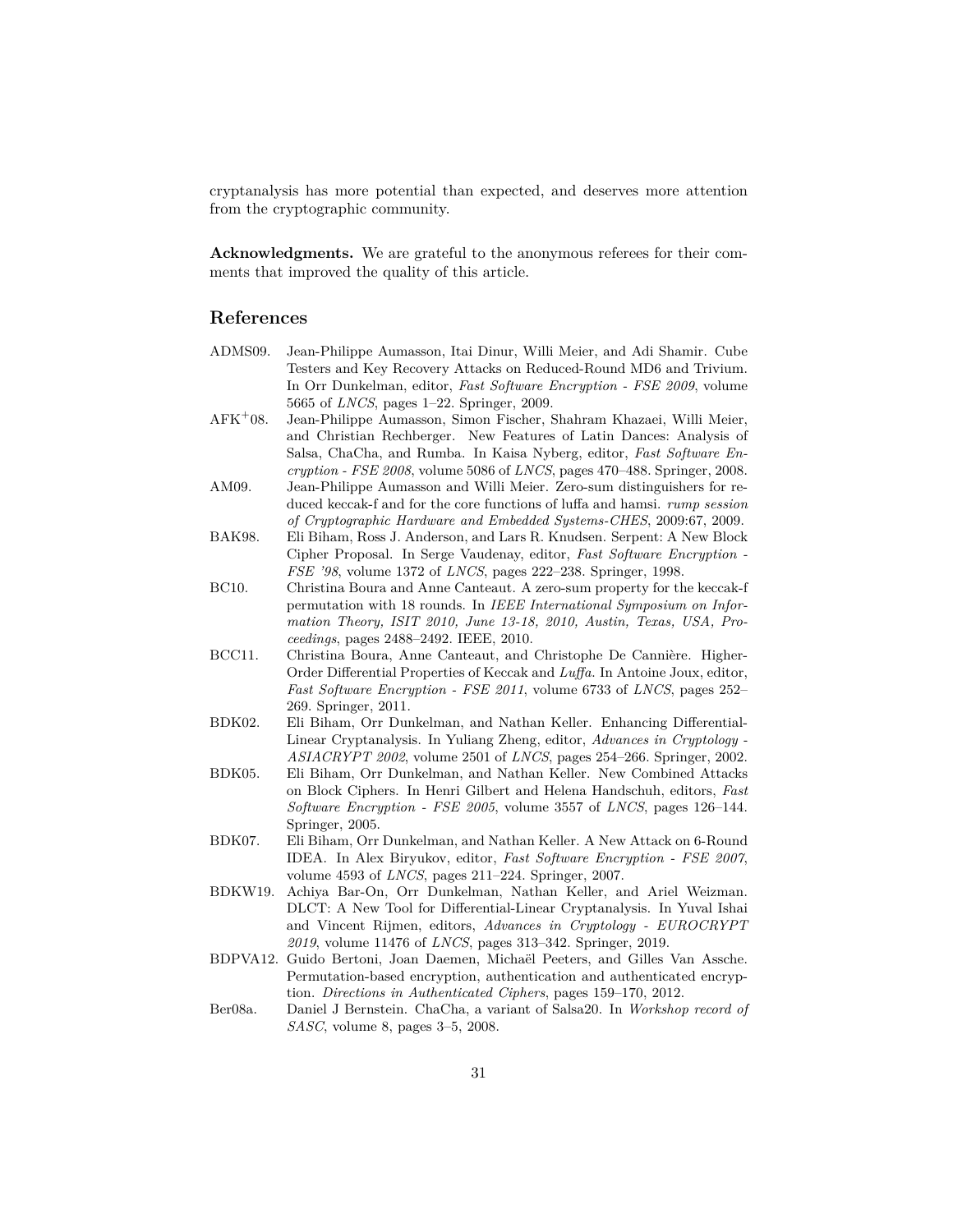- <span id="page-31-4"></span>Ber08b. Daniel J. Bernstein. The Salsa20 Family of Stream Ciphers. In Matthew J. B. Robshaw and Olivier Billet, editors, *New Stream Cipher Designs - The eSTREAM Finalists*, volume 4986 of *LNCS*, pages 84–97. Springer, 2008.
- <span id="page-31-2"></span>BJK<sup>+</sup>16. Christof Beierle, Jérémy Jean, Stefan Kölbl, Gregor Leander, Amir Moradi, Thomas Peyrin, Yu Sasaki, Pascal Sasdrich, and Siang Meng Sim. The SKINNY Family of Block Ciphers and Its Low-Latency Variant MANTIS. In Matthew Robshaw and Jonathan Katz, editors, *Advances in Cryptology - CRYPTO 2016*, volume 9815 of *LNCS*, pages 123–153. Springer, 2016.
- <span id="page-31-3"></span>BLN17. Céline Blondeau, Gregor Leander, and Kaisa Nyberg. Differential-Linear Cryptanalysis Revisited. *J. Cryptol.*, 30(3):859–888, 2017.
- <span id="page-31-13"></span>BLT20. Christof Beierle, Gregor Leander, and Yosuke Todo. Improved Differential-Linear Attacks with Applications to ARX Ciphers. In Daniele Micciancio and Thomas Ristenpart, editors, *Advances in Cryptology - CRYPTO 2020*, volume 12172 of *LNCS*, pages 329–358. Springer, 2020.
- <span id="page-31-0"></span>BS90. Eli Biham and Adi Shamir. Differential Cryptanalysis of DES-like Cryptosystems. In Alfred Menezes and Scott A. Vanstone, editors, *Advances in Cryptology - CRYPTO '90*, volume 537 of *LNCS*, pages 2–21. Springer, 1990.
- <span id="page-31-5"></span>CM16. Arka Rai Choudhuri and Subhamoy Maitra. Significantly Improved Multibit Differentials for Reduced Round Salsa and ChaCha. *IACR Trans. Symmetric Cryptol.*, 2016(2):261–287, 2016.
- <span id="page-31-14"></span>CN21. Murilo Coutinho and Tertuliano C. Souza Neto. Improved Linear Approximations to ARX Ciphers and Attacks Against ChaCha. In Anne Canteaut and François-Xavier Standaert, editors, *Advances in Cryptology - EUROCRYPT 2021*, volume 12696 of *LNCS*, pages 711–740. Springer, 2021.
- <span id="page-31-9"></span>DEMS15. Christoph Dobraunig, Maria Eichlseder, Florian Mendel, and Martin Schläffer. Cryptanalysis of Ascon. In Kaisa Nyberg, editor, *Topics in Cryptology - CT-RSA 2015*, volume 9048 of *LNCS*, pages 371–387. Springer, 2015.
- <span id="page-31-6"></span>DEMS21. Christoph Dobraunig, Maria Eichlseder, Florian Mendel, and Martin Schläffer. Ascon v1.2: Lightweight Authenticated Encryption and Hashing. *J. Cryptol.*, 34(3):33, 2021.
- <span id="page-31-8"></span>DHAK18. Joan Daemen, Seth Hoffert, Gilles Van Assche, and Ronny Van Keer. Xoodoo cookbook. *IACR Cryptol. ePrint Arch.*, page 767, 2018.
- <span id="page-31-11"></span>DKR97. Joan Daemen, Lars R. Knudsen, and Vincent Rijmen. The Block Cipher Square. In Eli Biham, editor, *Fast Software Encryption - FSE '97*, volume 1267 of *LNCS*, pages 149–165. Springer, 1997.
- <span id="page-31-1"></span>DR02. Joan Daemen and Vincent Rijmen. AES and the Wide Trail Design Strategy. In Lars R. Knudsen, editor, *Advances in Cryptology - EUROCRYPT 2002*, volume 2332 of *LNCS*, pages 108–109. Springer, 2002.
- <span id="page-31-12"></span>DS09. Itai Dinur and Adi Shamir. Cube Attacks on Tweakable Black Box Polynomials. In Antoine Joux, editor, *Advances in Cryptology - EUROCRYPT 2009*, volume 5479 of *LNCS*, pages 278–299. Springer, 2009.
- <span id="page-31-10"></span>GPT21. David Gérault, Thomas Peyrin, and Quan Quan Tan. Exploring Differential-Based Distinguishers and Forgeries for ASCON. *IACR Trans. Symmetric Cryptol.*, 2021(3):102–136, 2021.
- <span id="page-31-7"></span>HJM07. Martin Hell, Thomas Johansson, and Willi Meier. Grain: a stream cipher for constrained environments. *Int. J. Wirel. Mob. Comput.*, 2(1):86–93, 2007.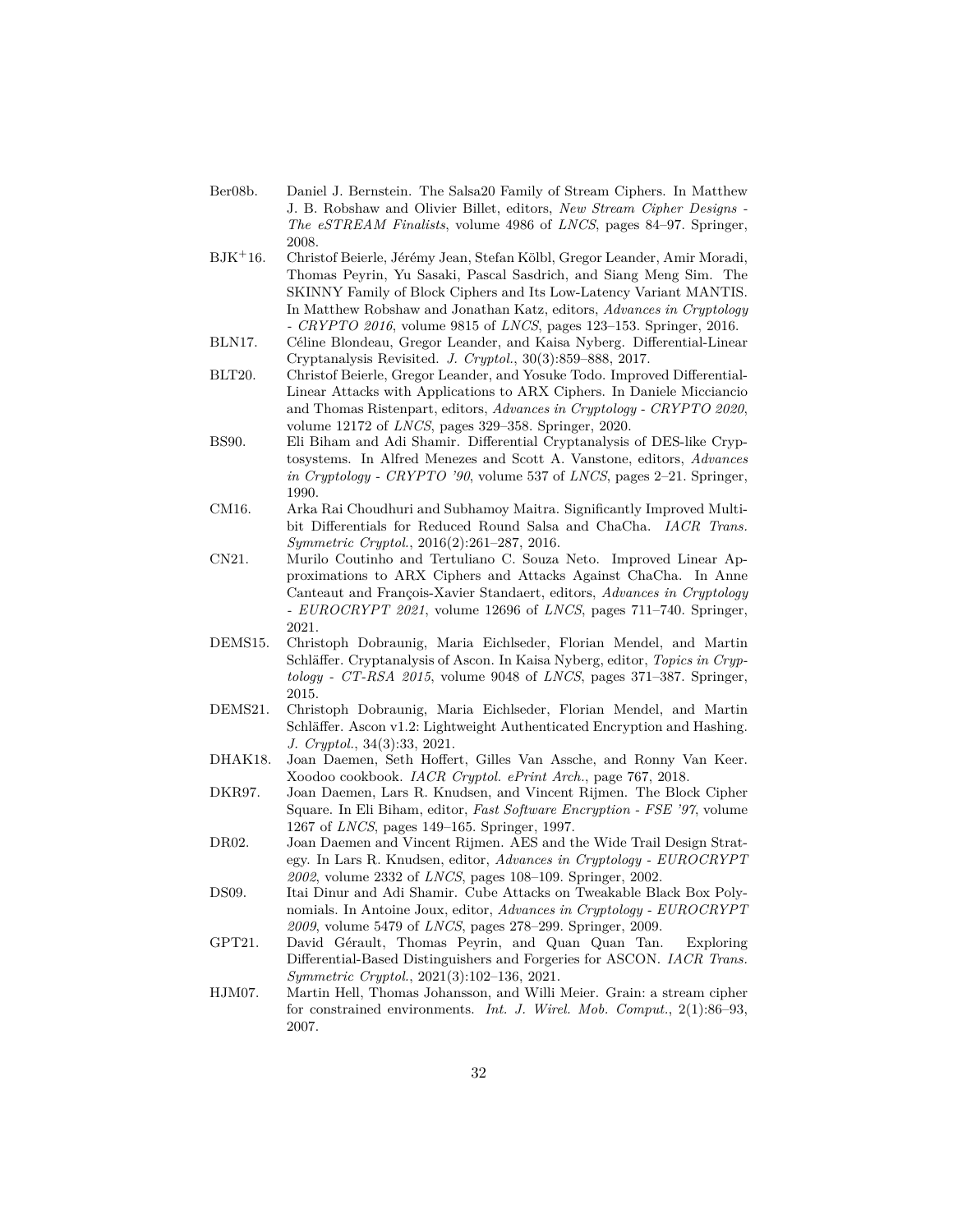- <span id="page-32-12"></span>HLLT20. Phil Hebborn, Baptiste Lambin, Gregor Leander, and Yosuke Todo. Lower Bounds on the Degree of Block Ciphers. In Shiho Moriai and Huaxiong Wang, editors, *Advances in Cryptology - ASIACRYPT 2020*, volume 12491 of *LNCS*, pages 537–566. Springer, 2020.
- <span id="page-32-4"></span>Knu94. Lars R. Knudsen. Truncated and Higher Order Differentials. In Bart Preneel, editor, *Fast Software Encryption - FSE'94*, volume 1008 of *LNCS*, pages 196–211. Springer, 1994.
- <span id="page-32-5"></span>KW02. Lars R. Knudsen and David A. Wagner. Integral Cryptanalysis. In Joan Daemen and Vincent Rijmen, editors, *Fast Software Encryption - FSE 2002*, volume 2365 of *LNCS*, pages 112–127. Springer, 2002.
- <span id="page-32-3"></span>Lai94. Xuejia Lai. Higher order derivatives and differential cryptanalysis. In *Communications and cryptography*, pages 227–233. Springer, 1994.
- <span id="page-32-15"></span>LCM<sup>+</sup>16. Adam Langley, Wan-Teh Chang, Nikos Mavrogiannopoulos, Joachim Strombergson, and Simon Josefsson. ChaCha20-Poly1305 Cipher Suites for Transport Layer Security (TLS). RFC 7905, June 2016.
- <span id="page-32-8"></span>LDW17. Zheng Li, Xiaoyang Dong, and Xiaoyun Wang. Conditional Cube Attack on Round-Reduced ASCON. *IACR Trans. Symmetric Cryptol.*, 2017(1):175–202, 2017.
- <span id="page-32-10"></span>LG19. Jun-Zhi Li and Jie Guan. Advanced conditional differential attack on Grain-like stream cipher and application on grain v1. *IET Inf. Secur.*, 13(2):141–148, 2019.
- <span id="page-32-1"></span>LH94. Susan K. Langford and Martin E. Hellman. Differential-Linear Cryptanalysis. In Yvo Desmedt, editor, *Advances in Cryptology - CRYPTO '94*, volume 839 of *LNCS*, pages 17–25. Springer, 1994.
- <span id="page-32-2"></span>LLL21. Meicheng Liu, Xiaojuan Lu, and Dongdai Lin. Differential-Linear Cryptanalysis from an Algebraic Perspective. In Tal Malkin and Chris Peikert, editors, *Advances in Cryptology - CRYPTO 2021*, volume 12827 of *LNCS*, pages 247–277. Springer, 2021.
- <span id="page-32-6"></span>LM90. Xuejia Lai and James L. Massey. A Proposal for a New Block Encryption Standard. In Ivan Damgård, editor, *Advances in Cryptology - EURO-CRYPT '90*, volume 473 of *LNCS*, pages 389–404. Springer, 1990.
- <span id="page-32-13"></span>LM12. Michael Lehmann and Willi Meier. Conditional Differential Cryptanalysis of Grain-128a. In Josef Pieprzyk, Ahmad-Reza Sadeghi, and Mark Manulis, editors, *Cryptology and Network Security - CANS*, volume 7712, pages 1–11. Springer, 2012.
- <span id="page-32-11"></span>LSL21. Yunwen Liu, Siwei Sun, and Chao Li. Rotational Cryptanalysis from a Differential-Linear Perspective - Practical distinguishers for round-reduced friet, xoodoo, and alzette. In Anne Canteaut and François-Xavier Standaert, editors, *Advances in Cryptology - EUROCRYPT 2021*, volume 12696 of *LNCS*, pages 741–770. Springer, 2021.
- <span id="page-32-14"></span>LZWW17. Yanbin Li, Guoyan Zhang, Wei Wang, and Meiqin Wang. Cryptanalysis of round-reduced ASCON. *Sci. China Inf. Sci.*, 60(3):38102, 2017.
- <span id="page-32-0"></span>Mat93. Mitsuru Matsui. Linear Cryptanalysis Method for DES Cipher. In Tor Helleseth, editor, *Advances in Cryptology - EUROCRYPT '93*, volume 765 of *LNCS*, pages 386–397. Springer, 1993.
- <span id="page-32-9"></span>RHSS21. Raghvendra Rohit, Kai Hu, Sumanta Sarkar, and Siwei Sun. Misuse-Free Key-Recovery and Distinguishing Attacks on 7-Round Ascon. *IACR Trans. Symmetric Cryptol.*, 2021(1):130–155, 2021.
- <span id="page-32-7"></span>SZFW12. Zhenqing Shi, Bin Zhang, Dengguo Feng, and Wenling Wu. Improved Key Recovery Attacks on Reduced-Round Salsa20 and ChaCha. In Taeky-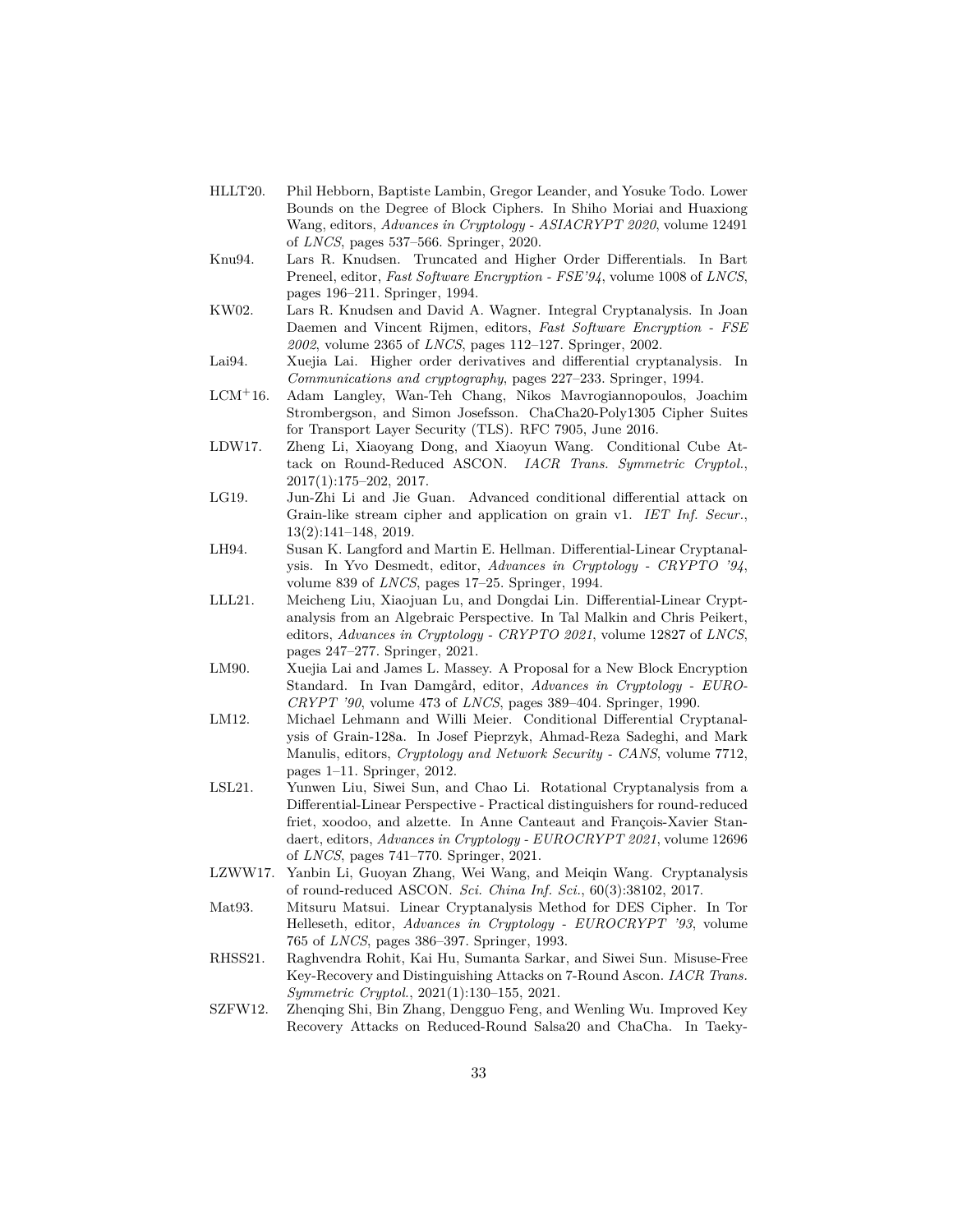oung Kwon, Mun-Kyu Lee, and Daesung Kwon, editors, *Information Security and Cryptology - ICISC 2012*, volume 7839 of *LNCS*, pages 337–351. Springer, 2012.

- <span id="page-33-6"></span>Tez16. Cihangir Tezcan. Truncated, Impossible, and Improbable Differential Analysis of Ascon. *IACR Cryptol. ePrint Arch.*, page 490, 2016.
- <span id="page-33-3"></span>Tie16. Tyge Tiessen. Polytopic Cryptanalysis. In Marc Fischlin and Jean-Sébastien Coron, editors, *Advances in Cryptology - EUROCRYPT 2016*, volume 9665 of *LNCS*, pages 214–239. Springer, 2016.
- <span id="page-33-2"></span>Tie17. Tyge Tiessen. From Higher-Order Differentials to Polytopic Cryptanalysis. *IACR Cryptol. ePrint Arch.*, page 266, 2017.
- <span id="page-33-5"></span>TM16. Yosuke Todo and Masakatu Morii. Bit-Based Division Property and Application to Simon Family. *IACR Cryptol. ePrint Arch.*, page 285, 2016.
- <span id="page-33-4"></span>Tod15. Yosuke Todo. Structural Evaluation by Generalized Integral Property. In Elisabeth Oswald and Marc Fischlin, editors, *Advances in Cryptology - EUROCRYPT 2015*, volume 9056 of *LNCS*, pages 287–314. Springer, 2015.
- <span id="page-33-0"></span>Vau98. Serge Vaudenay. Provable Security for Block Ciphers by Decorrelation. In Michel Morvan, Christoph Meinel, and Daniel Krob, editors, *Annual Symposium on Theoretical Aspects of Computer Science - STACS 98*, volume 1373 of *LNCS*, pages 249–275. Springer, 1998.
- <span id="page-33-1"></span>Wag99. David A. Wagner. The Boomerang Attack. In Lars R. Knudsen, editor, *Fast Software Encryption - FSE '99*, volume 1636 of *LNCS*, pages 156–170. Springer, 1999.
- <span id="page-33-8"></span>WGR18. Qingju Wang, Lorenzo Grassi, and Christian Rechberger. Zero-sum partitions of PHOTON permutations. In Nigel P. Smart, editor, *Topics in Cryptology - CT-RSA 2018 - The Cryptographers' Track at the RSA Conference 2018, San Francisco, CA, USA, April 16-20, 2018, Proceedings*, volume 10808 of *Lecture Notes in Computer Science*, pages 279–299. Springer, 2018.
- <span id="page-33-7"></span>YLW<sup>+</sup>19. Hailun Yan, Xuejia Lai, Lei Wang, Yu Yu, and Yiran Xing. New zero-sum distinguishers on full 24-round keccak-f using the division property. *IET Inf. Secur.*, 13(5):469–478, 2019.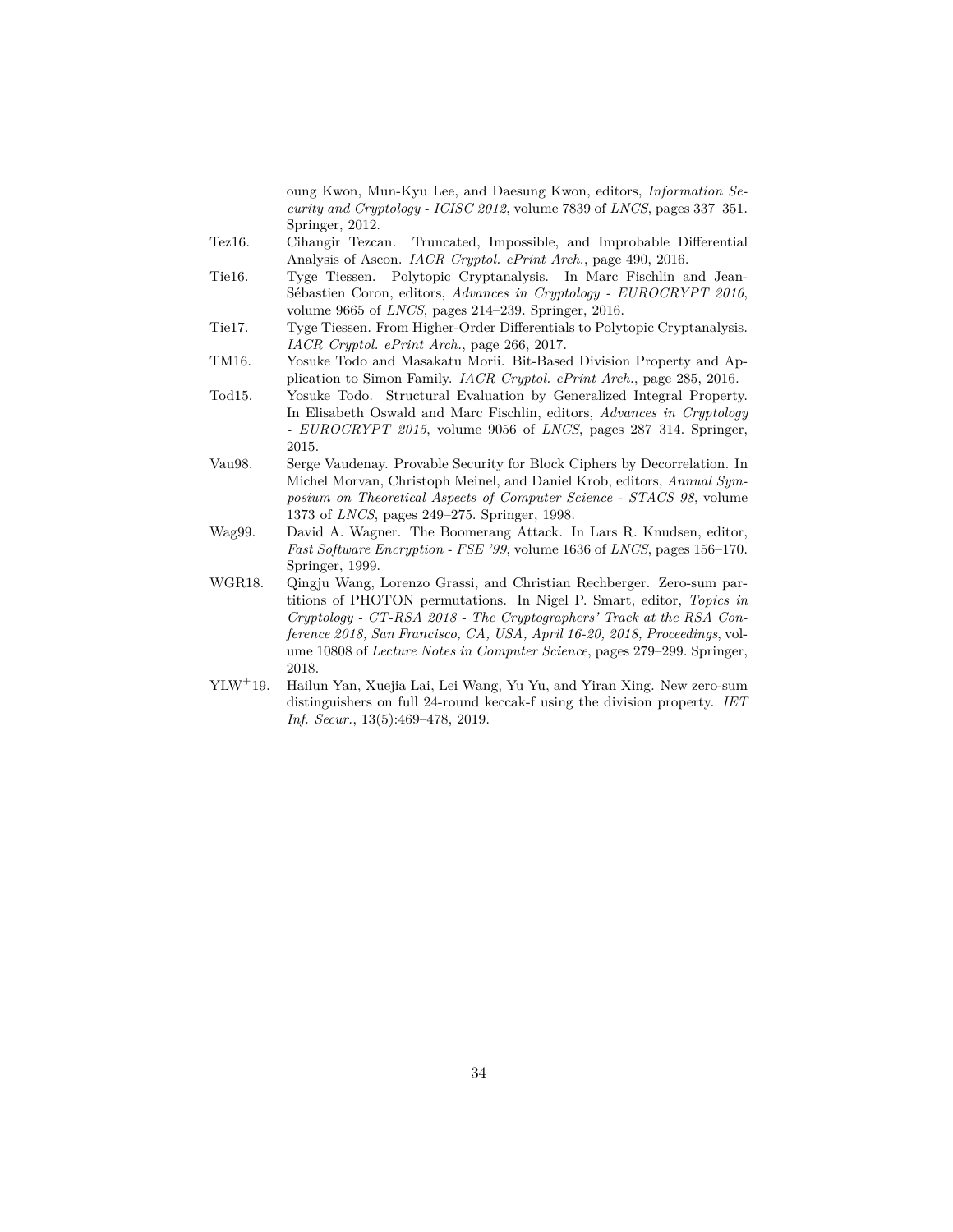# **Supplementary Material**

# <span id="page-34-1"></span>**A Algorithm for Evaluating the Bias of an ATF**

<span id="page-34-0"></span>**Algorithm 4** Estimation of the Differential-Linear Bias [\[LLL21\]](#page-32-2)

**Input:** The ATF *A*(*f*) of a Boolean function *f*, and the substitution dictionary *Q* **Output:** A bias *ε* 1: Calculate  $e = D_x \mathcal{A}(f)$ , set  $\varepsilon = \frac{1}{2}$ 2: while  $e \neq 0$  do 3: Selected the isolated variables in *e*, and sum them to *e<sup>l</sup>* 4: Compute the bias of  $e^* = e - e_l$  by  $\varepsilon^* = \text{Bias}(e^*)$ , and calculate  $\varepsilon = 2 \cdot \varepsilon^* \cdot \varepsilon$ 5: Substitute the expressions *Q* into *el*, and update *e* with this new polynomial *▷* For some complicated case such as Grain v1, we will substitute only one monomial in *e<sup>l</sup>* every time. Then, the final bias of *e<sup>l</sup>* will be estimated by the pilling lemma with bias of all monomials in *e<sup>l</sup>* 6: **return** *ε* 7: **procedure** Bias (*f*) 8:  $(f_1, f_2, \ldots, f_{m-1}) \leftarrow$  Separate(*f*)<br>9:  $\varepsilon \leftarrow \frac{1}{2}$ 9:  $\varepsilon \leftarrow \frac{1}{2}$ 10: **for** *i* from 1 to *m* **do** 11: **if** the number of variables in the expression of *f<sup>i</sup>* is small **then** 12: Compute the bias  $\varepsilon_i$  of  $f_i$  according to its Hamming weight 13: **else** 14: Select a variable *v* minimizing the maximum cardinality of the variable sets of the polynomial in Separate( $f_i|_{v=0}$ ) and Separate( $f_i|_{v=1}$ ) 15: Compute the bias of  $f_i$  by  $\varepsilon_i = \frac{1}{2} \text{Bias}(f_i|_{v=0}) + \frac{1}{2} \text{Bias}(f_i|_{v=1})$ 16:  $\varepsilon \leftarrow 2 \cdot \varepsilon \cdot \varepsilon_i$ 17: **if**  $\varepsilon = 0$  **then** 18: **break** 19: **return** *ε* 20: **procedure** Separate(*f*) 21: Separate the Boolean polynomial  $f$  as a sum of  $m$  polynomials  $f_i$  whose variable sets are mutually disjoint, and sort  $f_1, f_2, \ldots, f_m$  in ascending order according to the number of terms in their ANFs

```
22: return (f_1, f_1, \ldots, f_m)
```
# <span id="page-34-2"></span>**B Brief Specification of** ASCON

Ascon, designed by Dobraunig, Eichlseder, Mendel, and Schläffer, is a family of AEAD and hash algorithms. At a high level, the Ascon AEAD takes as input a nonce *N*, a secret key *K*, an associated data *A* and a plaintext or message *M*,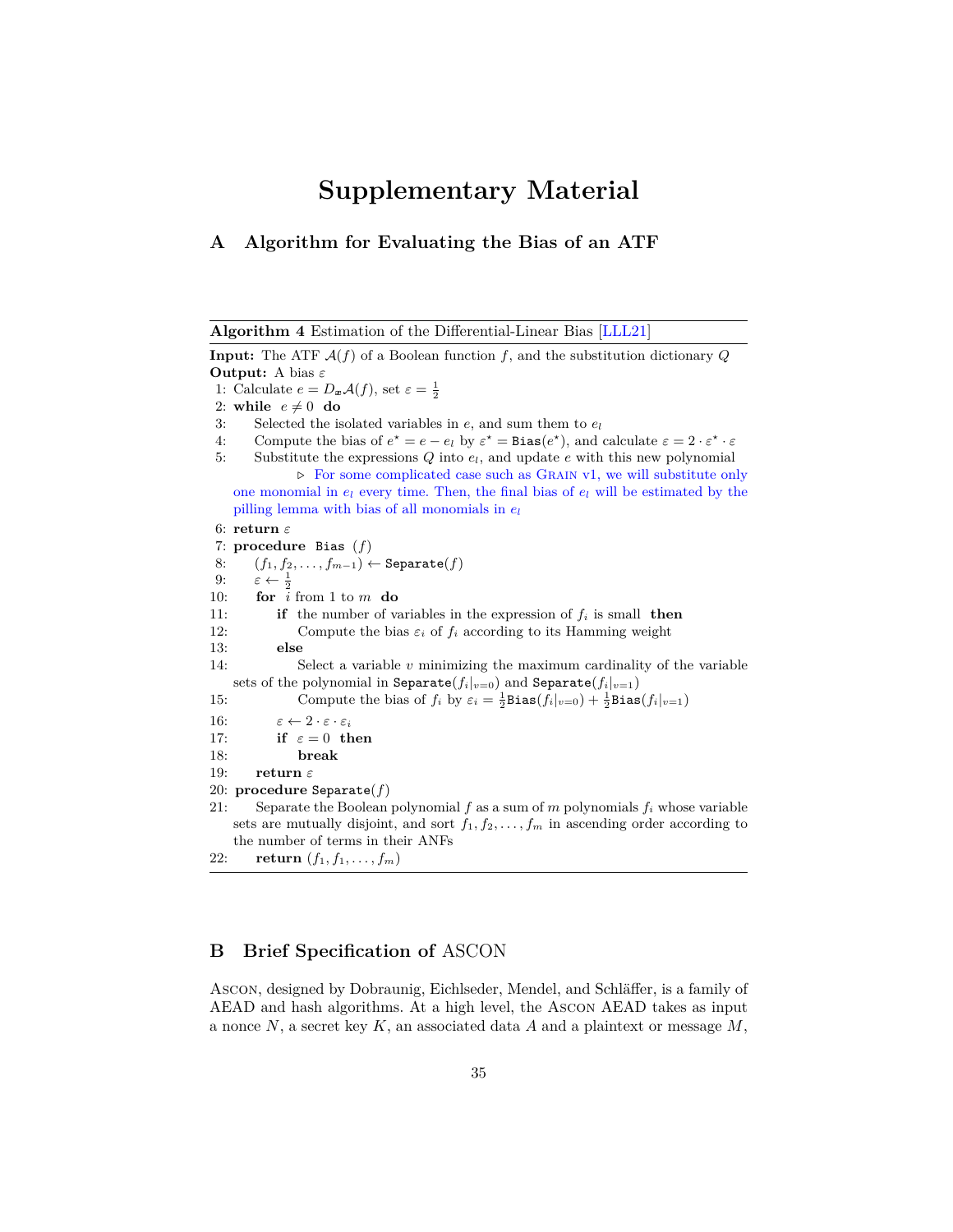and produces a ciphertext *C* and a tag *T*. The authenticity of the associated data and message can be verified against the tag *T*. Table [6](#page-35-0) lists the variants of Ascon AEAD along with the recommended parameter sets.

<span id="page-35-0"></span>Table 6: Ascon variants and their recommended parameters

| Name         | State size Rate $r$ |      |                           | Size of        |  | Rounds |  |
|--------------|---------------------|------|---------------------------|----------------|--|--------|--|
|              |                     |      | Key Nonce Tag $p^a$ $p^b$ |                |  |        |  |
| $A$ SCON-128 | 320                 | 64   |                           | 128 128 128 12 |  |        |  |
| Ascon-128a   | 320                 | 128. | 128                       | 128 128 12     |  |        |  |

Ascon adopts a MonkeyDuplex [\[BDPVA12\]](#page-30-11) mode with a stronger keyed initialization and keyed finalization phases as illustrated in Figure [1](#page-35-1). The underlying permutations  $p^a$  and  $p^b$  are iterative designs, whose round function  $p$ is based on the substitution permutation network design paradigm and consists of three simple steps  $p_C$ ,  $p_S$ , and  $p_L$ . We now describe the round function  $p$  and each step in detail.

The round function  $p = p_L \circ p_S \circ p_C$  operates on a 320-bit state arranged into five 64-bit words. The input state to the round function at *r*-th round is denoted by  $S^r = S^r[0] \| S^r[1] \| S^r[2] \| S^r[3] \| S^r[4]$ , the *j*-th bit of  $S^r[i]$  is denoted by  $S^{r}[i][j]$  where  $0 \leq i < 5, 0 \leq j < 64$ . We use  $S^{r.5}$  to represent the state after *p<sub>S</sub>* of the *r*-th round,  $r \geq 0$ .

<span id="page-35-1"></span>

Fig. 1: The encryption algorithm of Ascon

*Addition of constants* (*p<sup>C</sup>* ). An 8-bit constant is XORed to the bit positions 56,  $\cdots$ , 63 of the 64-bit word  $S<sup>r</sup>[2]$  at each round.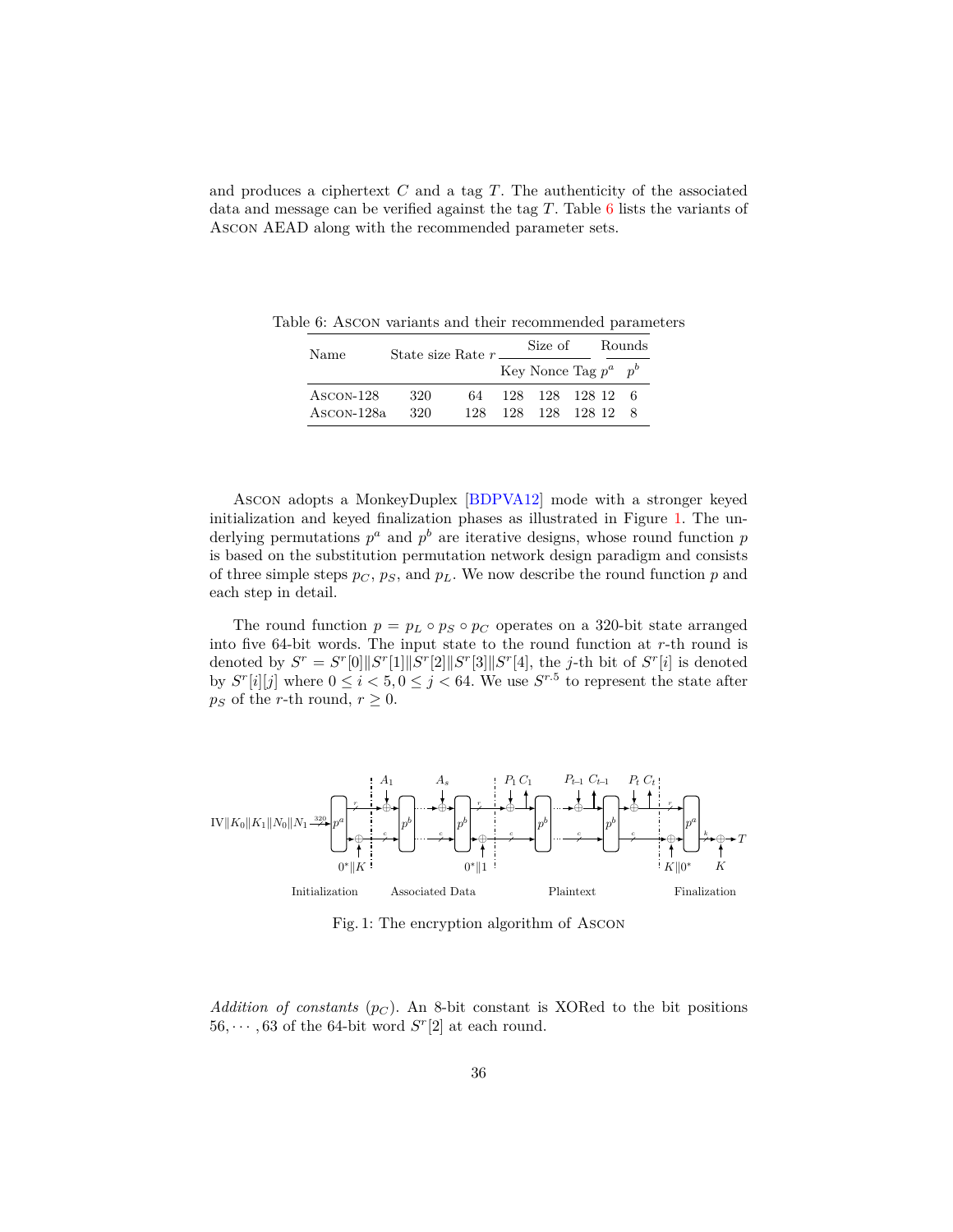*Substitution layer* (*pS*). Update each slice of the 320-bit state by applying the 5-bit Sbox  $S: \mathbb{F}_2^5 \to \mathbb{F}_2^5$  defined by the following algebraic normal forms:

<span id="page-36-2"></span>
$$
\begin{cases}\ny_0 = x_4x_1 + x_3 + x_2x_1 + x_2 + x_1x_0 + x_1 + x_0 \\
y_1 = x_4 + x_3x_2 + x_3x_1 + x_3 + x_2x_1 + x_2 + x_1 + x_0 \\
y_2 = x_4x_3 + x_4 + x_2 + x_1 + 1 \\
y_3 = x_4x_0 + x_4 + x_3x_0 + x_3 + x_2 + x_1 + x_0 \\
y_4 = x_4x_1 + x_4 + x_3 + x_1x_0 + x_1\n\end{cases} (10)
$$

The ANF of the inverse of the Sbox is as follows,

$$
\begin{cases}\ny_0 = x_4x_3x_2 + x_4x_3x_1 + x_4x_3x_0 + x_3x_2x_0 + x_3x_2 + x_3 + x_2 + x_1x_0 + x_1 + 1 \\
y_1 = x_4x_2x_0 + x_4 + x_3x_2 + x_2x_0 + x_1 + x_0 \\
y_2 = x_4x_3x_1 + x_4x_3 + x_4x_2x_1 + x_4x_2x_0 + x_4x_2 + x_4 + x_3x_2 + x_3x_1x_0 \\
+x_3x_1 + x_2x_1x_0 + x_2x_1 + x_2x_0 + x_2 + x_1 + x_0 + 1 \\
y_3 = x_4x_2x_1 + x_4x_2x_0 + x_4x_2 + x_4x_1 + x_4 + x_3 + x_2x_1 + x_2x_0 + x_1 \\
y_4 = x_4x_3x_2 + x_4x_2x_1 + x_4x_2x_0 + x_4x_2 + x_3x_2x_0 + x_3x_2 + x_3 + x_2x_1 + x_2x_0 + x_1x_0\n\end{cases}
$$
\n(11)

*Linear diffusion layer* ( $p_L$ ). Apply a linear transformation  $\Sigma_i$  to each 64-bit word  $S^{r.5}[i]$  with  $0 \leq i < 5$ , where  $\Sigma_i$  is defined as

<span id="page-36-3"></span>
$$
\begin{cases}\ny_0 \leftarrow \Sigma_0(x_0) = x_0 + (x_0 \gg 19) + (x_0 \gg 28) \\
y_1 \leftarrow \Sigma_1(x_1) = x_1 + (x_1 \gg 61) + (x_1 \gg 39) \\
y_2 \leftarrow \Sigma_2(x_2) = x_2 + (x_2 \gg 1) + (x_2 \gg 6) \\
y_3 \leftarrow \Sigma_3(x_3) = x_3 + (x_3 \gg 10) + (x_3 \gg 17) \\
y_4 \leftarrow \Sigma_4(x_4) = x_4 + (x_4 \gg 7) + (x_4 \gg 41)\n\end{cases}
$$
\n(12)

In this paper, when we attack *r* rounds of the Ascon permutation, we can operate all 320 input bits  $S^0$  and observe all 320 output bits of  $S^r$  or  $S^{r.5}$ . When we attack *r* rounds of the Ascon initialization, we can operate only  $S^0[3]$  and  $S^0[4]$  and observe  $S^r[0]$ .

# <span id="page-36-1"></span>**B.1 Proofs for Proposition [3](#page-14-2) and [4](#page-15-1)**

*Proof.* It is clear that if  $y = x_0 \oplus x_1$ ,  $deg(y) \leq max(x_0, x_1)$ ; if  $y = x_0x_1$ ,  $deg(y) \leq deg(x_0) + deg(x_1)$ . Then from the ANFs of  $p_S$  (Equation ([10\)](#page-36-2)) and  $p_L$  (Equation  $(12)$  $(12)$ ), we directly derive the formula in Proposition [3](#page-14-2) and Proposition [4.](#page-15-1)

# <span id="page-36-0"></span>**C Application to 6-Round** Ascon **Initialization**

We perform here a 2nd order HDL cryptanalysis of 6-round of the initialization of Ascon. With an exhaustive search using Algorithm [3](#page-23-0) for all the possible positions  $(0, i<sub>1</sub> > 0)$  for input and positions for output, there are four combinations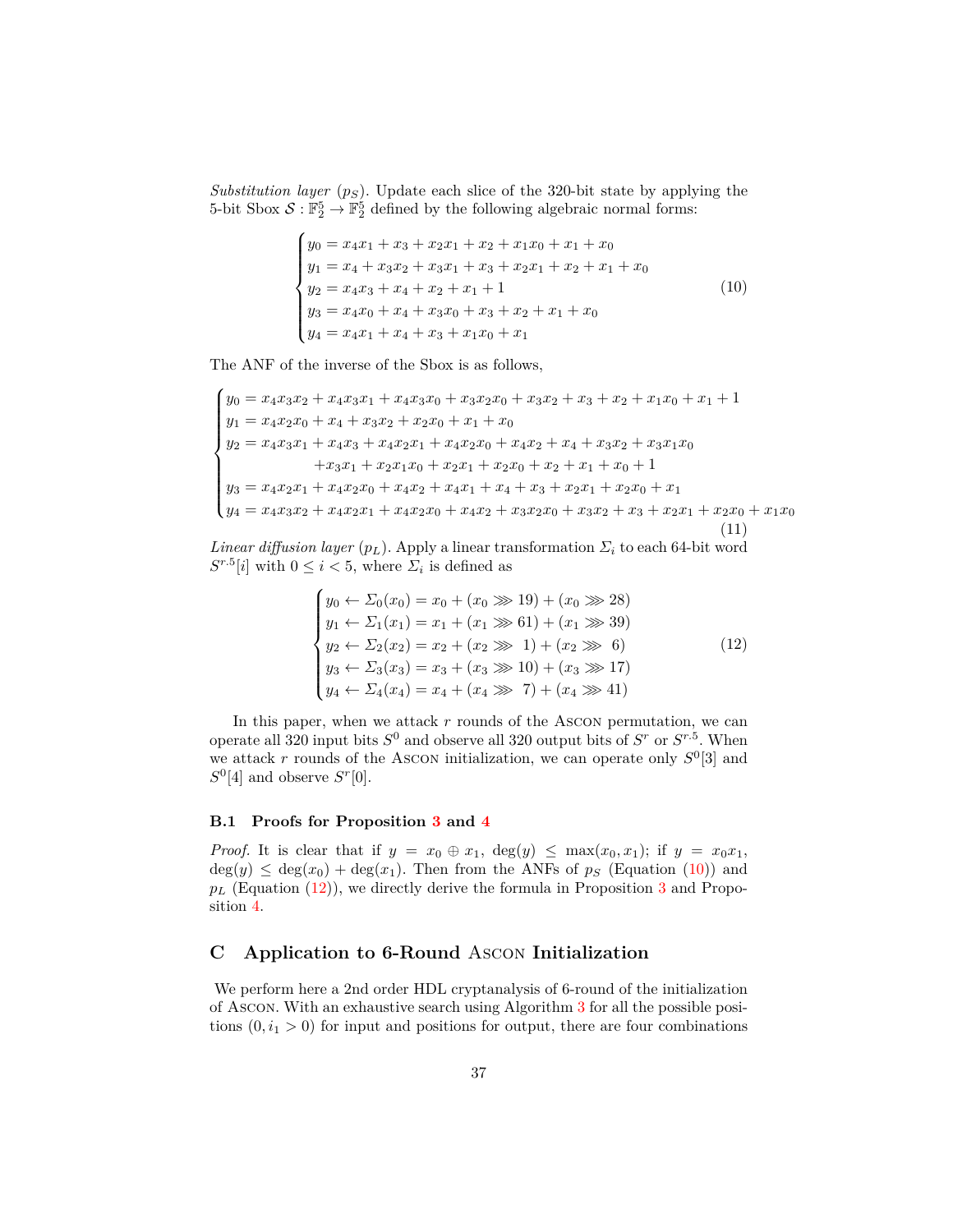of the input difference and output mask  $(\Delta_0, \Delta_1, \lambda)$  leading to a significantly high bias:

- 1.  $\Delta_0$  is active in  $(S^0[3][0], S^0[4][0])$  and  $\Delta_1$  is active in  $(S^0[3][5], S^0[4][5])$ ,  $\lambda$  is active in  $S^{5.5}[0][37]$ . The bias is  $-2^{-30}$ .
- 2.  $\Delta_0$  is active in  $(S^0[3][0], S^0[4][0])$  and  $\Delta_1$  is active in  $(S^0[3][59], S^0[4][59])$ ,  $\lambda$ is active in  $S^{5.5}[0][32]$ . The bias is  $-2^{-30}$ .
- 3.  $\Delta_0$  is active in  $(S^0[3][0], S^0[4][0])$  and  $\Delta_1$  is active in  $(S^0[3][28], S^0[4][28])$ ,  $\lambda$ is active in  $S^{5.5}[0][4]$ . The bias is  $-2^{-37}$ .
- 4.  $\Delta_0$  is active in  $(S^0[3][0], S^0[4][0])$  and  $\Delta_1$  is active in  $(S^0[3][51], S^0[4][51])$ ,  $\lambda$ is active in  $S^{5.5}[0][55]$ . The bias is  $-2^{-37}$ .

We take the first two 2nd order HDL approximations to mount the key recovery attacks. Since we obtain conditions from the first two rounds, which is the same as the 5-round case, we expect a similar situation except that we will need more samples for the statistical testing to distinguish the right case. Suppose that there are also three Type-1 conditions after removing some redundant conditions, the sample amount is approximately calculated as  $N \approx 2^{62.06}$ . After exhausting all 64 positions, we have 2 opportunities to do the key recovery attacks, thus the approximate data and time complexities are

$$
4 \times 2 \times 64 \times 2^{62.06+3} + 4 \times 2 \times 2 \times 8 \times 2^{62.06} \approx 2^{74.10}.
$$

Note that because of the extremely small bias, we cannot perform a more detailed analysis based on experiments as we did for the 5 rounds, thus the above complexities are rough estimations. However, there is no doubt that the HDL attacks on 6-round Ascon are possible since the biases are much greater than 2 *<sup>−</sup>*<sup>64</sup>. We emphasize that in [[LLL21](#page-32-2)] Liu *et al.* remarked that they made a lot of efforts but could not find any DL approximation with bias larger than 2 *−*64 . This demonstrates well the advantage of the HDL cryptanalysis. We note that this is the second type of attack applicable to 6 rounds of Ascon initialization besides the cube-like attacks [[LDW17,](#page-32-8)[DEMS15,](#page-31-9)[RHSS21](#page-32-9),[LZWW17\]](#page-32-14).

# <span id="page-37-0"></span>**D HD Cryptanalysis of** Grain **v1**

Grain v1 is a stream cipher proposed by Hell *et al.* [\[HJM07](#page-31-7)] which has been selected in the eSTREAM hardware profile. Grain v1 uses an 80-bit secret key  $K = (k_0, k_1, \ldots, k_{79})$  and a 64-bit initial value  $V = (v_0, v_1, \ldots, v_{63})$ . It consists of three main building blocks: an 80-bit linear feedback shift register (LFSR), an 80 bit non-linear feedback shift register (NFSR) and a non-linear output function. In [[LLL21](#page-32-2)], Liu *et al.* proposed the conditional differential attacks (for stream ciphers whose output is one bit, the DL and differential attacks are identical) on the 125-round GRAIN v1 initialization with a theoretical bias  $2^{-20.77}$ .

To give a comparison between the effects of the 2nd and 1st order differential attacks, we tested the 2nd order differential on Grain v1 based on HATF to see whether we could reach more rounds. In [[LLL21\]](#page-32-2), the authors used an input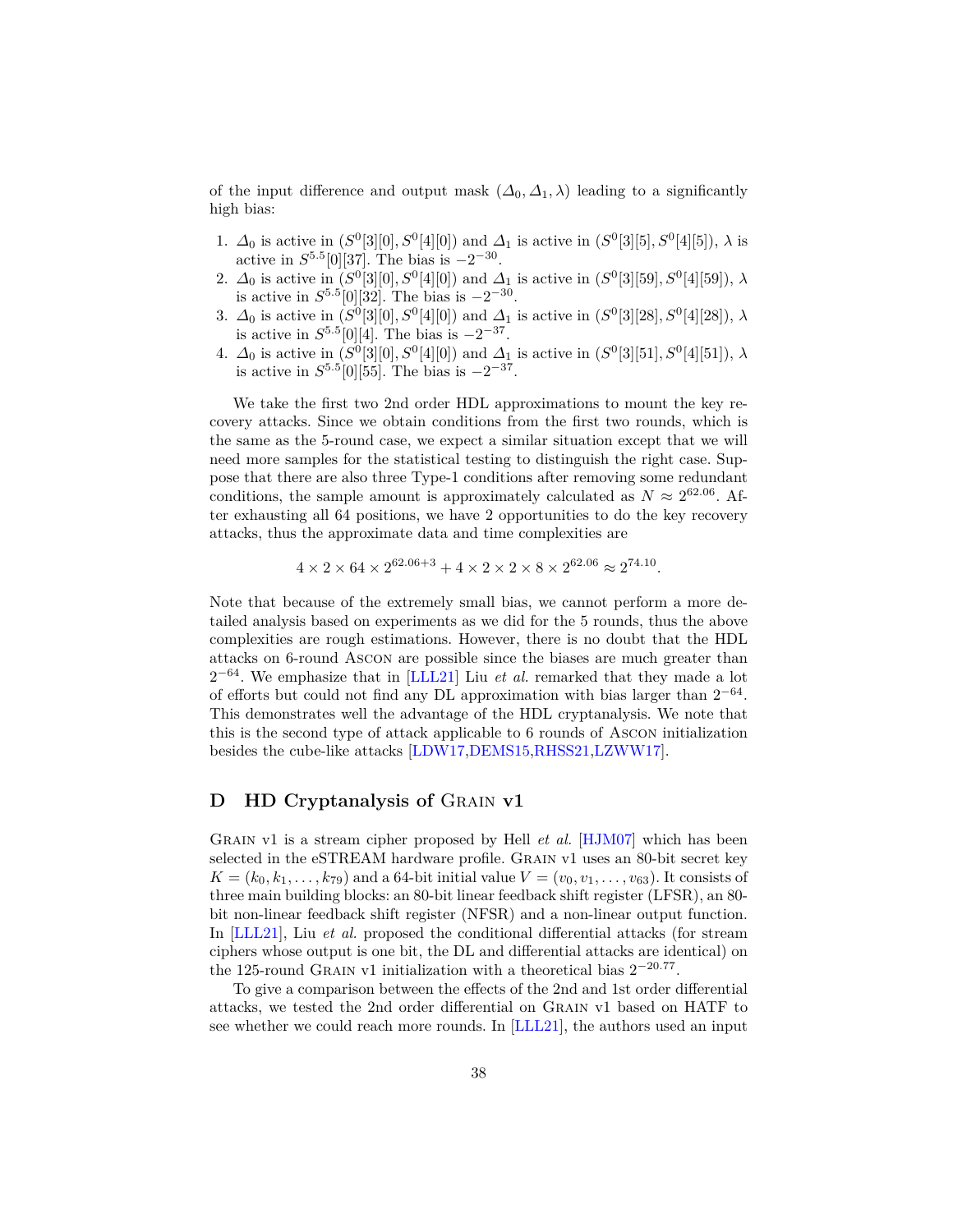difference  $\Delta_0$  which is active in the 21th and 46th bits of the IV. We set it as one component of our 2nd order difference, say *∆*0, and use another component *∆*<sup>1</sup> which is active in the 19th and 44th bits of the IV. Therefore, our 2nd order difference is  $\Delta = (\Delta_0, \Delta_1)$ . We apply Algorithm [3](#page-23-0) with  $\Delta$  as input to 130-round GRAIN v1, and set  $r_1$  as 50 (conditions are imposed for the first 50 rounds, the same setting as [[LLL21](#page-32-2)]). The HATF of the first output bit is calculated and the bias is estimated by Algorithm [4](#page-34-0). Since the difference expression is very complicated, to make the computation feasible, we substitute only one linearly isolated term using *Q* every time, and finally use the pilling lemma to estimate the overall bias with all the biases we get from all terms in  $e_l$  (see Line  $5$  in Algorithm [4\)](#page-34-0). Finally, our experiment shows that the output 2nd order difference of 130-round Grain v1 has a bias approximately 2 *<sup>−</sup>*30*.*18. This conditional HD is 5 rounds longer than the previous best conditional differential distinguisher. Unfortunately, the bias is too small to verify it experimentally, as we would need about 2 <sup>60</sup>*.*<sup>36</sup> data. Considering that some freedom degrees of the IV bits are used to meet the conditions we impose in the first 50 rounds, this HD approximation cannot be used in key-recovery attacks. Therefore, this approximation shows some non-randomness property of Grain v1 and we present it for a comparison with its 1st order conditional differential counterpart.

# <span id="page-38-1"></span>**E Practical HDL Distinguishers Based on Cube Testers for** Xoodoo **and ChaCha**

#### <span id="page-38-0"></span>**E.1** 4-Round Deterministic HDL Distinguisher for XOODOO

Xoodoo [\[DHAK18](#page-31-8)] is an efficient 384-bit permutation designed by the Keccak Team<sup>[4](#page-38-2)</sup>. The state of XOODOO is arranged into a  $4 \times 3 \times 32$  cube and a state bit is denoted by  $S[x][y][z]$ . One round of XOODOO consists of the following operations.

$$
S[x][y][z] = S[x][y][z] \oplus \bigoplus_{y} S[x-1][y][z-5] \oplus \bigoplus_{y} S[x-1][y][z-14]
$$
  
\n
$$
S[x][1][z] = S[x-1][1][z], S[x][2][z] = S[x][2][z-11]
$$
  
\n
$$
S[0][0] = S[0][0] \oplus RC_i
$$
  
\n
$$
S[x][y][z] = S[x][y][z] \oplus ((S[x][y+1][z] \oplus 1) \cdot S[x][y+2][z])
$$
  
\n
$$
S[x][1][z] = S[x][1][z-1], S[x][2][z] = S[x-1][2][z-8]
$$

The total number of rounds in XOODOO is 12, but in some modes the core permutation calls a 6-round Xoodoo permutation. More details of Xoodoo including the constants  $RC<sub>i</sub>$  can be found in its specification [\[DHAK18\]](#page-31-8).

<span id="page-38-2"></span><sup>4</sup> <https://keccak.team>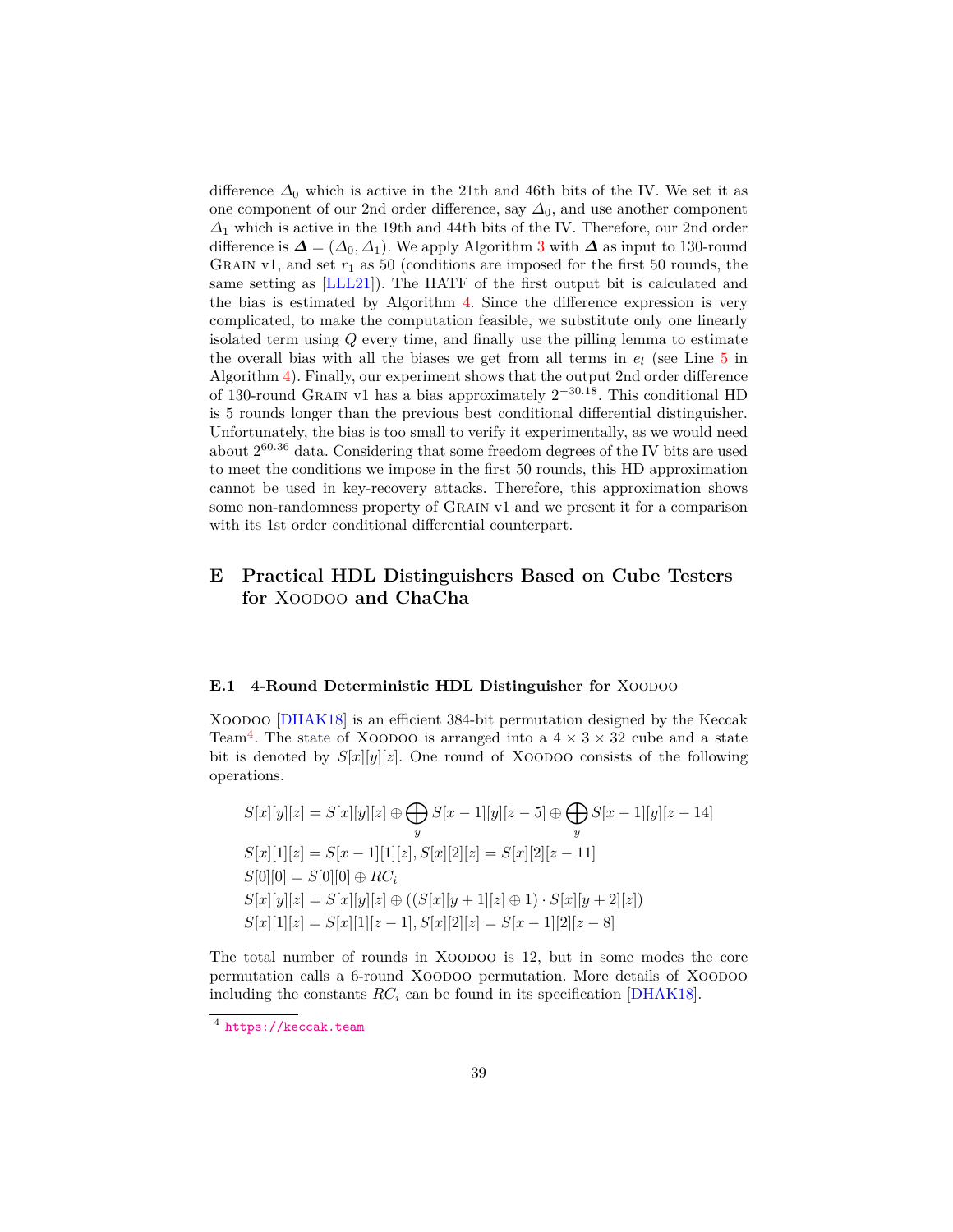In our cryptanalysis of Xoodoo, we do not consider the linear layers before and after the nonlinear operations in the first and last round. Since Xoodoo is a permutation, such an assumption is reasonable. Before applying the cube tester to XOODOO, we first analyze its nonlinear operation  $S[x][y][z] = S[x][y][z] \oplus$  $((S[x][y + 1][z] \oplus 1) \cdot S[x][y + 2][z])$ . Intuitively, if we let  $S[x][y + 1][z] = 0$  and  $S[x][y][z] = a[x][y + 2][z]$  and set the difference active in both  $S[x][y][z]$  and  $S[x][y+2][z]$ , the nonlinear operation will be simplified. This way, the difference in  $S[x][y][z]$  after the nonlinear operation will be canceled. We apply this setting to the 96 bits represented by *S*[0] as follows:

- 1. Let  $S[0][0][z] = S[0][2][z]$  and  $S[0][1][z] = 0$ ,
- 2. Exhaust all 2nd order differences  $\mathbf{\Delta} = (\Delta_0, \Delta_1)$  where  $\Delta_0$  and  $\Delta_1$  are both active in *S*[0][0][*z*] and *S*[0][2][*z*] but  $\Delta_0 \neq \Delta_1$ .

We observe that with these settings many output bits after 4 rounds are highly biased. For example, if  $\Delta_0$  is active in *S*[0][0][0] and *S*[0][2][0],  $\Delta_1$  is active in  $S[0][0][20]$  and  $S[0][2][20]$ , the bias of  $S[0][0][0]$  after 4 rounds would be  $\frac{1}{2}$ , *i.e.*, we found a deterministic 2nd DL distinguisher for 4-round X00D00. We note that before our work there was another deterministic rotational-differential-linear dis-tinguisher found for 4-round XOODOO [\[LSL21](#page-32-11)]. However, no DL distinguisher has been reported for 4-round XOODOO until now. Unfortunately, with the same method, we did not find useful 2nd order HDL for 5 rounds of XOODOO.

## <span id="page-39-0"></span>**E.2 3-, 4- and 4.5-Round HDL Distinguisher for ChaCha**

ChaCha is a variant of Salsa which are both designed by Bernstein [[Ber08a](#page-30-6),[Ber08b\]](#page-31-4). Because of its high software efficiency, ChaCha has been adopted by the TLS protocol  $[LCM+16]$  $[LCM+16]$  $[LCM+16]$ .

The state of ChaCha is of size 64 bytes or 512 bits, which is divided into 16 words, each of 32 bits. These words are framed of a 4 *×* 4 matrix. In the initial matrix denoted by  $X^0$ , the 1st row consists of 4 constants  $c_0 = 0 \times 61707865$ ,  $c_1 = 0x3320646e, c_2 = 0x79622d32$  and  $c_3 = 0x6b206574$ . The second and third row consist of 8 key words  $k_0, k_1, \ldots, k_7$  and the fourth row consists of the two 32-bit nonces  $v_0, v_1$  and two 32-bit counters  $t_0, t_1$ . The nonces and counters are usually considered as IVs, which we can control. The state  $X^0$  is illustrated as follows,

$$
X^0 = \begin{bmatrix} X^0_0 & X^0_1 & X^0_2 & X^0_3 \\ X^0_4 & X^0_5 & X^0_6 & X^0_7 \\ X^0_8 & X^0_9 & X^0_{10} & X^0_{11} \\ X^0_{12} & X^0_{13} & X^0_{14} & X^0_{15} \end{bmatrix} = \begin{bmatrix} c_0 & c_1 & c_2 & c_3 \\ k_0 & k_1 & k_2 & k_3 \\ k_4 & k_5 & k_6 & k_7 \\ t_0 & t_1 & v_0 & v_1 \end{bmatrix}.
$$

The round function of ChaCha is based on an operation called quarter-round  $(QR)$  which operates on a 4 tuple  $(a, b, c, d)$  and updates it as follows,

$$
a' = a + b, d' = (d \oplus a') \ggg 16, c' = c + d', b' = (b \oplus c') \ggg 12,a'' = a' + b', d'' = (d' \oplus a'') \ggg g, c'' = c' + d'', b'' = (b' \oplus c'') \ggg 7.
$$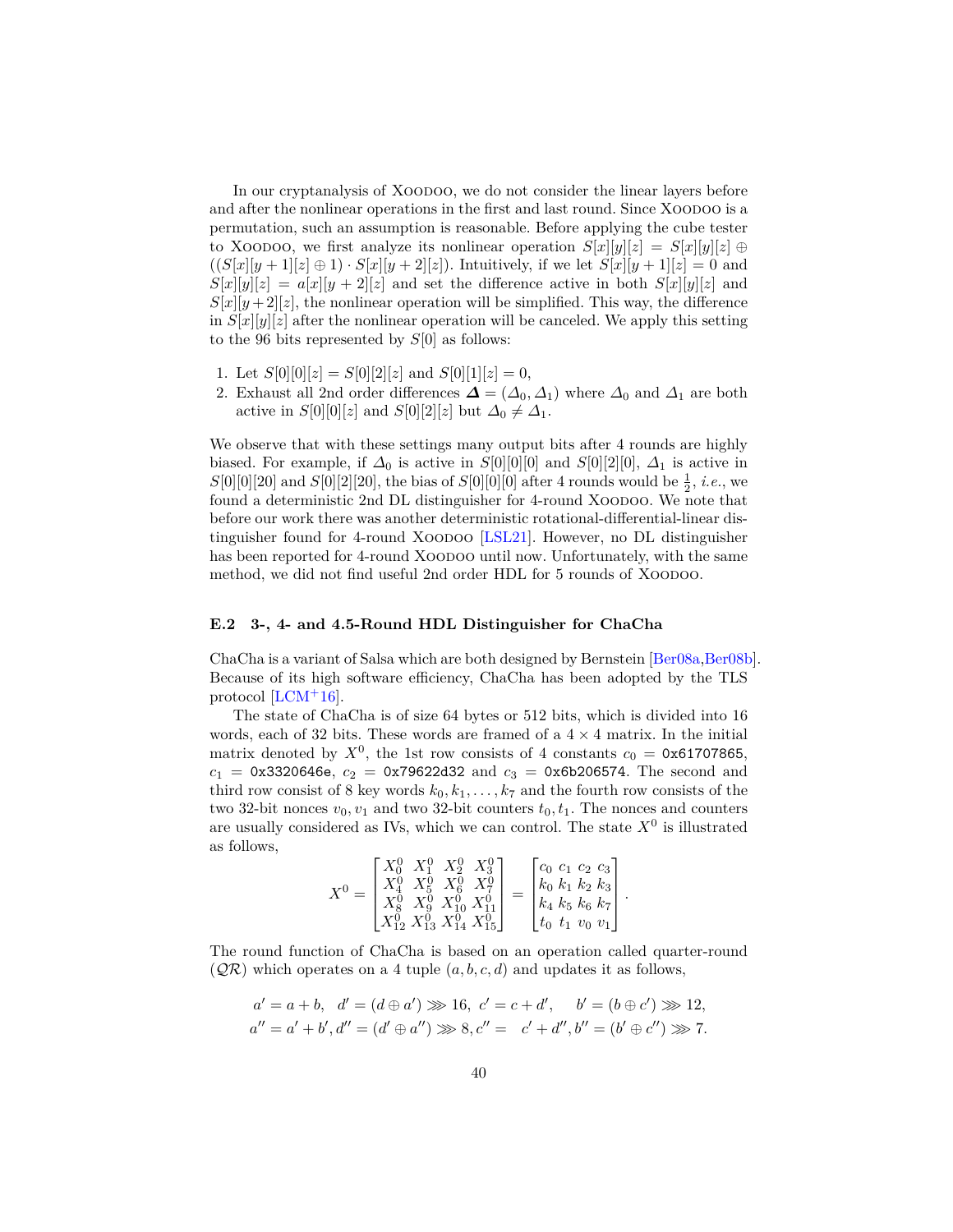$i.e., \mathcal{QR}(a, b, c, d) \xrightarrow{(a', b', c', d')} (a'', b'', c'', d'').$ 

*QR* is applied on the 4 words of each column in the odd rounds and each diagonal in the even rounds. The state after *r* rounds is denoted by

$$
X^0 = \begin{bmatrix} X_0^r & X_1^r & X_2^r & X_3^r \\ X_4^r & X_5^r & X_6^r & X_7^r \\ X_8^r & X_9^r & X_{10}^r & X_{11}^r \\ X_{12}^r & X_{13}^r & X_{14}^r & X_{15}^r \end{bmatrix}
$$

The output key-stream block *Z* is executed as  $Z = X^0 + X^R$  for ChaCha/*R*. A half-round represents the update of  $(a, b, c, d)$  to  $(a', b', c', d')$  in the  $\mathcal{QR}$  operation. Thus, ChaCha/*R.*5 means a *R* full and a half round function. We continue to use  $X[i]$  to represent the *i*-th bit of the word X, but only within this subsection,  $X[0]$  stands for the least significant bit. This is for consistency with previous work related to ChaCha.

Currently, the most efficient methods for analyzing ChaCha have been differentiallinearcryptanalysis  $[AFK^+08, SZFW12, CM16, BLT20, CN21]$  $[AFK^+08, SZFW12, CM16, BLT20, CN21]$  $[AFK^+08, SZFW12, CM16, BLT20, CN21]$  $[AFK^+08, SZFW12, CM16, BLT20, CN21]$  $[AFK^+08, SZFW12, CM16, BLT20, CN21]$ . Interestingly, we notice that the HDL idea has been partially used in the previous cryptanalysis on ChaCha but the terminology *higher-order differential-linear attack* was not used. In [\[SZFW12](#page-32-7)], Shi *et al.* proposed some higher biased truncated 2nd order differentials whose outputs are one bit for ChaCha/3, which had been better than the 1st order truncated differentials. In the appendix of [[CM16](#page-31-5)], Choudhuri *et al.* gave several truncated 2nd order differential differentials whose outputs are multiple bits for 4-round ChaCha by appending one-round linear approximations to the distinguishers from [\[SZFW12](#page-32-7)]. However, in general the HDL cryptanalysis has not considered extensively for ChaCha. In this subsection, we give the best distinguishers based on HDL for ChaCha/3.5, ChaCha/4 and ChaCha/4.5, which shows that the HDL cryptanalysis has a larger potential than expected and probably deserves more attention from the cryptography community.

To establish these distinguishers, we first use experiments to find high biased 2nd order HDL whose output is active in one bit, and secondly append it with a 1.5-round deterministic linear approximation. Since the round functions of ChaCha are different for odd and even rounds, these 1.5-round linear approximations we use are also different. Yet, all of them are similar to the 1.5 round linear approximation proposed in [[CM16](#page-31-5), Section 3.1.3] and can be built similarly.

**3.5-round 2nd order HDL with bias close to**  $\frac{1}{2}$ **. The input is the 2nd** order difference  $(\Delta_0, \Delta_1)$  where  $\Delta_0$  is active in  $X_{12}^0[0]$  and  $\Delta_1$  is active in  $X_{14}^0[0]$ , the output is the difference active in  $X_8^2[0]$ . The bias of this 2nd order HDL is approximately  $\frac{1}{2}$  since among  $2^{30}$  samples, only 131 led to a nonzero difference. The 1.5-round linear approximation with bias  $\frac{1}{2}$  is

 $X_8^2[0] = X_0^{3.5}[0] \oplus X_0^{3.5}[8] \oplus X_3^{3.5}[0] \oplus X_4^{3.5}[12] \oplus X_9^{3.5}[0] \oplus X_{11}^{3.5}[0] \oplus X_{12}^{3.5}[0] \oplus X_{15}^{3.5}[16] \oplus X_{15}^{3.5}[24].$ 

We connect the first 2-round 2nd order HDL approximation with the 1.5-round linear approximation to get a 3.5-round 2nd order HDL distinguisher whose bias is almost  $\frac{1}{2}$ .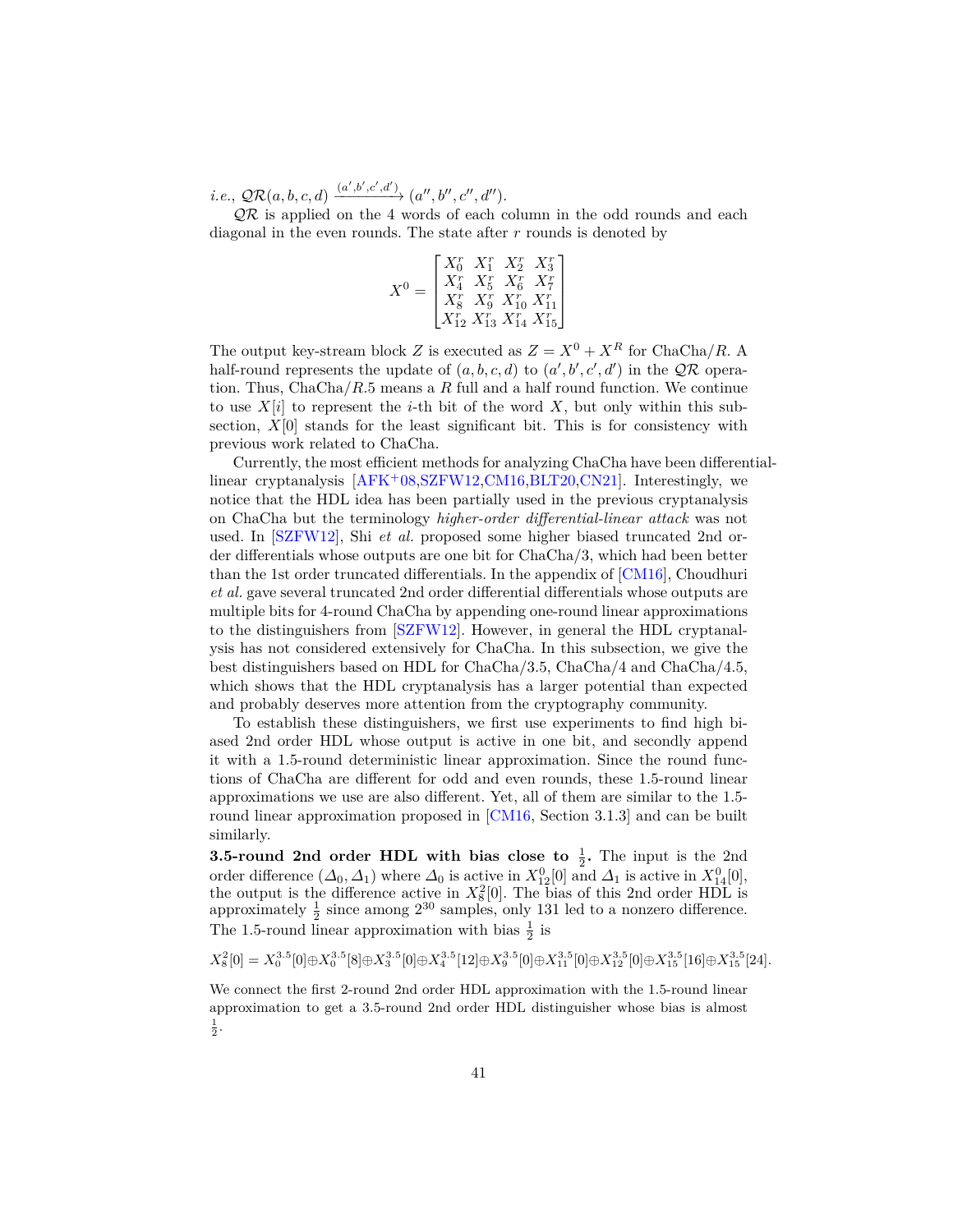**4-round 2nd order HDL with bias approximately** 2 *−*1*.*19 **.** The input is the 2nd order difference  $(\Delta_0, \Delta_1)$  where  $\Delta_0$  is active in  $X_{13}^0[16]$  and  $\Delta_1$  is active in  $X_{14}^0[0]$ , the output is active in  $X_8^2[0]$ . The bias of this 2nd order HDL is approximately  $0.4386 \approx 2^{-1.19}$ , which is close to a deterministic distinguisher. The 1.5-round linear approximation with bias  $\frac{1}{2}$  is

 $X_8^{2.5}[0] = X_1^4[0] \oplus X_1^4[16] \oplus X_2^4[0] \oplus X_6^4[7] \oplus X_8^4[0] \oplus X_{11}^4[0] \oplus X_{12}^4[24] \oplus X_{13}^4[0] \oplus X_{13}^4[8].$ 

We connect the first 2.5-round 2nd order HDL approximation with the 1.5-round linear approximation to get a 4-round 2nd order HDL distinguisher whose bias is about 2 *−*1*.*19 .

**4.5-round 2nd order HDL with bias approximately** 2 *−*4*.*81 **.** The input is the 2nd order difference  $(\Delta_0, \Delta_1)$  where  $\Delta_0$  is active in  $X_{14}^0[12]$  and  $\Delta_1$  is active in  $X_{15}^0[15]$ , the output is active in  $X_8^2[0]$ . The bias of this 2nd order HDL is approximately  $0.03\overline{57} \approx 2^{-4.81}$ . The 1.5-round linear approximation with bias  $\frac{1}{2}$ is

$$
X_8^3[0] = X_0^{4.5}[0] \oplus X_0^{4.5}[8] \oplus X_1^{4.5}[0] \oplus X_5^{4.5}[12] \oplus X_9^{4.5}[0] \oplus X_{11}^{4.5}[0] \oplus X_{12}^{4.5}[16] \oplus X_{12}^{4.5}[24] \oplus X_{15}^{4.5}[0].
$$

We connect the first 3-round 2nd order HDL approximation with the 1.5-round linear approximation to get the 4-round 2nd order HDL distinguisher whose bias is about 2 *−*4*.*81 .

The biases of these three 2nd order HDL distinguishers are significantly higher than all previous DL distinguishers, a detailed comparison has been given in Table [1](#page-7-1). With these higher biased approximations, the distinguishing attacks on ChaCha/3.5, ChaCha/4 and ChaCha/4.5 can be improved. With a conventional method where we need  $\varepsilon^{-2}$  samples to distinguish the cipher from a random permutation, we need about  $2^2$ ,  $2^{2.38} \approx 11$  and  $2^{9.62} \approx 787$  samples for the three variants of ChaCha. Considering that each sample contains 4 texts, the complexity is then  $2^4 = 16$ ,  $2^{4.38} \approx 44$  and  $2^{11.61} \approx 3184$  respectively. On the same scale, the previous best DL distinguishers for 4 and 4.5 rounds required  $2 \times 2^{6.66} \approx 202$  and  $2 \times 2^{12.28} \approx 9947$  chosen texts. The HDL achieves a better performance.

We also tried to construct 2nd order HDL for ChaCha/5. However, we did not find advantageous approximations compared to the existing DL approximations. Firstly, no 2nd order HDL for the first 3.5-round ChaCha was found in our experiments, so we have to construct a 5-round approximation with a 3-round 2nd order HDL and a 2-round linear approximation. We reuse the 2nd order HDL which has been introduced for ChaCha/4.5, *i.e.*, the input is the 2nd order difference  $(\Delta_0, \Delta_1)$  where  $\Delta_0$  is active in  $X_{14}^0[12]$  and  $\Delta_1$  is active in  $X_{15}^0[15]$ , the output is active in  $X_8^2[0]$ . The probability of this 2nd order HDL is approximately 2 *<sup>−</sup>*4*.*<sup>81</sup>. In this case, the bias for the optimal linear approximation with the input mask being active in  $X^2[8][0]$  is  $2^{-2}$ , one of such approximations can also be constructed by the method in [\[CM16](#page-31-5)] as follows,

$$
X_8^3[0] = X_0^{4.5}[0] \oplus X_0^{4.5}[8] \oplus X_1^{4.5}[0] \oplus X_5^{4.5}[12] \oplus X_9^{4.5}[0] \oplus X_{11}^{4.5}[0] \oplus X_{12}^{4.5}[16]
$$
  

$$
\oplus X_{12}^{4.5}[24] \oplus X_{15}^{4.5}[0]
$$